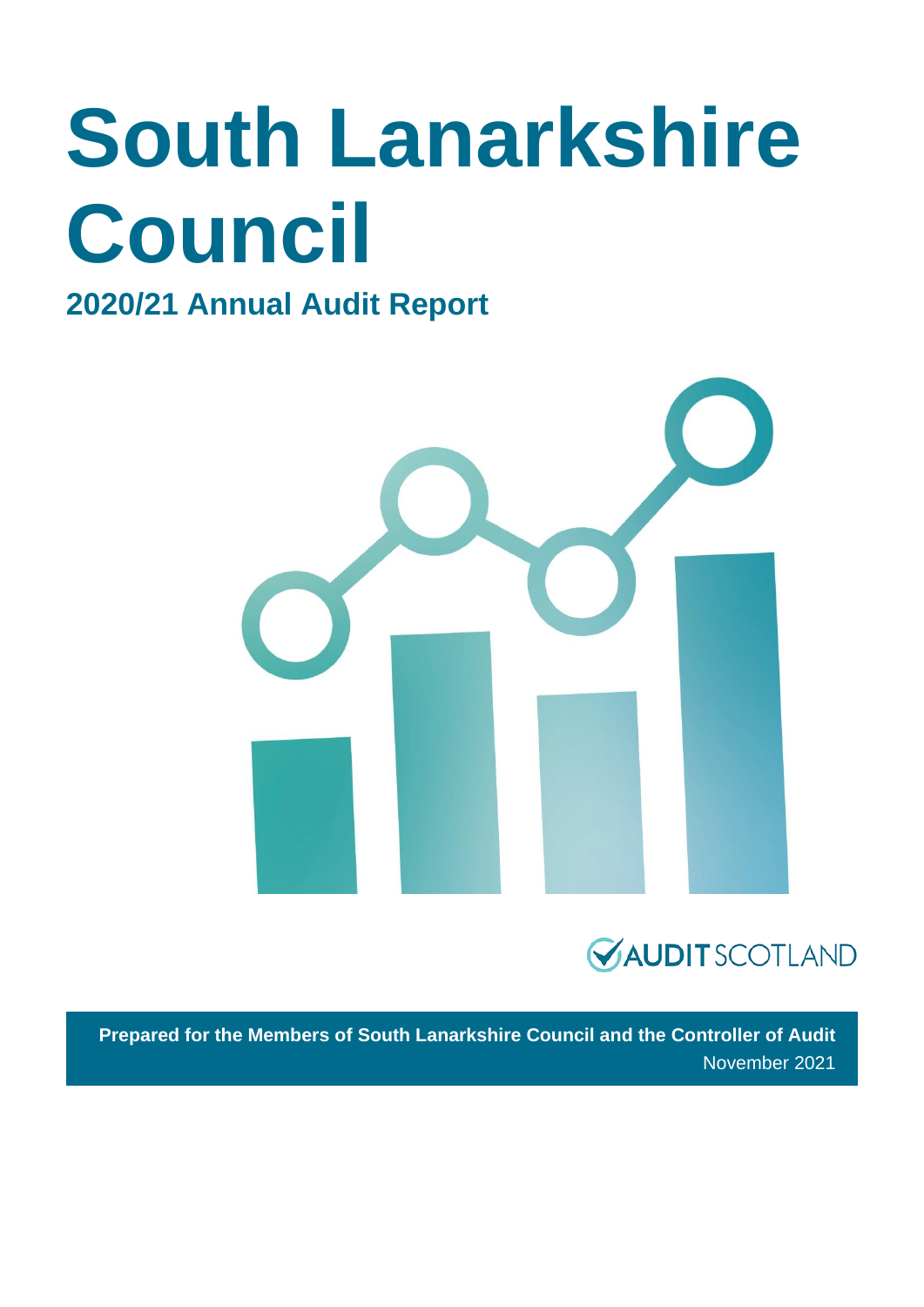### **Contents**

| Key messages                        | 3              |
|-------------------------------------|----------------|
| <b>Introduction</b>                 | 5              |
| 1. Audit of 2020/21 annual accounts | $\overline{7}$ |
| 2. Financial management             | 18             |
| 3. Financial sustainability         | 25             |
| 4. Governance and transparency      | 30             |
| 5. Best Value                       | 33             |
| <b>Appendix 1</b>                   | 45             |
| <b>Appendix 2</b>                   | 49             |
| <b>Appendix 3</b>                   | 54             |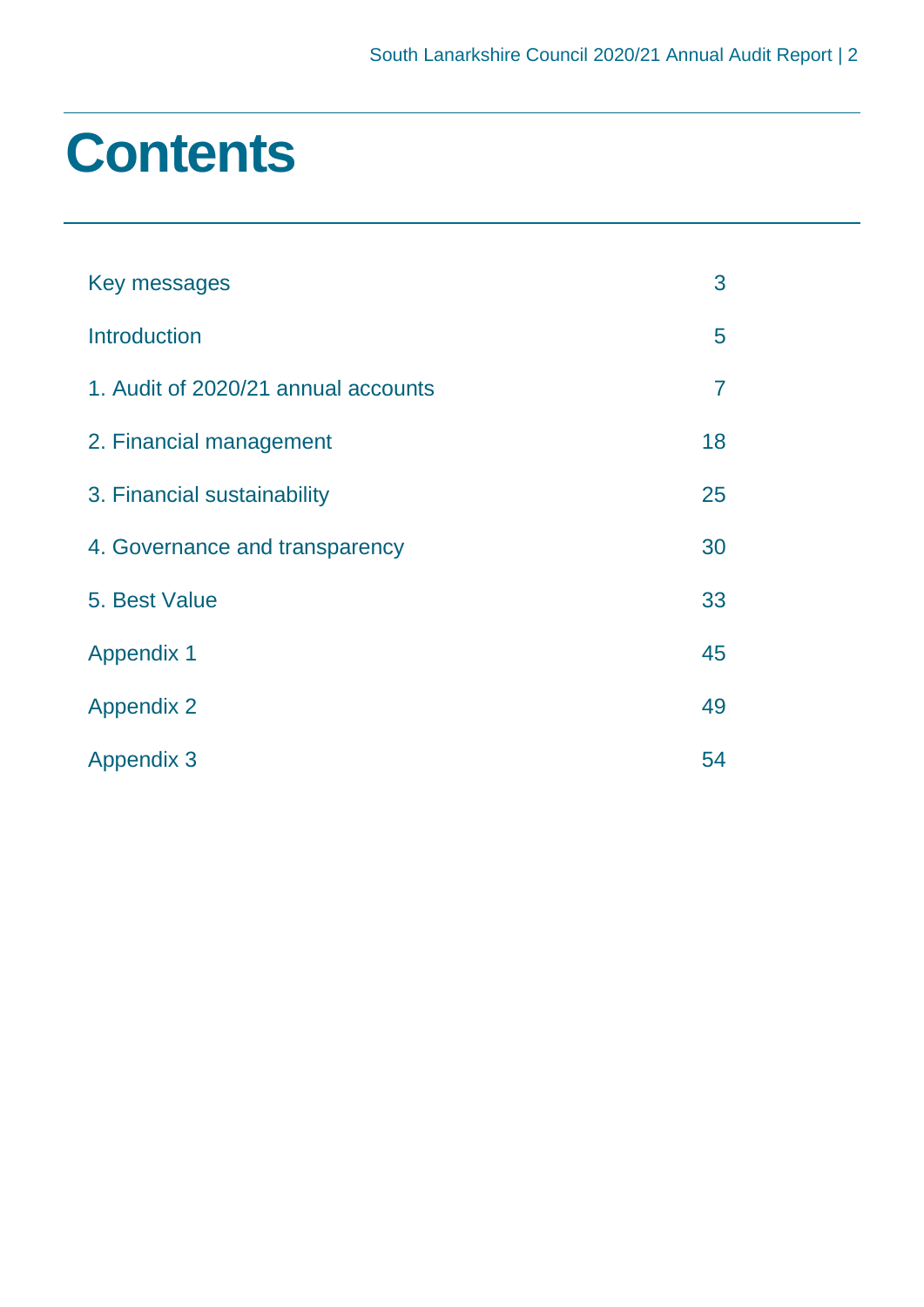## <span id="page-2-0"></span>**Key messages**

#### **2020/21 annual accounts**

- **1** Our audit opinions on the annual accounts of the council, its group and the three section 106 charities administered by the council are unmodified.
- **2** The management commentary, annual governance statement and remuneration report were all consistent with the financial statements and properly prepared in accordance with the relevant regulations and guidance.
- **3** Over several years we have identified a number of errors in the accounting for non-current assets. While the errors identified have been corrected in the accounts, the council needs to review its procedures for accounting for noncurrent assets.

#### **Financial management**

- **4** Financial management is effective. The financial impact of Covid-19 has been reported to members.
- **5** The pandemic had a significant impact on the council's 2020/21 budget outturn position. A budget underspend of £77.224 million is reported. £32.390 million of the underspend related to unspent Covid-19 funding.
- **6** Costs relating to the Covid-19 pandemic totalled £35.800 million in 2020/21. The council received £68.190 million of direct funding, and administered £77.556 million of agency income, provided by the Scottish Government in 2020/21.
- **7** The unspent Covid-19 funding of £32.390 million contributed significantly to the £41.401 million increase in general fund reserves at March 2021. £27.861 million of this unspent funding was received late in the financial year from the Scottish Government.

#### **Financial sustainability**

- **8** Covid-19 funding increased the council's reserves, but these funds will be required to meet ongoing financial pressures. Recovery from the pandemic is a key element of the council's 2021/22 budget.
- **9** Medium and longer-term financial plans are in place but should be updated to reflect the impact of the pandemic. This is the case for all councils.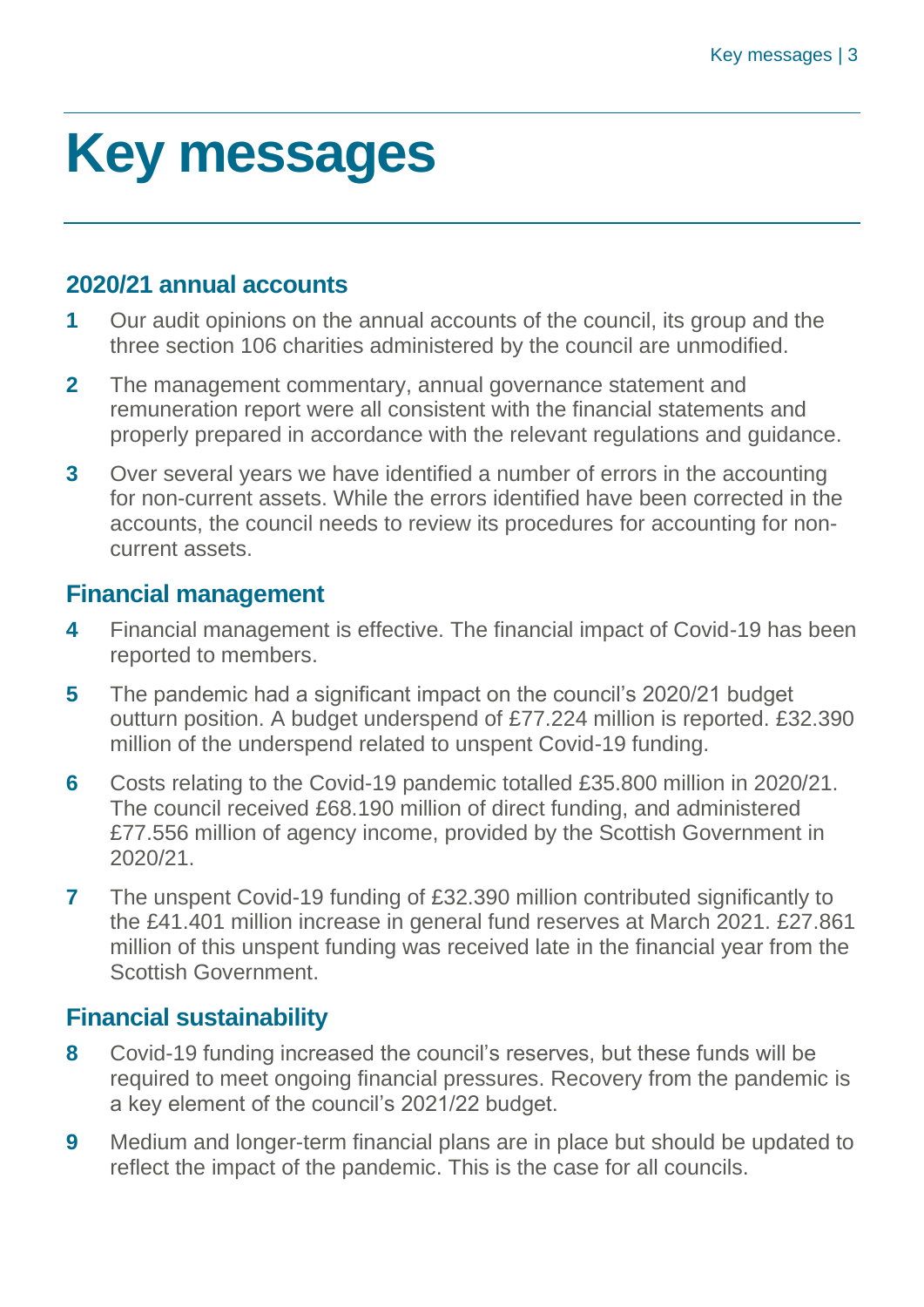#### **Governance and transparency**

- **10** Effective governance and decision making-arrangements were in place during 2020/21, with appropriate adjustments made to these to reflect the ongoing disruption caused by the pandemic.
- **11** Internal controls operated effectively during 2020/21.
- **12** The council has in place appropriate arrangements for prevention and detection of fraud and corruption, with work undertaken in the year to counter potential fraud risks from Covid-19.

#### **Best Value**

- **13** Good progress has been made in addressing the recommendations from the [Best Value Assurance Report](https://www.audit-scotland.gov.uk/uploads/docs/report/2019/bv_190328_south_lanarkshire.pdf) (March 2019).
- **14** The council demonstrates a clear focus on delivering Best Value, with its rate of performance improvement remaining consistent over recent years. The way that some services have been delivered changed to reflect the needs of communities during the pandemic.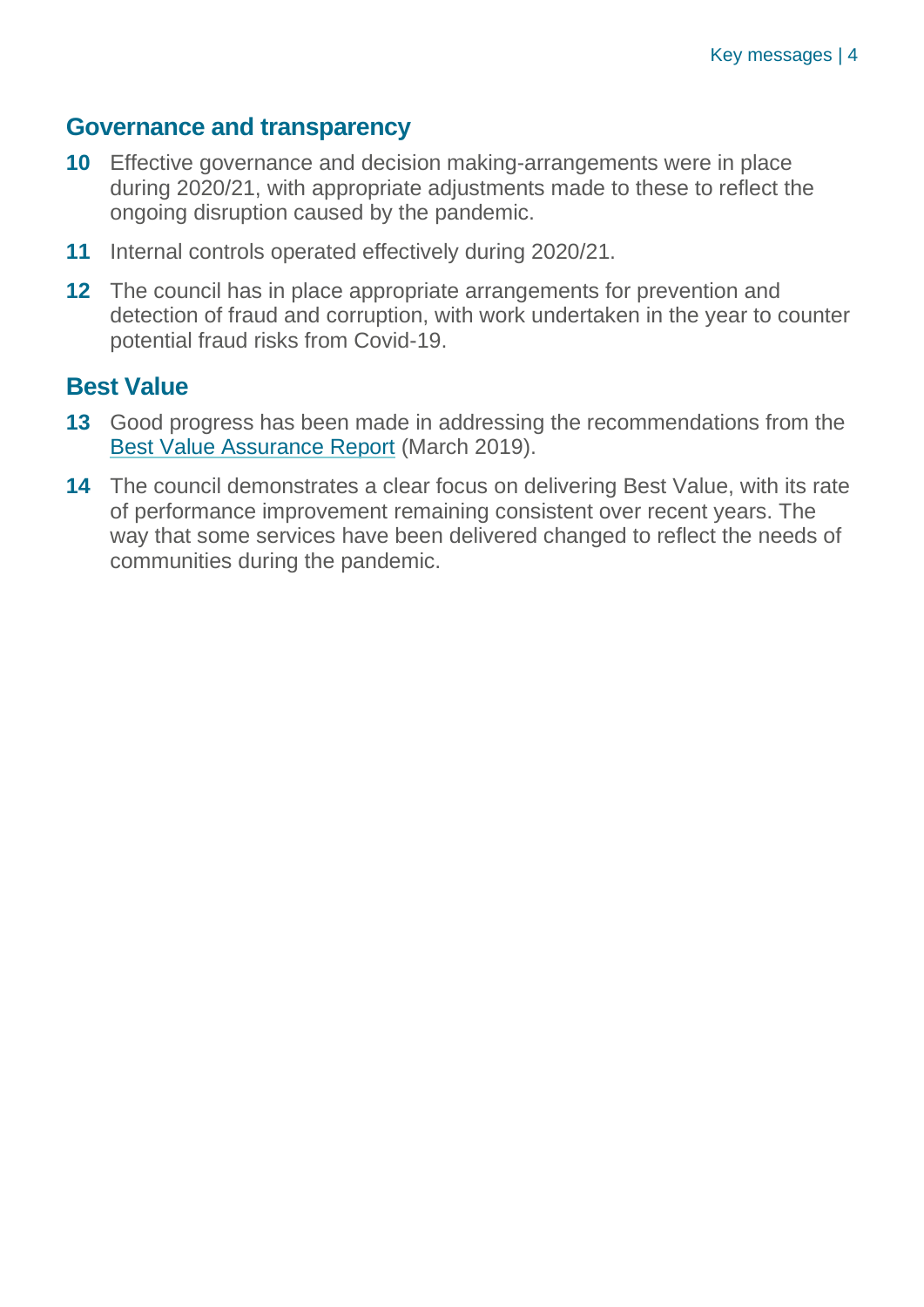### <span id="page-4-0"></span>**Introduction**

**1.** This report summarises the findings arising from the 2020/21 audit of South Lanarkshire Council (the council) and its group.

**2.** The scope of the audit was set out in our [2020/21 annual audit plan](https://www.audit-scotland.gov.uk/uploads/docs/report/2021/aap_2021_south_lanarkshire.pdf) presented to the March 2021 meeting of the Risk and Audit Scrutiny Committee. This report comprises the findings from:

- an audit of the annual accounts
- consideration of the four audit dimensions that frame the wider scope of public audit set out in the [Code of Audit Practice 2016](http://www.audit-scotland.gov.uk/report/code-of-audit-practice-2016) namely, financial management, financial sustainability, governance and transparency and value for money.

#### **Responsibilities and reporting**

**3.** The council has primary responsibility for ensuring the proper financial stewardship of public funds. This includes preparing annual accounts that are in accordance with proper accounting practices.

**4.** The council is also responsible for compliance with legislation and putting arrangements in place for governance and propriety that enable it to successfully deliver its objectives.

**5.** Our responsibilities as independent auditor appointed by the Accounts Commission are established by the Local Government in Scotland Act 1973, the [Code of Audit Practice 2016](http://www.audit-scotland.gov.uk/report/code-of-audit-practice-2016) and supplementary guidance, and International Standards on Auditing in the UK.

**6.** As public sector auditors we give independent opinions on the annual accounts. Additionally, we conclude on:

- the suitability and effectiveness of corporate governance arrangements, and financial position
- the arrangements for securing financial sustainability,
- the effectiveness of the council's performance management arrangements and,
- Best Value arrangements.

**7.** Further details of the respective responsibilities of management and the auditor can be found in the [Code of Audit Practice 2016](http://www.audit-scotland.gov.uk/report/code-of-audit-practice-2016) and supplementary guidance.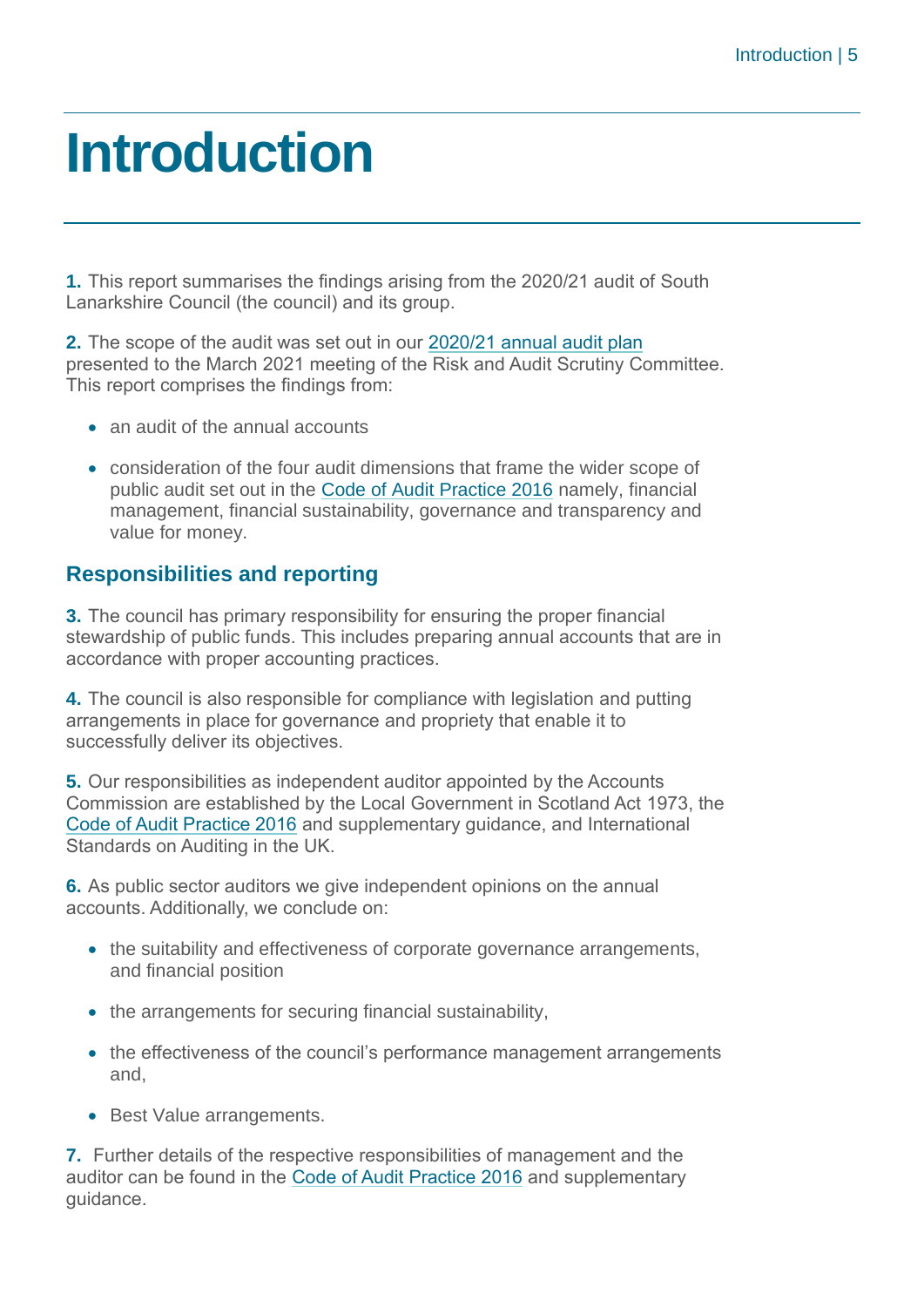**8.** This report raises matters from our audit. Weaknesses or risks identified are only those which have come to our attention during our normal audit work and may not be all that exist. Communicating these does not absolve management from its responsibility to address the issues we raise and to maintain adequate systems of control.

**9.** Our annual audit report contains an agreed action plan at [appendix 1](#page-44-0) setting out specific recommendations, responsible officers, and dates for implementation. It also includes outstanding actions from last year and the steps being taken to implement them.

#### **Adding value through the audit**

**10.** In addition to our primary responsibility of reporting on the annual accounts we seek to add value to the council by identifying areas for improvement and by recommending and encouraging good practice. In so doing, we aim to help the organisation promote improved standards of governance, better management and decision making, and more effective use of resources.

#### **Auditor Independence**

**11.** Auditors appointed by the Accounts Commission or Auditor General must comply with the Code of Audit Practice and relevant supporting guidance. When auditing the annual accounts auditors must comply with professional standards issued by the Financial Reporting Council and those of the professional accountancy bodies.

**12.** We can confirm that we comply with the Financial Reporting Council's Ethical Standard. We can also confirm that we have not undertaken any nonaudit related services and therefore the 2020/21 audit fee of £516,575 as set out in our annual audit plan remains unchanged. We are not aware of any relationships that could compromise our objectivity and independence.

**13.** This report is addressed to both the council and the Controller of Audit and will be published on Audit Scotland's website [www.audit-scotland.gov.uk](http://www.audit-scotland.gov.uk/) in due course.

**14.** We would like to thank the management and staff who have been involved in our work for their cooperation and assistance during the audit.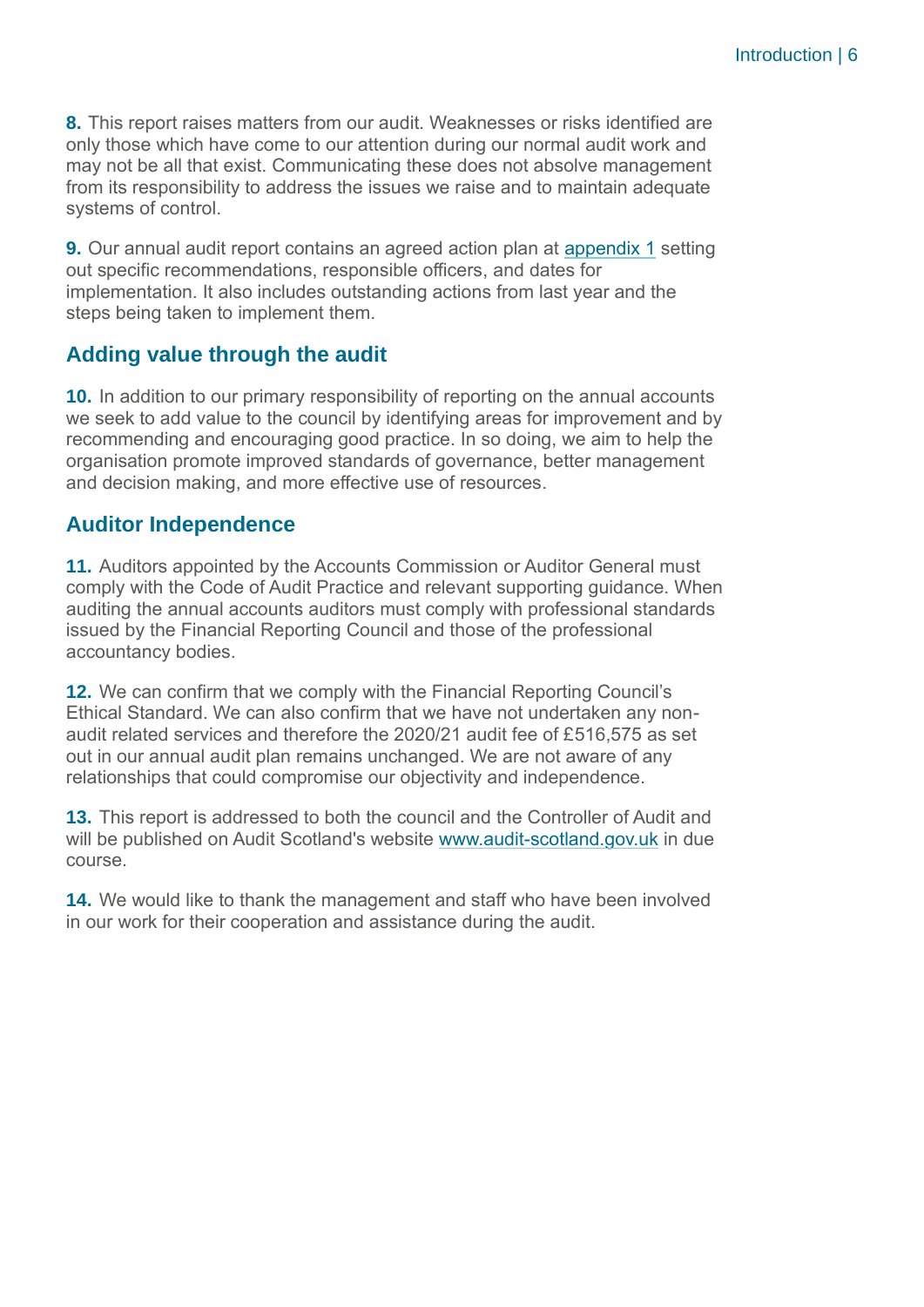# <span id="page-6-0"></span>**1. Audit of 2020/21 annual accounts**

The principal means of accounting for the stewardship of resources and performance

### **Main judgements**

Our audit opinions on the annual accounts of the council, its group and the three section 106 charities administered by the council are unmodified.

The management commentary, annual governance statement and remuneration report were all consistent with the financial statements and properly prepared in accordance with the relevant regulations and guidance.

The council approved the reprofiling of loans fund advance repayments during the year. The methodology applied to reprofile the repayments is in line with the council's new accounting policy and the guidance in this area. Due to this change the council's loans fund repayments were reduced by £12.160 million in 2020/21.

Over several years we have identified a number of errors in the accounting for non- current assets. While the errors identified have been corrected in the accounts, the council needs to review its procedures for accounting for noncurrent assets.

#### **Our audit opinions on the annual accounts are unmodified**

**15.** The annual accounts for the council and its group for the year ended 31 March 2021 are to be approved by the Risk and Audit Scrutiny Committee on 17 November 2021. As reported in the independent auditor's report:

- the financial statements give a true and fair view and were properly prepared in accordance with the financial reporting framework
- the audited part of the management commentary, the annual governance statement and the remuneration report were all consistent with the financial statements and properly prepared in accordance with the relevant regulations and guidance.

**16.** We concluded that there were no matters upon which we are required to report, by exception, to the Accounts Commission.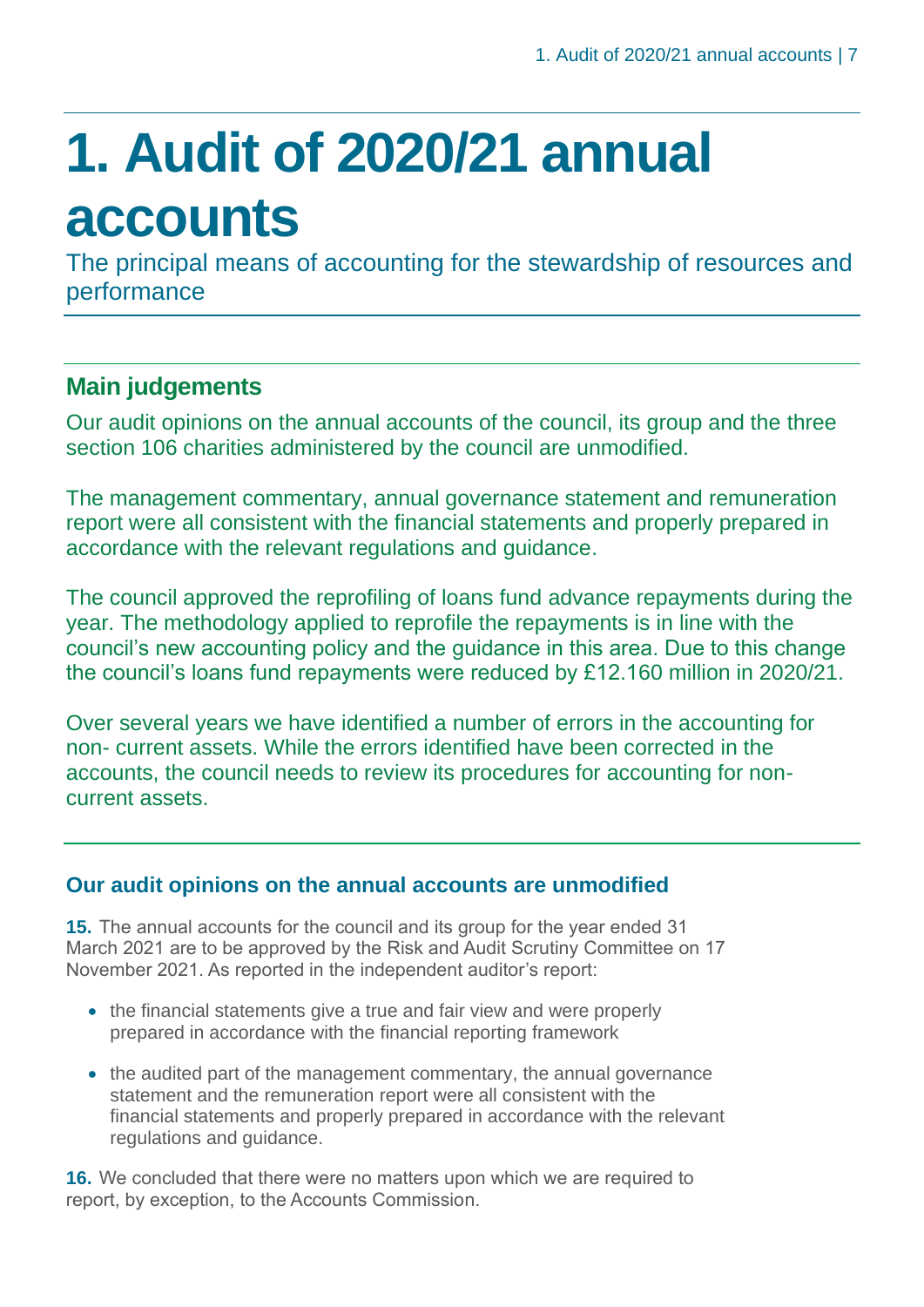#### **The annual accounts were signed off in line with the timescales permitted to reflect Covid-19**

**17.** As a result of the continuing impact of Covid-19 the submission deadlines for Local Government audited annual accounts and annual audit reports have been set at 30 November 2021.

**18.** Despite the ongoing restrictions caused by the Covid-19 pandemic, we received the unaudited annual accounts on 29 June 2021 in line with the agreed audit timetable. The annual accounts submitted for audit were of a high standard as were supporting working papers. The exception to this is the accounting for non-current assets which is discussed further in item 2 in [exhibit](#page-9-0)  [2.](#page-9-0) Finance staff provided good support to the audit team which helped ensure the final accounts audit process ran smoothly.

**19.** Although later than initially first planned, due to challenges in completing the audit remotely, the annual accounts were signed off in line with the revised timetable permitted to reflect the impact of Covid19.

#### **There were no objections raised to the annual accounts**

**20.** The Local Authority Accounts (Scotland) Regulations 2014 require local government bodies to publish a public notice on its website that includes details of the period for inspecting and objecting to the accounts. This must remain on the website throughout the inspection period. There were no objections to the 2020/21 annual accounts.

#### **Our audit identified and addressed the risks of material misstatement**

**21.** The concept of audit risk is of central importance to our audit approach. During the planning stage of our audit, we identified a number of key audit risks which could impact on the annual accounts. We set out in our annual audit plan the audit work we proposed to undertake to secure appropriate levels of assurance. [Appendix 2](#page-48-0) sets out the significant audit risks identified and how we addressed each risk in arriving at our opinion on the annual accounts.

#### **Our audit testing reflected the calculated materiality levels**

**22.** Materiality can be defined as the maximum amount by which auditors believe the annual accounts could be misstated and still not be expected to affect the perceptions and decisions of users of the annual accounts. The assessment of what is material is a matter of professional judgement. A misstatement or omission, which would not normally be regarded as material by value, may be important for other reasons (for example, an item contrary to law).

**23.** Our initial assessment of materiality for the annual accounts is undertaken during the planning phase of the audit. On receipt of the unaudited annual accounts, and following completion of audit testing, we reviewed our original materiality calculations and concluded that they remained appropriate. Our materiality levels are set out at [exhibit 1.](#page-8-0)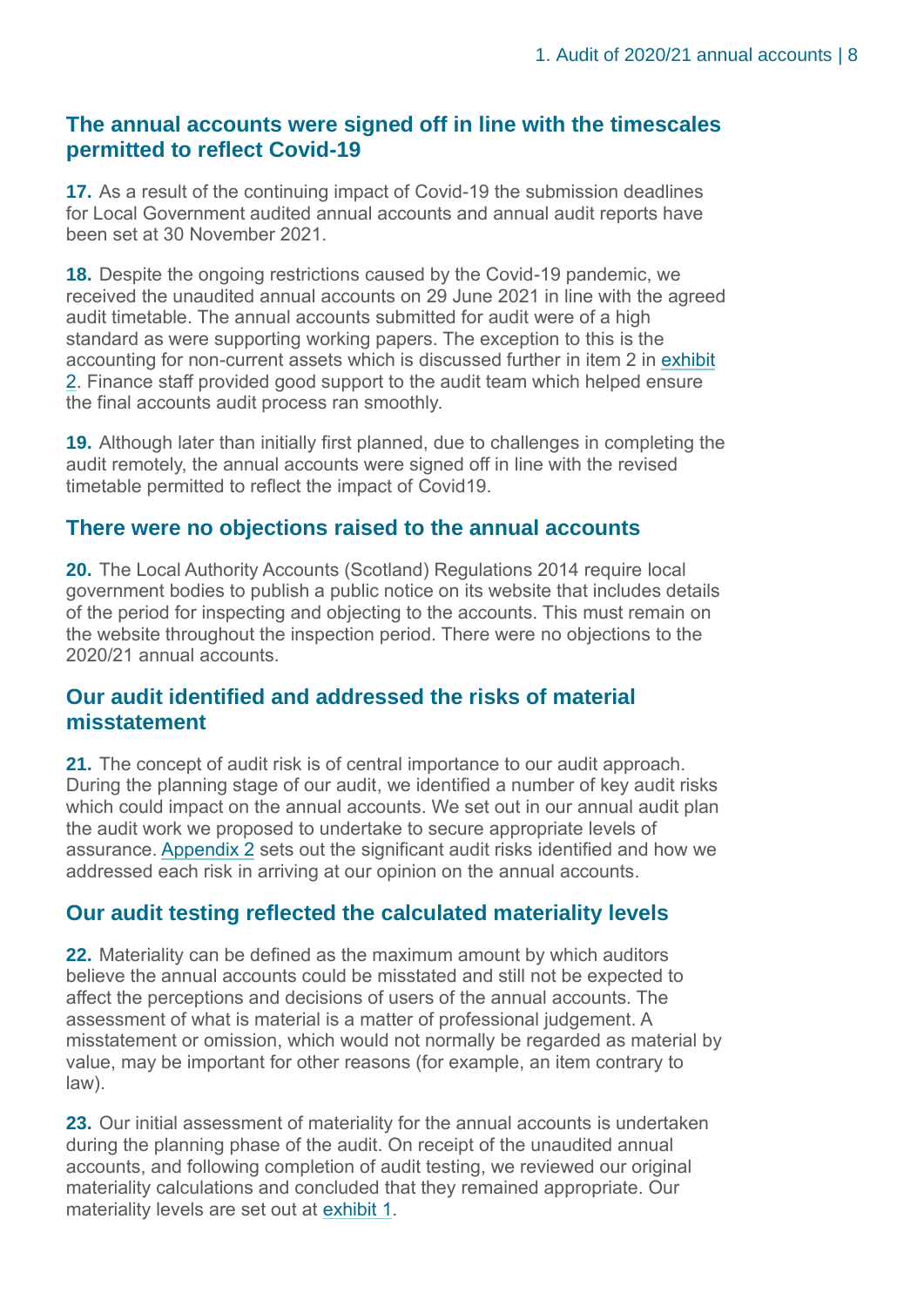#### <span id="page-8-0"></span>**Exhibit 1** Materiality levels

| <b>Materiality levels</b>                                                                                                                                                                                                                                                                                                                                             | <b>Amount</b>   |
|-----------------------------------------------------------------------------------------------------------------------------------------------------------------------------------------------------------------------------------------------------------------------------------------------------------------------------------------------------------------------|-----------------|
| <b>Overall materiality-</b> This is the figure we use in assessing the overall<br>impact of potential adjustments on the financial statements. It has been set<br>at 1% of gross expenditure for the year ended 31 March 2021.                                                                                                                                        | £13.375 million |
| <b>Performance materiality-</b> This acts as a trigger point. If the aggregate of<br>errors identified during the financial statements audit exceeds performance<br>materiality this would indicate that further audit procedures should be<br>considered. Using our professional judgement, we calculated performance<br>materiality at 50% of planning materiality. | £6.690 million  |
| <b>Reporting threshold-</b> We are required to report to those charged with<br>governance on all unadjusted misstatements more than the 'reporting<br>threshold' amount. This has been set at 1% of planning materiality.                                                                                                                                             | £0.135 million  |

Source: Audit Scotland

#### **Identified misstatements of £18.822 million were adjusted in the accounts, these were more than our performance materiality and as such we revised our audit approach accordingly**

**24.** We identified 13 misstatements, including misclassifications, with a gross value of £18.822 million in the unaudited annual accounts. Six of the misstatements, totalling £6.079 million, related to the non-current assets. As the total was above our performance materiality level, we revised our audit approach accordingly and increased audit testing in some areas.

**25.** Management have now adjusted the accounts to correct all the misstatements. These adjustments have contributed to the total comprehensive net income increasing by £4.884 million, with a corresponding increase in total reserves. Further details of these adjustments are included in [exhibit 2.](#page-9-0)

#### **We have significant findings to report on the annual accounts**

**26.** International Standard on Auditing (UK) 260 requires us to communicate significant findings from the audit to "those charged with governance". The qualitative aspects of the council's accounting practices, accounting policies, accounting estimates and accounts disclosures are satisfactory and appropriate to the council.

**27.** Significant findings are summarised at [exhibit 2.](#page-9-0) Where a finding has resulted in a recommendation to management, a cross reference to the action plan in [appendix 1](#page-44-0) has been included.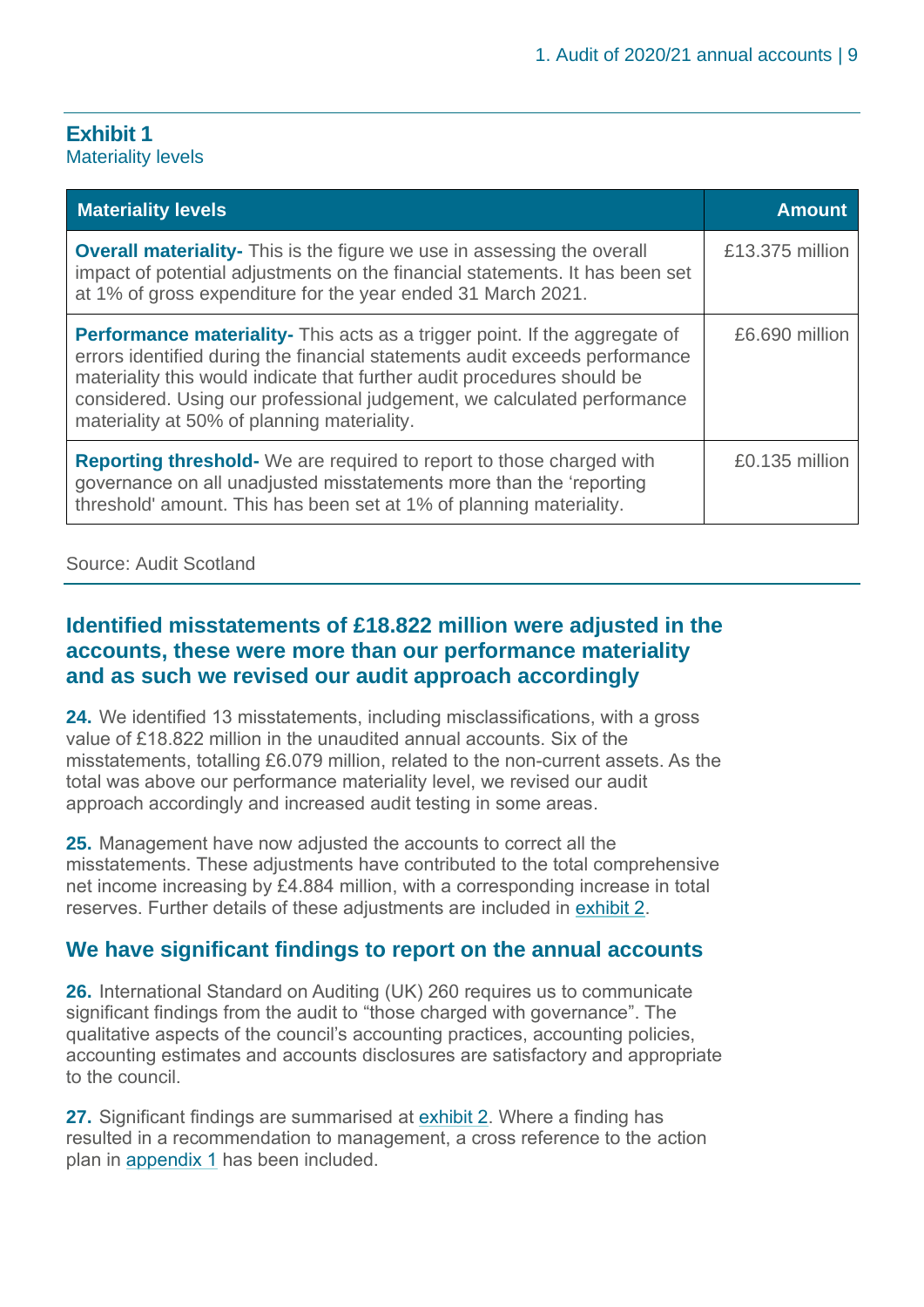**28.** In addition to the issues set out below, and in accordance with normal audit practice, a number of presentational and disclosure amendments were discussed and agreed with management.

#### <span id="page-9-0"></span>**Exhibit 2**

#### Significant findings from the audit of the annual accounts

| <b>Issue</b>                                                                                                                                                                                                                                                                                                                                                                                                                                                                                                                     | <b>Resolution</b>                                                                                                                                            |  |  |
|----------------------------------------------------------------------------------------------------------------------------------------------------------------------------------------------------------------------------------------------------------------------------------------------------------------------------------------------------------------------------------------------------------------------------------------------------------------------------------------------------------------------------------|--------------------------------------------------------------------------------------------------------------------------------------------------------------|--|--|
| 1. Loans fund reprofiling                                                                                                                                                                                                                                                                                                                                                                                                                                                                                                        | For information only.                                                                                                                                        |  |  |
| As detailed at paragraphs 29 - 35 in June<br>2020 the council approved a change in the<br>method used to schedule repayments, from<br>the general fund, for outstanding debt relating<br>to advances from the loans fund.                                                                                                                                                                                                                                                                                                        | Audit's view is that the amended accounts<br>include loans fund repayments that reflect the<br>council's new accounting policy and guidance<br>in this area. |  |  |
| An element of the accounting treatment for<br>the loans fund review involved profiling a<br>recalculation adjustment. Following audit<br>discussions on the profiling of this amount,<br>the council made a change to the unaudited<br>accounts to ensure the profiling better<br>reflected the remaining asset lives that the<br>borrowing financed. The impact of this was to<br>reduce the 2020/21 loans fund repayments<br>from £6.544 million to £2.028 million and<br>increase the councils reserves by £4.516<br>million. |                                                                                                                                                              |  |  |
| 2. Accounting for non-current assets                                                                                                                                                                                                                                                                                                                                                                                                                                                                                             | Management have corrected the<br>misstatements in the audited annual accounts                                                                                |  |  |
| Our testing of the council's non-current<br>assets identified the following issues:                                                                                                                                                                                                                                                                                                                                                                                                                                              | for each of the issues identified.                                                                                                                           |  |  |
| • Several assets with a nil book value were<br>found to still be in use and as such required<br>to be revalued. This resulted in a net increase                                                                                                                                                                                                                                                                                                                                                                                  | In response to the issues, we undertook<br>additional audit testing across a range of<br>asset categories.                                                   |  |  |
| of £3.864 million to the council's asset<br>portfolio.                                                                                                                                                                                                                                                                                                                                                                                                                                                                           | Over the course of our audit appointment a<br>large number of misstatements have been                                                                        |  |  |
| • An asset with a net book value of £0.792<br>million was disposed of. However, as at 31<br>March 2021, the council still operated from<br>this building, with the sale not scheduled to                                                                                                                                                                                                                                                                                                                                         | identified with the accounting treatment of the<br>council's non-current assets. These have<br>resulted in significant changes to the annual<br>accounts.    |  |  |
| be concluded until January 2022.<br>• An asset with a net book value of £0.360                                                                                                                                                                                                                                                                                                                                                                                                                                                   | Clear year-end communication between<br><b>Property Services and Corporate Finance is</b>                                                                    |  |  |
| million was noted as being disposed of<br>(demolished). However, as at 31 March 2021,<br>this asset was still held by the council and no<br>demolition date has been set.                                                                                                                                                                                                                                                                                                                                                        | required to ensure accounting records are<br>complete and accurate for the annual<br>accounts.                                                               |  |  |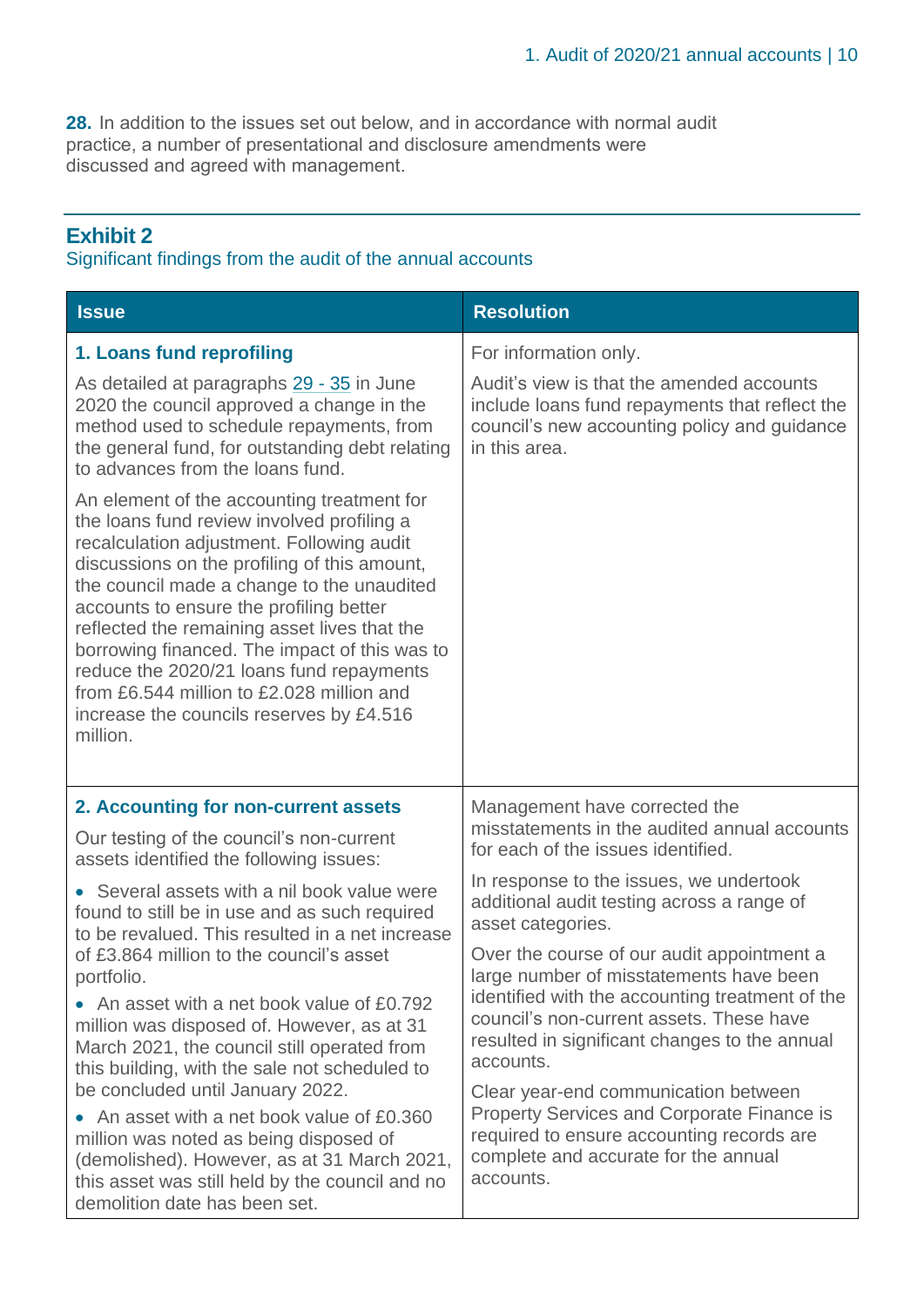| <b>Issue</b>                                                                                                                                                                                                                                                                                                                                                                                                                                                                                                                                                                                                                                                                                                                                                                              | <b>Resolution</b>                                                                                                                                                                                                                                                                                                                                                                                                                               |
|-------------------------------------------------------------------------------------------------------------------------------------------------------------------------------------------------------------------------------------------------------------------------------------------------------------------------------------------------------------------------------------------------------------------------------------------------------------------------------------------------------------------------------------------------------------------------------------------------------------------------------------------------------------------------------------------------------------------------------------------------------------------------------------------|-------------------------------------------------------------------------------------------------------------------------------------------------------------------------------------------------------------------------------------------------------------------------------------------------------------------------------------------------------------------------------------------------------------------------------------------------|
| • Land with a value of £0.240 million was<br>omitted from the asset register.<br>• There was a misclassification of a recently<br>purchased asset resulting in a movement of<br>£0.622 million between assets under<br>construction and other land and buildings.                                                                                                                                                                                                                                                                                                                                                                                                                                                                                                                         | <b>ED</b><br>ED Recommendation 1 (appendix 1,<br>action plan)                                                                                                                                                                                                                                                                                                                                                                                   |
| 3. Assets held for sale<br>When an asset is re-classified as being held<br>for sale, consideration should be given to its<br>value in the accounts.<br>There is an expectation that assets held for<br>sale should achieve a sale within one year.<br>Given the current climate, we recognise that<br>this may not always be the case. However,<br>for assets held longer than one year, a<br>revaluation of these assets must be<br>considered every year.<br>Our testing identified one asset held for sale<br>(since 2018/19) with a net book value of<br>£0.651 million. This had not been revalued<br>since 2016/17.                                                                                                                                                                 | Management confirmed this asset is believed<br>to have a valuation of £0.450 million, resulting<br>in a £0.201 million overstatement. This has<br>been adjusted for in the audited annual<br>accounts.<br>Management should ensure a process is in<br>place to consider the appropriateness of the<br>valuations for those assets classified as being<br>held for sale.<br><b>ED</b><br><b>ED</b> Recommendation 2 (appendix 1,<br>action plan) |
| 4. Accounting treatment of Covid-19<br>funding<br>The Scottish Government provided Covid-19<br>grant support funding to all councils in<br>Scotland in 2020/21. This is discussed at<br>paragraphs 68 - 77.<br>The Local Authority (Scotland) Accounts<br>Advisory Committee (LASAAC) issued<br>guidance on the expected accounting<br>treatment and disclosure requirements for the<br>various grants.<br>The main consideration for council's was to<br>assess whether they were acting as the<br>principal (i.e., the council is acting on its own<br>behalf) or as an agent of the Scottish<br>Government in the disbursement of the<br>grants to third parties.<br>Our assessment of the council's accounting<br>treatment against this guidance noted the<br>following differences: | Management have corrected the<br>misstatements in the audited annual<br>accounts.                                                                                                                                                                                                                                                                                                                                                               |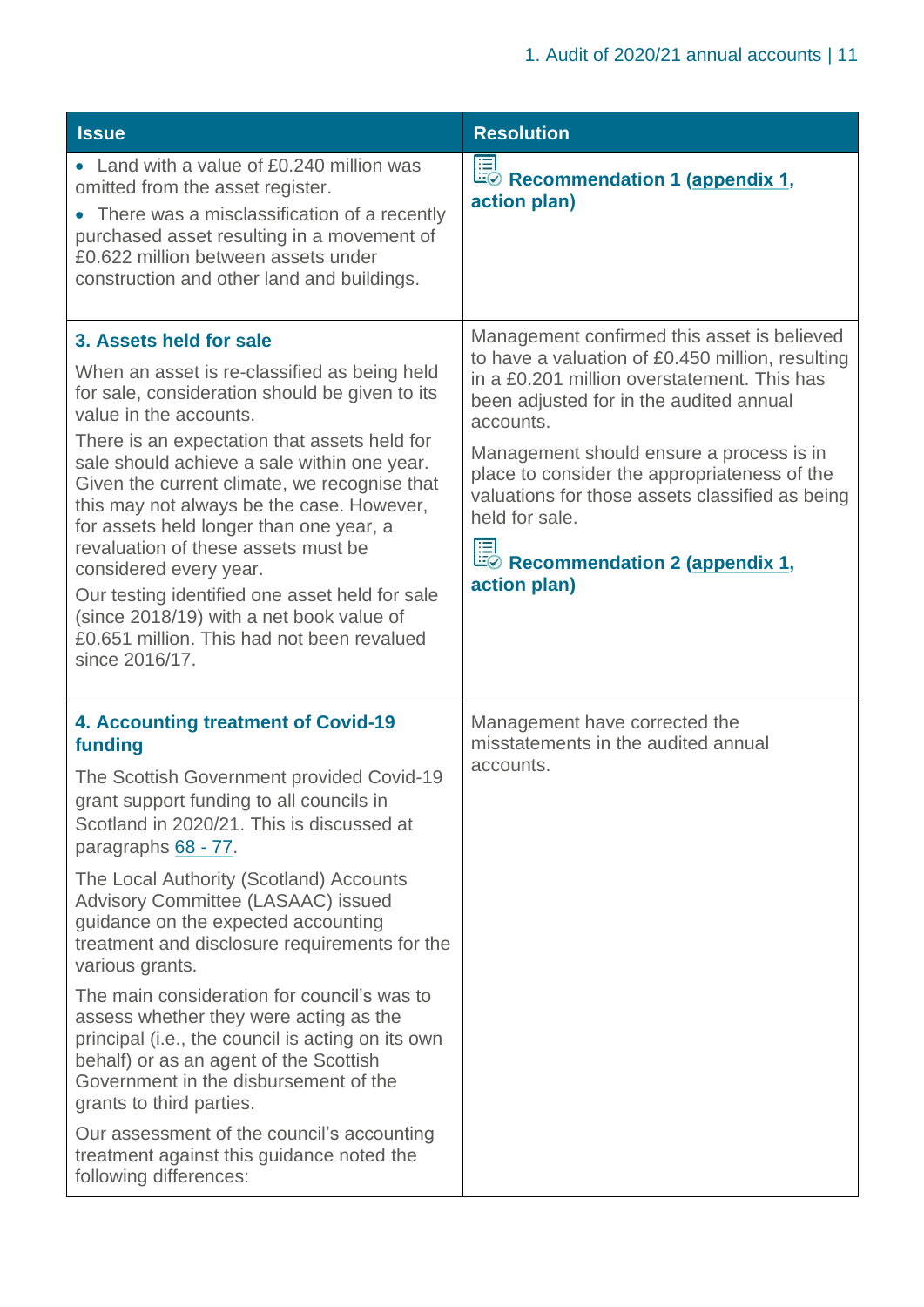| <b>Issue</b>                                                                                                                                                                                                                                                                                                                                                                                                                                                                                                                                                                                                                                                                                                                                                                                                                                                                                                                                                                                                                                                                                                                                                                                                                                                                                                                                                                                                                                                                                                                                                                                    | <b>Resolution</b>                                                                                                                             |
|-------------------------------------------------------------------------------------------------------------------------------------------------------------------------------------------------------------------------------------------------------------------------------------------------------------------------------------------------------------------------------------------------------------------------------------------------------------------------------------------------------------------------------------------------------------------------------------------------------------------------------------------------------------------------------------------------------------------------------------------------------------------------------------------------------------------------------------------------------------------------------------------------------------------------------------------------------------------------------------------------------------------------------------------------------------------------------------------------------------------------------------------------------------------------------------------------------------------------------------------------------------------------------------------------------------------------------------------------------------------------------------------------------------------------------------------------------------------------------------------------------------------------------------------------------------------------------------------------|-----------------------------------------------------------------------------------------------------------------------------------------------|
| • Discretionary fund: £1.935m - accounted<br>for as agency but should have been treated<br>as principal.<br>• Self-isolation grants: £0.499m -<br>accounted for as principal but should have<br>been treated as agency.                                                                                                                                                                                                                                                                                                                                                                                                                                                                                                                                                                                                                                                                                                                                                                                                                                                                                                                                                                                                                                                                                                                                                                                                                                                                                                                                                                         |                                                                                                                                               |
| 5. Covid-19 funding guidance change<br>After the unaudited accounts were produced,<br>updated guidance relating to the accounting<br>treatment for several Covid-19 grants was<br>received from the Scottish Government and<br>LASAAC. The council was required to amend<br>the following:<br>• A number of Scottish Government grants<br>awarded to the council to assist with<br>additional Covid-19 costs were provided as<br>part of the General Revenue Grant. In line<br>with original guidance, these were initially<br>accounted for against the relevant resource<br>line within the Comprehensive Income and<br>Expenditure Statement (CIES). Late guidance<br>from LASAAC resulted in a change to the<br>accounting requirements of these grants and,<br>as a result, £1.7 million of expenditure has<br>been moved from the resource lines into<br>"Taxation and Non-specific Grant Income".<br>• The council was provided with personal<br>protective equipment (PPE) and Covid-19<br>testing kits for council staff totalling £3.482<br>million, free of charge. Late guidance<br>determined that this should be accounted for<br>in the annual accounts. There is a nil effect<br>on the bottom line of the CIES.<br>• Funding was provided for free school<br>meals during the Easter holidays totalling<br>£0.297 million. This had originally been<br>treated as a prepayment in the annual<br>accounts. However, clarification from Scottish<br>Government and LASAAC indicated that<br>these amounts should be included in the<br>2020/21 CIES. This change does not impact | The misstatements arose due to late Scottish<br>Government guidance. Management have<br>adjusted for these in the audited annual<br>accounts. |
| on the bottom line of the CIES or Balance<br>Sheet.                                                                                                                                                                                                                                                                                                                                                                                                                                                                                                                                                                                                                                                                                                                                                                                                                                                                                                                                                                                                                                                                                                                                                                                                                                                                                                                                                                                                                                                                                                                                             |                                                                                                                                               |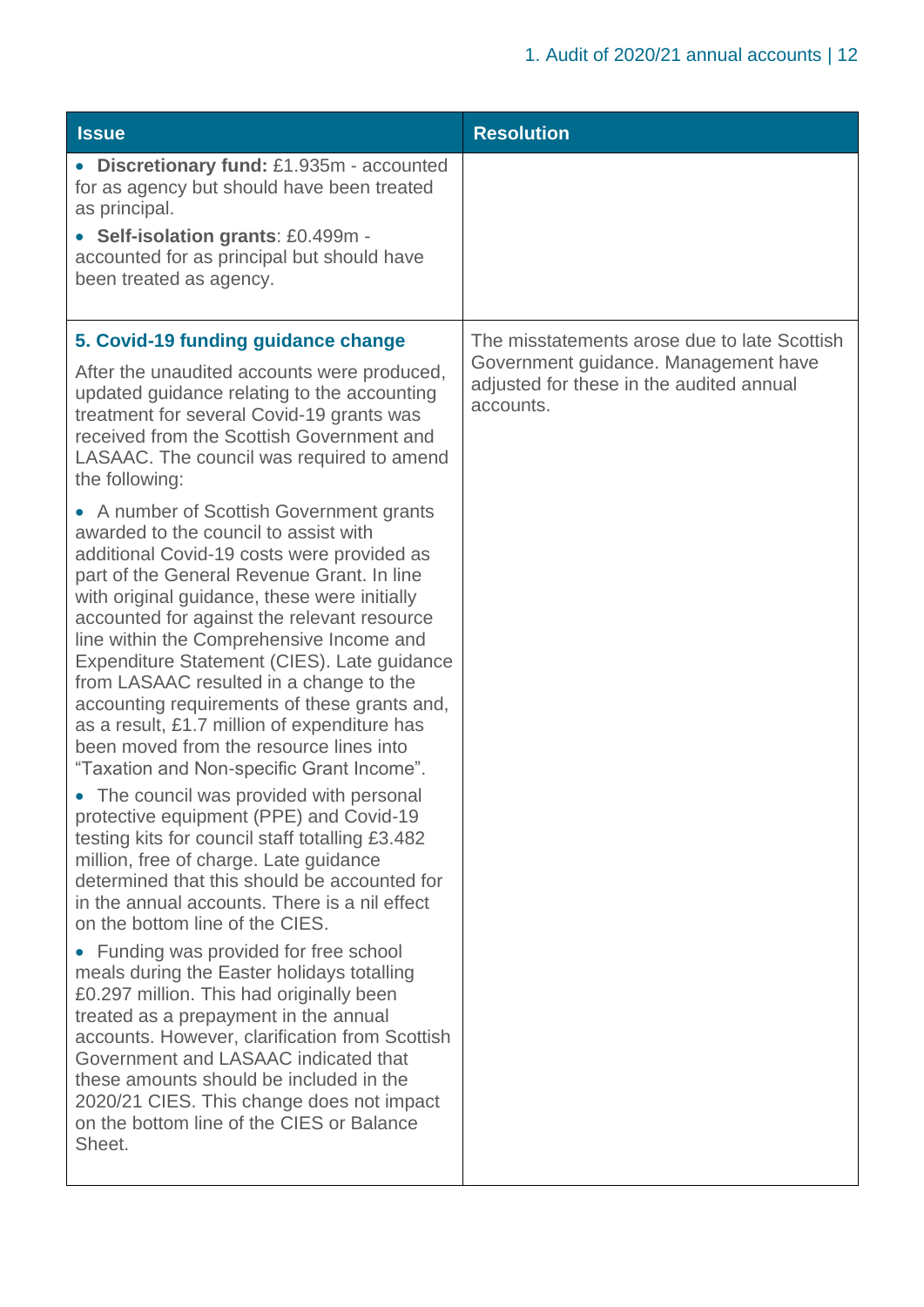| <b>Issue</b>                                                                                                                                                                         | <b>Resolution</b>                                                    |
|--------------------------------------------------------------------------------------------------------------------------------------------------------------------------------------|----------------------------------------------------------------------|
| <b>6. Provision for dilapidations</b><br>Our audit testing identified £0.315 million<br>relating to dilapidation costs which had not<br>been provided for in the unaudited accounts. | Management have adjusted for this in the<br>audited annual accounts. |

#### Source: Audit Scotland

#### <span id="page-12-0"></span>**The council approved the reprofiling of loans fund advance repayments during the year which has reduced the annual payments from the general fund to the loans fund**

#### **29.** [The Local Authority \(Capital Finance and Accounting\) \(Scotland\)](https://www.legislation.gov.uk/sdsi/2016/9780111030950)

[Regulations 2016](https://www.legislation.gov.uk/sdsi/2016/9780111030950) (the 2016 Regulations) came into force on 1 April 2016. These Regulations replace the statutory provisions for local authority borrowing, lending and loans funds as set out in Schedule 3 of the Local Authority (Scotland) Act 1975.

**30.** The 2016 regulations make provision, with respect to the powers of local authorities, to borrow money and to maintain loans funds. The loans fund operates like an internal bank: it raises money externally and makes advances to council services, typically for large capital projects. The service repays the amount advanced over a specified number of years. Prior to the introduction of the 2016 regulations this repayment period was fixed at the outset and was not changeable.

**31.** The 2016 regulations give councils more flexibility in making their debt repayments, by allowing them to repay their outstanding loan debt over a different period if it can be considered prudent to do so. The advantage to a council of extending repayment periods is that reduced annual repayments are made by services, relieving short term pressures on revenue budgets. There is no impact on the overall level of debt that will be repaid but the term over which it is repaid is extended.

**32.** In June 2020, the Executive Director of Finance and Corporate Resources presented a business case to the council's Executive Committee. This reviewed the profile of the council's loans fund charges for the repayment of its underlying debt liability, in line with the life of the assets associated with that debt. The Executive Committee approved the implementation of the loans fund review. This resulted in a change in accounting policy for 2020/21 moving from the "statutory method" to the "asset life method" for future repayments for outstanding debt relating to advances from the loans fund.

**33.** The outstanding internal debt was £892 million, £75 million of this has previously been charged to services under the previous accounting policy. As a result, this has been treated by the council as a 'recalculation adjustment' and a balance of £817 million has been reprofiled under the new policy.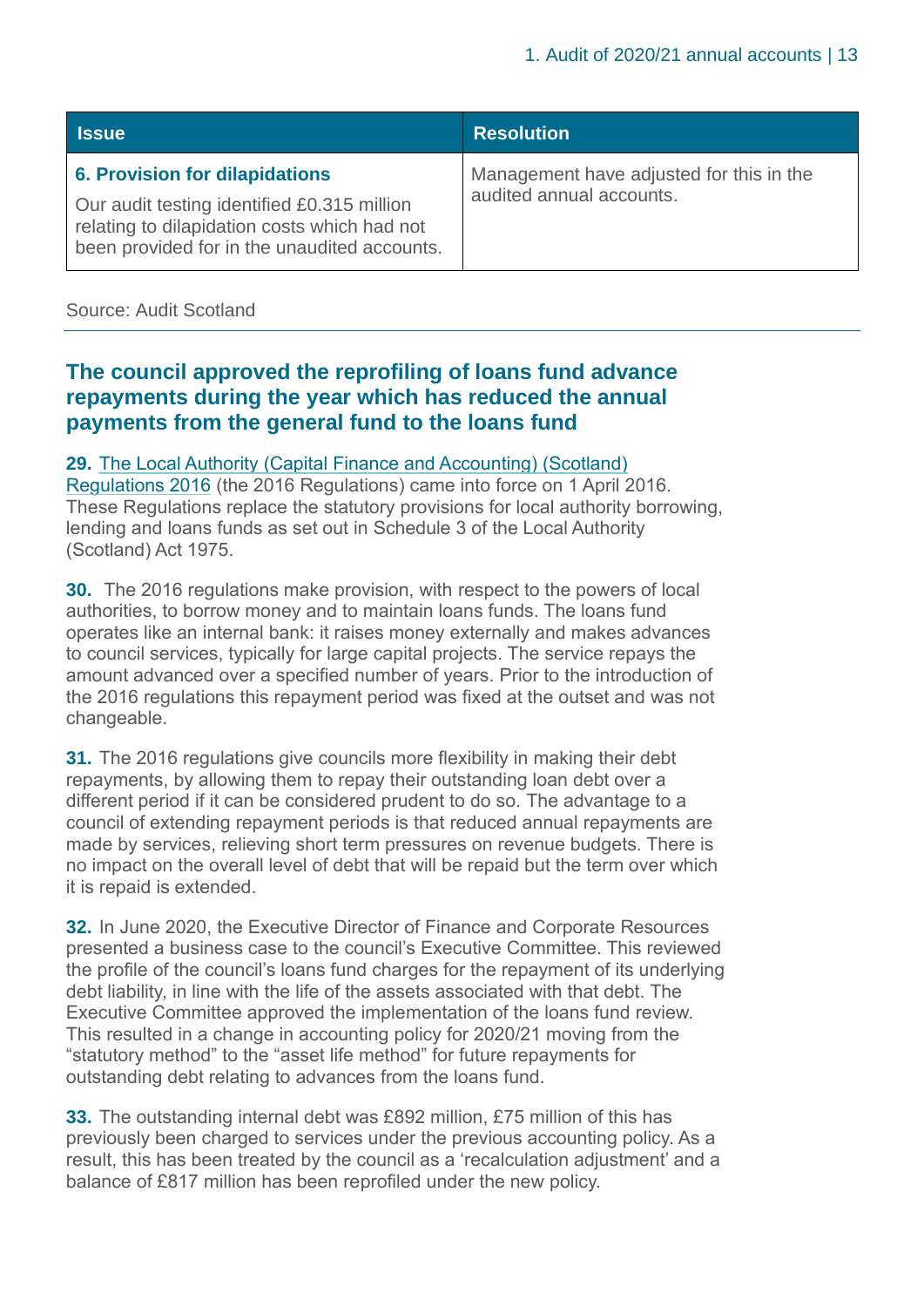#### **34.** The [Local government finance circular 7/2016: Loans Fund Accounting](https://www.gov.scot/publications/local-government-finance-circular-72016-loans-fund-accounting-guidance/)

[guidance](https://www.gov.scot/publications/local-government-finance-circular-72016-loans-fund-accounting-guidance/) requires the period over which loans fund repayments are profiled to be prudent. It says that 'prudent repayment of a loans fund advance is one which is reasonably commensurate with the period and pattern of benefits provided to the community from the capital expenditure.' In our opinion the methodology used for reprofiling the council's loans fund balances is prudent based on the expectations of the circular and the council's new accounting policy.

**35.** The reprofiling of the debt reduced the council's repayment of loans fund principal recharges in 2020/21 by £12.160 million. The council will continue to benefit from an annual reduction in loans fund principal recharges up to 2045/46. It should be noted however that the total amount to be repaid is unaffected by the change. The reprofiling means that annual repayments will require to be made over a longer period than would have been the case under the "statutory method," as a result the council will incur additional interest charges over this period.

#### **The council's 2020/21 management commentary provides a fair picture of its performance and operational activity for the year, including the impact from the pandemic**

**36.** Management commentaries included in the annual accounts should provide information on the council, its main objectives and the principal risks faced. It should provide a fair, balanced, and understandable analysis of a council's performance as well as helping stakeholders understand the financial **statements** 

**37.** The council's management commentary that accompanies the annual accounts explains how the council has performed against its budget and how this is reconciled to the financial statements. The impact of Covid-19 on the 2020/21 outturn and reserves position was clearly disclosed. The council has also included a good level of disclosure on the principal risks it is facing going forward. This includes details on how the pandemic will continue to be an area of focus for the foreseeable future, given its impact on all aspects of the council's operations.

#### **The annual governance statement includes a good level of disclosure of the impact Covid-19 had on the council's governance arrangements during 2020/21**

**38.** The council has a Local Code of Corporate Governance, and this is reviewed and updated annually. The local code follows the principles set out in the CIPFA /SOLACE Delivering Good Governance in Local Government: Framework 2016. The council's annual governance statement complies with this guidance and continues to represent good practice.

<span id="page-13-0"></span>**39.** In response to Covid-19 and government imposed social restrictions, public bodies had to quickly change how they delivered services. The widespread use of virtual working and the rapid introduction of new programmes and services to support businesses and individuals, created a range of potential financial risks and challenges to internal controls. In its annual governance statement, the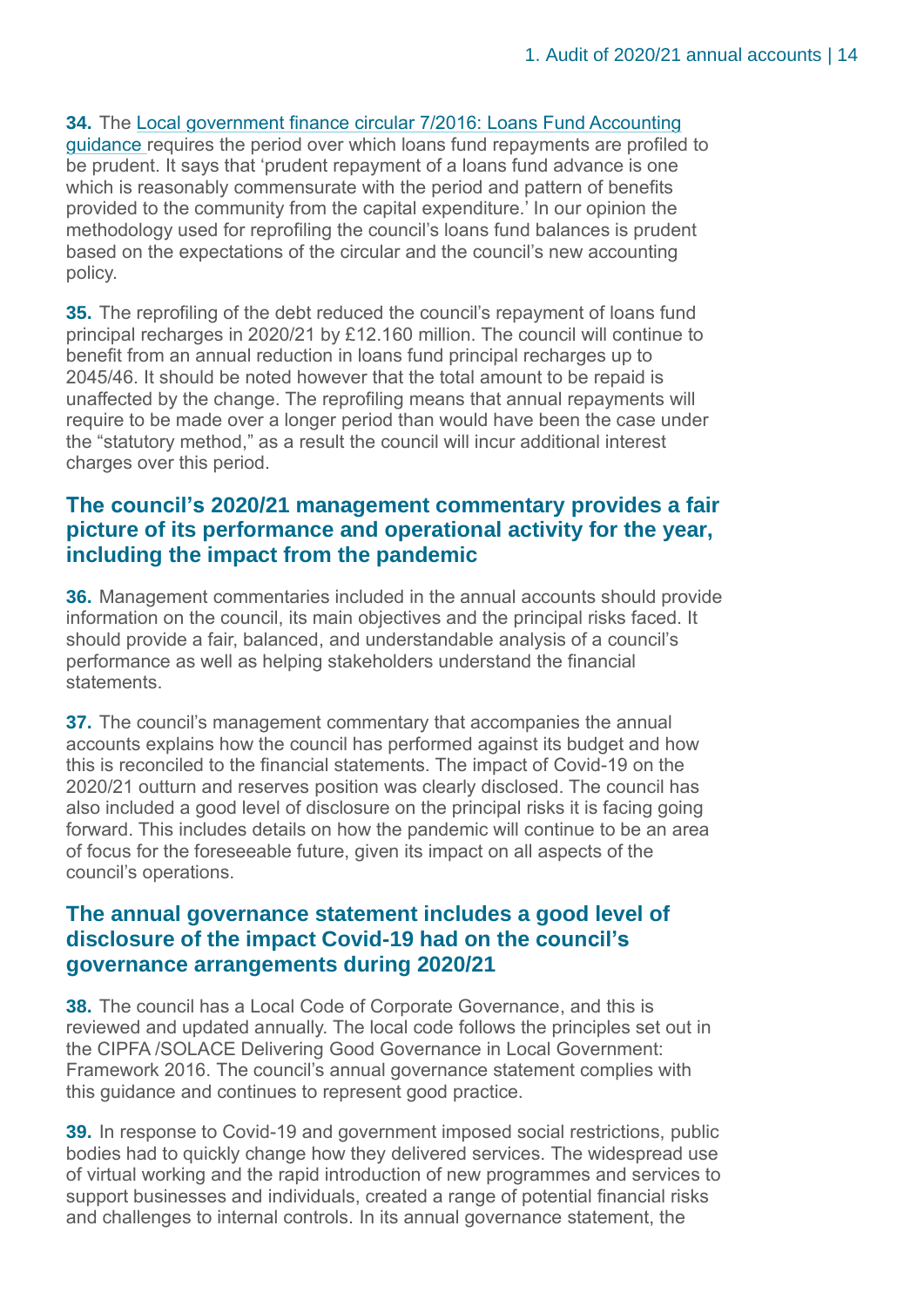council has provided a good level of disclosure of the impact that Covid-19 has had on its governance arrangements in 2020/21. This includes a timeline of key events and decisions made during the year, including:

- In March 2020, the Chief Executive was granted delegated authority to ensure that the business of the council continued. At the time, committees were not able to meet due to restrictions on movements and gatherings. Decisions were made in consultation with the council's political group leaders and published on the council's website. These temporary decision-making arrangements were in line with the council's Scheme of Delegation.
- This delegated authority ceased when committee meetings began again in June 2020. From January 2021 committee meetings have been recorded and added to the council's YouTube channel for public viewing. Throughout the period, and in line with the council's standard governance arrangements, all meeting papers continued to be published on its website.
- Throughout the year, there have been various new government Covid-19 support grant schemes that the council has been responsible for administering. The council's internal audit function re-focused its annual workplan for the year to ensure risks relating to the pandemic were mitigated. This included providing assurance over these new grant expenditure streams through a high-level review of the controls in place.
- Several service changes were implemented. All council schools closed in March 2020, with hubs operating to provide facilities for children of key workers and vulnerable children. Additional IT equipment and licenses were purchased to allow staff who were able to, to work from home.

#### **Good practice**

The council was proactive in taking steps to ensure good governance arrangements were maintained during the Covid-19 pandemic.

#### **The audited part of the remuneration report was consistent with the annual accounts and has been prepared in accordance with applicable regulations**

**40.** The Local Authority Accounts (Scotland) Regulations 2014 requires the council to include a remuneration report within its annual accounts that includes details of:

- the remuneration of senior officers, including pension entitlements, for the financial year (and prior year comparator); and accrued pension benefits figures at 31 March of that year, and
- the number and cost of exit packages approved during the financial year.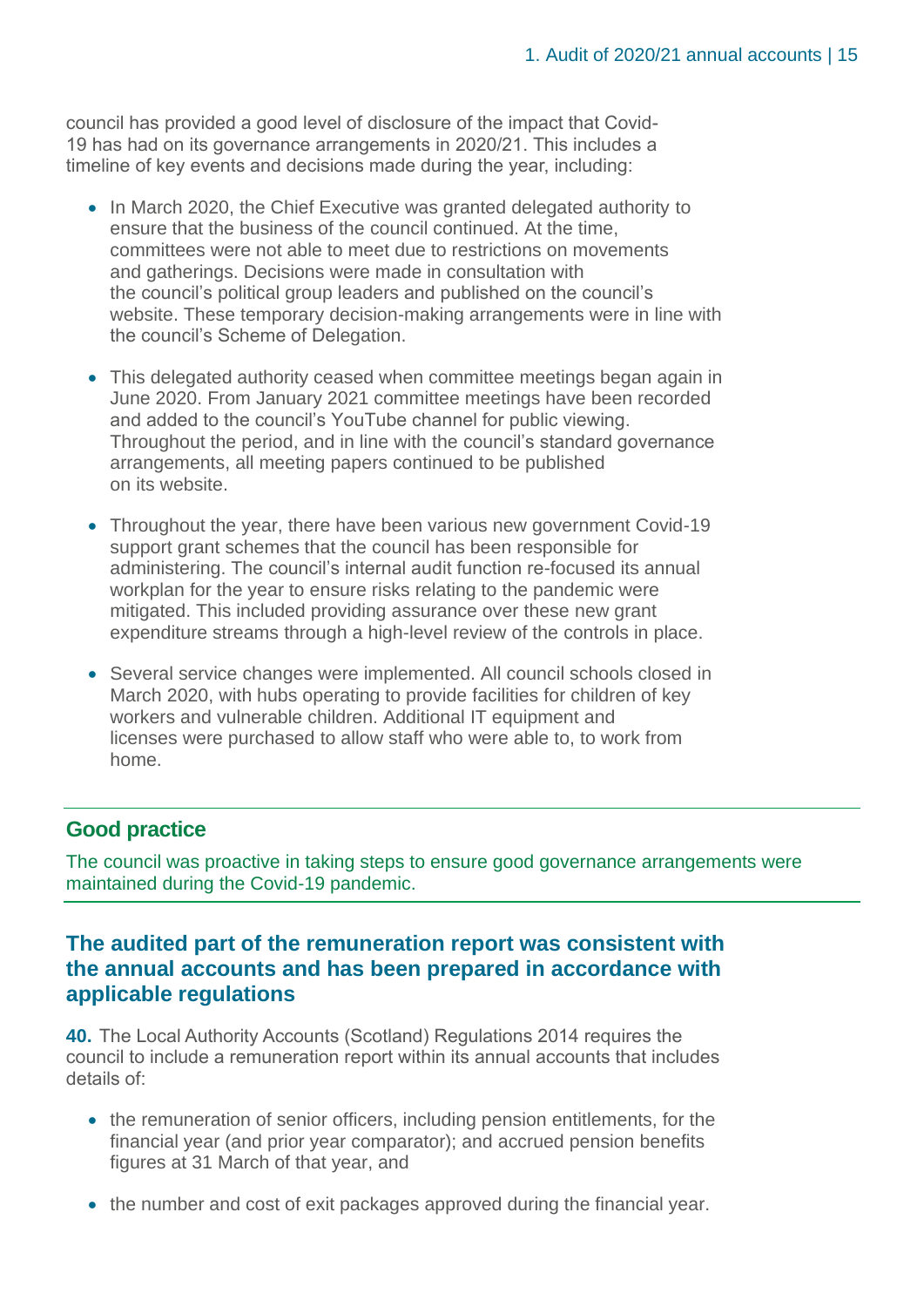**41.** We have no issues to report in relation to the information included within the remuneration report in the council's 2020/21 annual accounts.

#### **Good progress was made on prior year recommendations**

**42.** We followed up on actions agreed in our [2019/20 annual audit report,](https://www.audit-scotland.gov.uk/uploads/docs/report/2020/aar_1920_south_lanarkshire.pdf) to assess what progress on implementation had been made. Details of the follow up are included in [appendix 1.](#page-44-0)

#### **Our audit opinions on the annual accounts of the three section 106 charities administered by the council are unmodified**

**43.** Elected members are trustees for 64 trusts administered by the council. Each trust has been included in one of three registered Scottish charities, [exhibit 3.](#page-16-0)

**44.** As a consequence of the interaction of the Local Government (Scotland) Act 1973 with charities legislation, a full and separate audit and independent auditor's report is required for each registered charity irrespective of the value of its assets.

**45.** Our duties as auditors of the charities administered by South Lanarkshire Council are to:

- express an opinion on whether the charity's financial statements properly present the charity's financial position and are prepared in accordance with charities legislation
- read the trustees' annual report and express an opinion as to whether it is consistent with the financial statements
- report on other matters, by exception, to the trustees and to the Office of the Scottish Charity Regulator (OSCR).

**46.** We have given an unqualified opinion on the annual accounts of the three charities administered by the council and have nothing to report in respect of the other matters.

**47.** A proposal to modernise the operation of the charities was approved by the Finance and Corporate Resources Committee in April 2018. In December 2019, OSCR approved the modernisation schemes.

**48.** In early 2020, the council began the process of transferring the assets to the new charities. A first draft of the Transfer Deed had been prepared and work on completing the forms OSCR require for approving the transfer was in progress before it was interrupted by the Covid-19 disruption. A report to the council's Finance and Corporate Resources Committee in September 2021 confirmed that in the coming months most of the funds will be transferred over. However, this timeframe is dependent on OSCR timescales. As part of our 2021/22 audit activity, we will consider the latest position and report accordingly.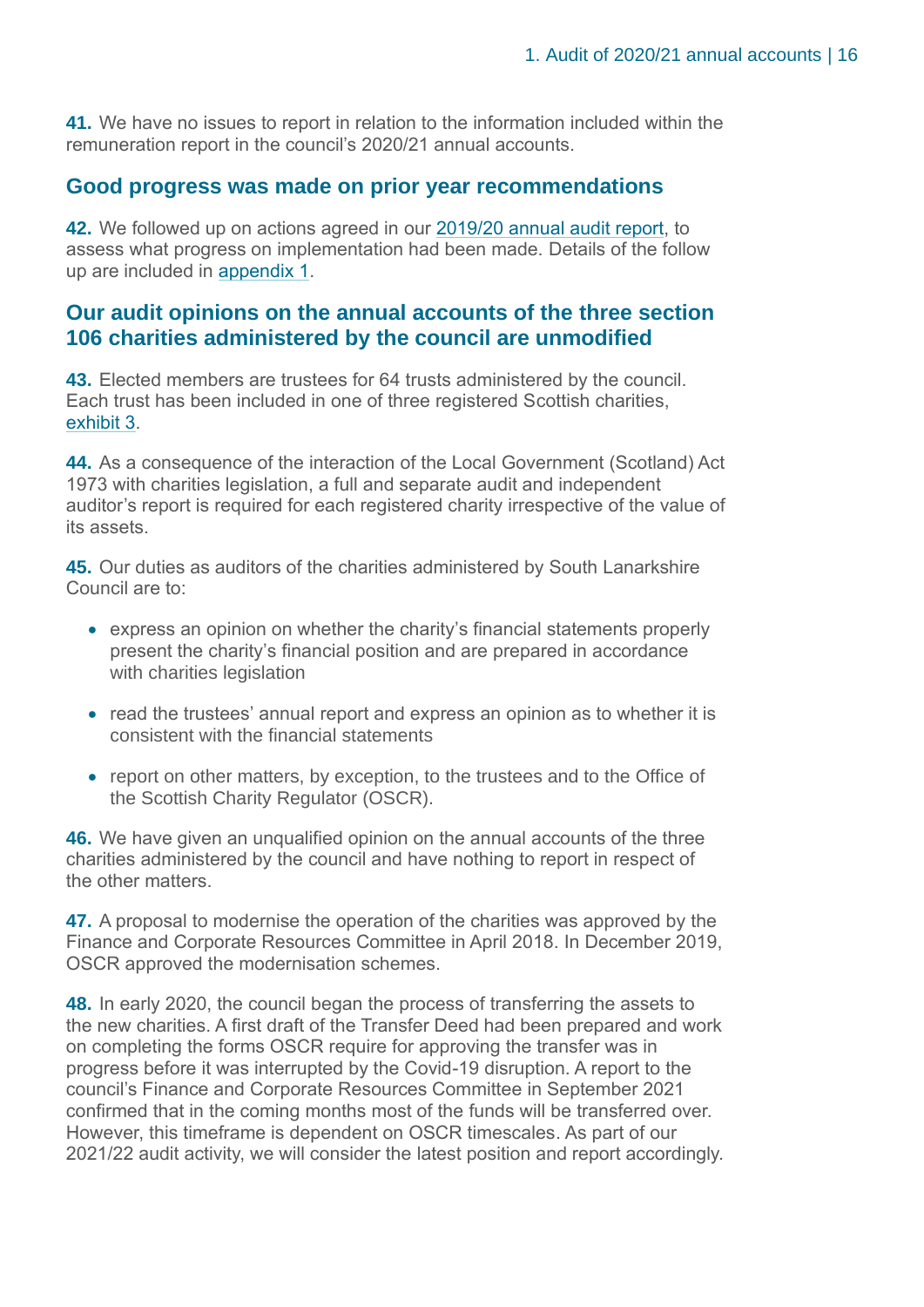#### <span id="page-16-0"></span>**Exhibit 3**

Charities administered by South Lanarkshire Council

| <b>Charity</b>                                                     | <b>Scottish Charity</b><br><b>Number</b> | Net Assets as at 31<br><b>March 2021</b> |
|--------------------------------------------------------------------|------------------------------------------|------------------------------------------|
| South Lanarkshire Council<br><b>Charitable Trusts</b>              | SC025089                                 | £1,000,098                               |
| <b>East Kilbride Information</b><br><b>Technology Centre Trust</b> | SC015221                                 | £26,857                                  |
| South Lanarkshire Council<br><b>Educational Trusts</b>             | SC028135                                 | £127,427                                 |
| <b>Total Net Assets</b>                                            |                                          | £1,154,382                               |

Source: South Lanarkshire Council charities audited annual accounts 2020/21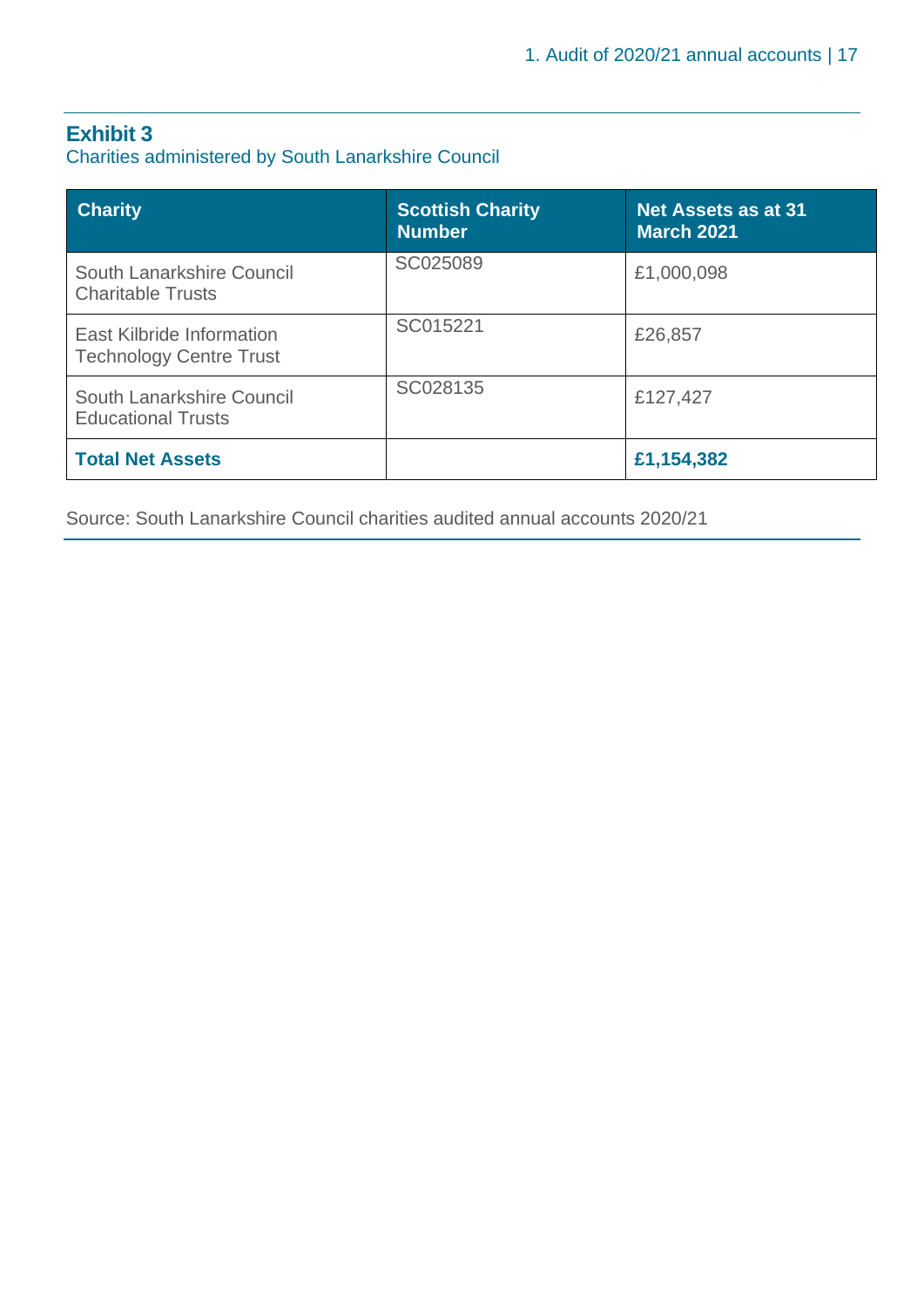# <span id="page-17-0"></span>**2. Financial management**

Financial management is about financial capacity, sound budgetary processes and whether the control environment and internal controls are operating effectively.

#### **Main judgements**

Financial management is effective. The financial impact of Covid-19 has been reported to members.

The pandemic had a significant impact on the council's 2020/21 budget outturn position. A budget underspend of £77.224 million is reported. £32.390 million of the underspend related to unspent Covid-19 funding.

Costs relating to the Covid-19 pandemic totalled £35.800 million in 2020/21. The council received £68.190 million of direct funding, and administered £77.556 million of agency income, provided by the Scottish Government in 2020/21.

The unspent Covid-19 funding of £32.390 million contributed significantly to the £41.401 million increase in general fund reserves at March 2021. £27.861 million of this unspent funding was received late in the financial year from the Scottish Government.

#### **The pandemic had a significant impact on the council's 2020/21 budget outturn position**

**49.** The council demonstrates sound financial management. There is a wellestablished budget process and a history of delivering services within budget.

**50.** The council approved its 2020/21 revenue budget of £779.667 million (£739.527 million net of specific grants of £40.140 million) in February 2020. The initial gap between proposed spend and available resources, the funding gap, was £41.477 million. Management identified several measures to close the funding gap including, the use of £24.115 million of reserves and a 3% increase in council tax yielding £3.900 million. This left resource directorates to find savings of £6.922 million.

**51.** At the time of setting this budget, no one could predict the lasting impact of the pandemic, with some restrictions still in place well into 2021/22, or the extent of the Scottish Government funding received in response to the pandemic. It is clear both have had an impact on the council's 2020/21 budget, with this reflected in the budget movement across the year.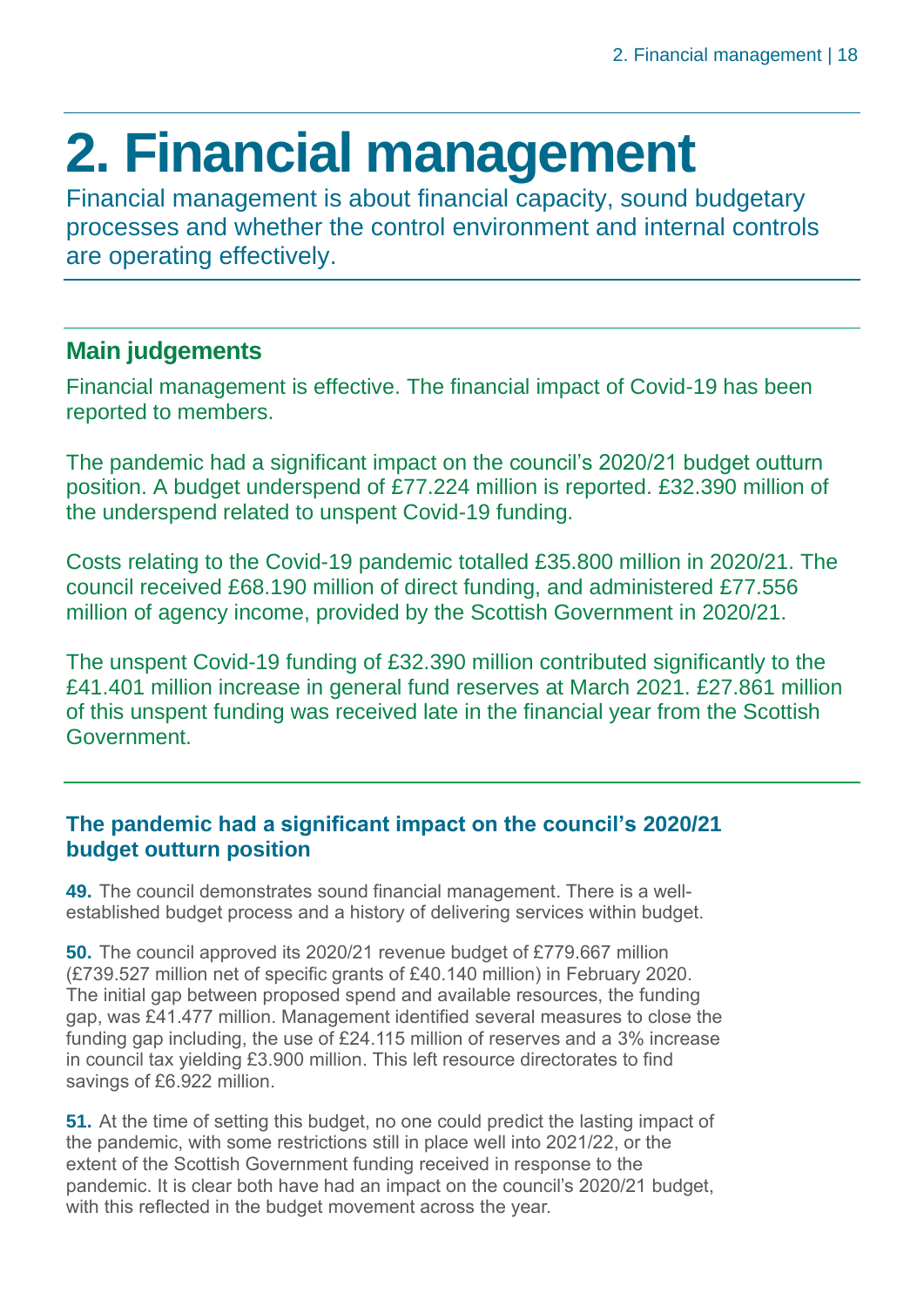**52.** At the March 2021 meeting of the Executive Committee, the probable outturn for 2020/21 was reported as being an underspend of £27.026 million, prior to any transfers to reserves and excluding the Covid-19 shortfall of £1.902 million. Total reserve transfers of £24.863 million were approved. This included transfers relating to the Pupil Equity Fund (£2.450 million) and Early Years 1140 Hours (£3.811 million) funding that required carrying forward into 2021/22 to reflect the spend profile of the funding. This resulted in a projected underspend of £0.261 million after accounting for the Covid-19 shortfall and reserve transfers.

**53.** In its annual accounts, the council reported an actual underspend of £77.224 million, prior to any transfers to reserves, against its revised revenue budget for 2020/21 of £806.509 million. The budget evolved during the year as additional funding was released by the Scottish Government to meet the costs of responding to Covid-19. The underspend increased from that reported in March 2021 due to new Covid-19 funding allocations totalling £27.861 million being received towards the end of the financial year. In addition to this, Covid-19 had an impact on the council's ability to spend on commitments during the final part of the year. This resulted in a further underspend of £12.942 million on resources. At the year-end, the unspent Covid-19 funding amounted to £32.390 million. This, together with the underspends against resource commitments, was transferred to the council's reserves. The reserves position is discussed further at paragraphs [94](#page-26-0) - 97 of this report.

**54.** These budget revisions, and transfers, resulted in an actual outturn underspend, of £2.595 million. As part of the final outturn review, in June 2021 the Executive Committee approved the transfer of this underspend to reserves. These funds are to be used for specific purposes that includes the replacement of the council's, HR, payroll, purchasing and procurement system. These transfers result in a final breakeven outturn position for 2020/21.

**55.** The changes in the budget position were reported in revenue budget monitoring reports presented to the Executive Committee throughout the year. These reports contained a good level of detail on the forecast outturn position, as well as details on the costs of Covid-19 and the funding received in support of this.

#### **Resource spend against budget was impacted by Covid-19**

**56.** The council has a history of delivering services within budget, but Covid-19 had an impact on the resource outturn positions in 2020/21. The most significant variances on resource areas are detailed in [exhibit 4,](#page-19-0) with prior year comparators included to highlight the pandemic's impact on the outturn positions against budget for 2020/21.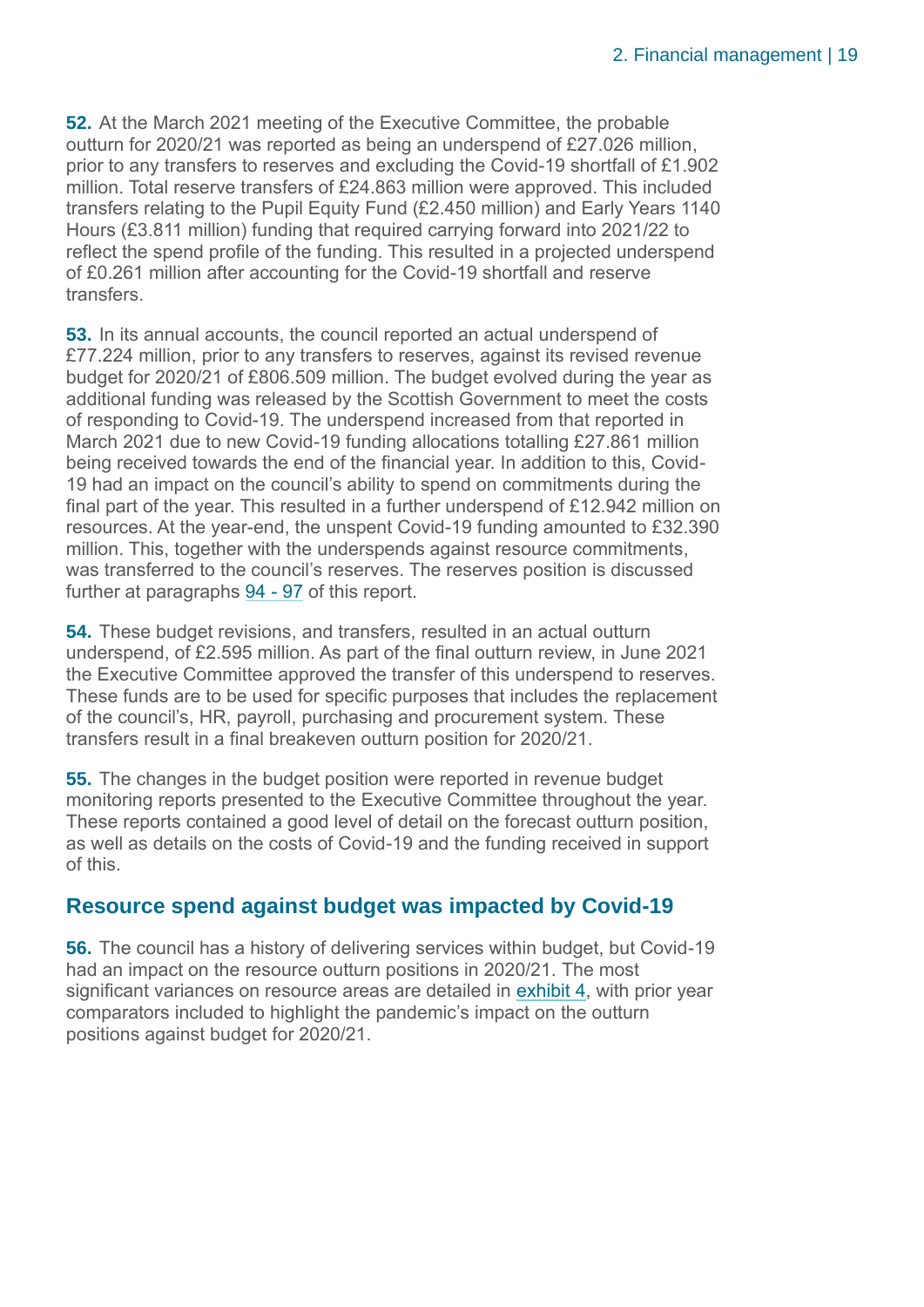#### <span id="page-19-0"></span>**Exhibit 4**

Council resources spend against budget 2018/19 – 2020/21

| <b>Council</b><br><b>resource</b> | 2020/21<br>over/(under)spend<br>£'million | 2020/21<br>percentage of<br>over/(under)spend<br>compared to<br>budget | 2019/20<br>percentage<br>comparator | 2018/19<br>percentage<br>comparator |
|-----------------------------------|-------------------------------------------|------------------------------------------------------------------------|-------------------------------------|-------------------------------------|
| Community<br>and<br>Enterprise    | £0.723                                    | 0.6%                                                                   | 0.5%                                | $(0.7\%)$                           |
| Education                         | (E9.457)                                  | $(2.7\%)$                                                              | $(1.4\%)$                           | $(1.4\%)$                           |
| Finance and<br>Corporate          | £1.761                                    | 4.8%                                                                   | 0.3%                                | $(0.3\%)$                           |
| Housing and<br>technical          | £6,825                                    | 43.4%                                                                  | $(2.3\%)$                           | 1.5%                                |
| Social work                       | (E0.408)                                  | $(0.2\%)$                                                              | 1.1%                                | 0.7%                                |

Source: South Lanarkshire Council revenue budget outturn reports 2018/09 – 2020/21

#### Education underspend

**57.** This is mainly attributed to the timing of spend on multi-year programmes such as Pupil Equity Funding (PEF) and Early Learning and Childcare (ELC). Lockdown restrictions also impacted on the ability of schools to spend PEF funding in the current year. These underspends will be carried into 2021/22 to support the expansion of ELC and expenditure incurred in the school session April to June 2021.

#### Finance and corporate overspend

**58.** This net overspend is mainly attributed to additional Covid-19 expenditure. This is primarily due to free school meals provided during the Christmas holidays, January, and February lockdowns and to those children who were self-isolating. This was partially offset by underspends in personnel services, with training and employability programmes delayed due to the pandemic.

#### Housing and technical overspend

**59.** The pandemic had a significant impact on the works that could be undertaken and, as a result, impacted on the level of income recovered.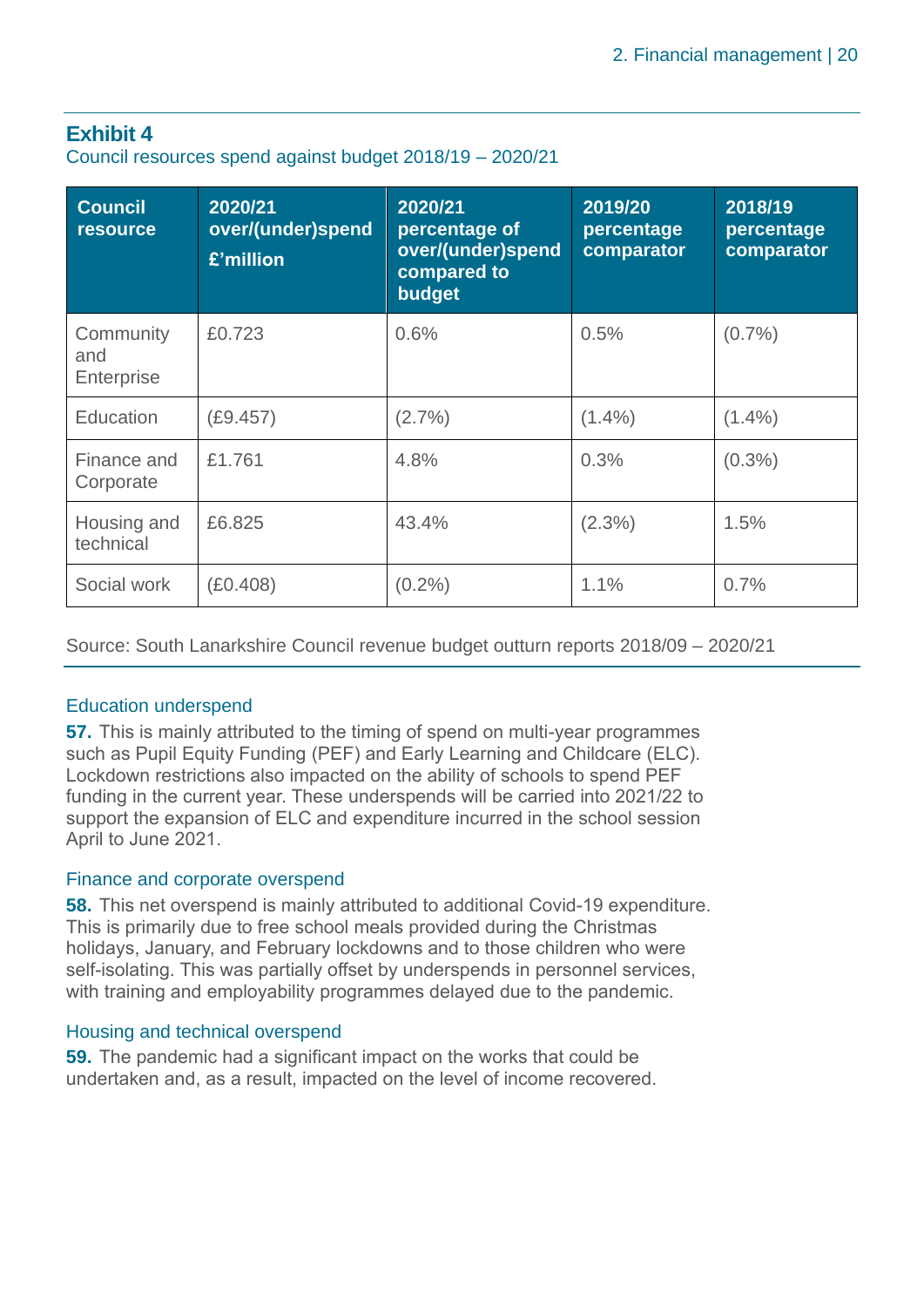#### **Costs relating to the Covid-19 pandemic totalled £35.800 million in 2020/21**

**60.** The Accounts Commission published its [Local Government in Scotland](https://www.audit-scotland.gov.uk/uploads/docs/report/2021/nr_210527_local_government_overview.pdf)  [Overview 2021](https://www.audit-scotland.gov.uk/uploads/docs/report/2021/nr_210527_local_government_overview.pdf) report in May 2021. The report notes that councils estimated that the total 2020/21 net financial impact of Covid-19 would be £767 million. This included financial pressures totalling £855 million, offset by cost reductions of £88 million from a range of areas such as lower property costs and reduced school meal costs. Loss of income accounted for around £400 million of the forecast financial pressures. Other areas reported to come under increased pressure included the costs associated with delaying capital projects and underachievement of savings. [Exhibit 5](#page-20-0) highlights the cost of Covid-19 to South Lanarkshire Council in 2020/21.

#### <span id="page-20-0"></span>**Exhibit 5**

#### Summary of significant Covid-19 costs

| Area                                                | £'million | <b>Further comment</b>                                                                                                                                                                                                                    |
|-----------------------------------------------------|-----------|-------------------------------------------------------------------------------------------------------------------------------------------------------------------------------------------------------------------------------------------|
| Additional resource spend                           | £24.820   | Includes costs related to education<br>recovery, PPE, and IT equipment.<br>The council was also responsible<br>for making payments to assist<br>families during lockdown, including<br>free school meals and winter<br>clothing payments. |
| Lost income                                         | £7.299    | Lockdown impacted on income<br>generating services such as<br>planning applications and parking.                                                                                                                                          |
| Unspent budget                                      | (E3.485)  | Primarily relates to the reduced<br>need for food purchases, including<br>breakfast and holiday lunch clubs.                                                                                                                              |
| Unachieved savings                                  | £0.553    | Budget realignments impacted.                                                                                                                                                                                                             |
| South Lanarkshire Leisure and Culture Ltd<br>(SLLC) | £0.139    | Cost of covering SLLC lost income.                                                                                                                                                                                                        |
| Capital spend                                       | £6.474    | Revenue funding used to cover<br>Covid-19 capital costs.                                                                                                                                                                                  |
| <b>Total Covid-19 expenditure</b>                   | £35,800   |                                                                                                                                                                                                                                           |

Source: South Lanarkshire Council 2020/21 annual accounts and Revenue Budget Outturn 2020/21 report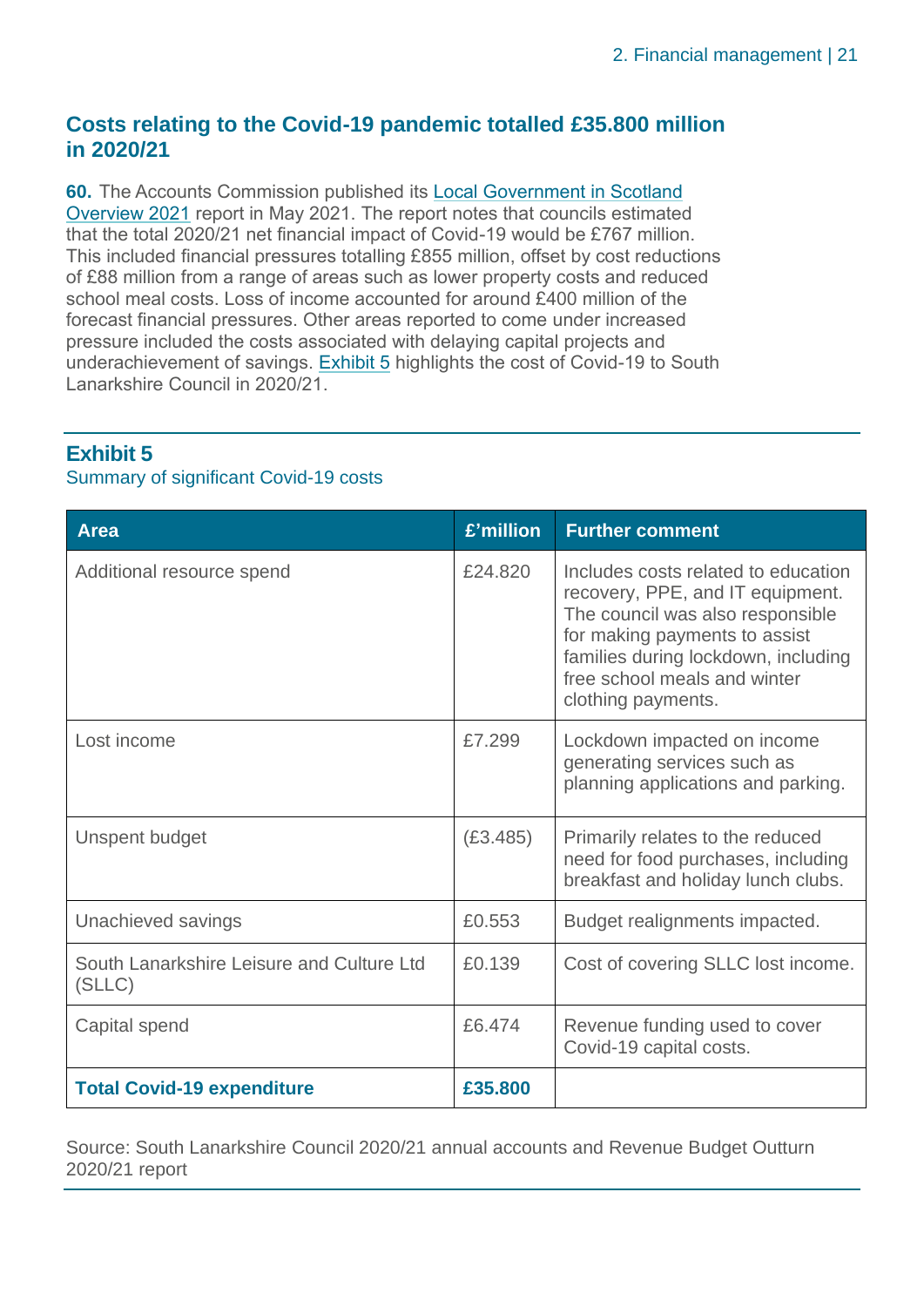#### **The council received £68.190 million of direct funding, and administered £77.556 million of agency income, provided by the Scottish Government to alleviate the impact of the pandemic on individuals, businesses, and the economy**

**61.** The impact on public finances of the Covid-19 pandemic has been unprecedented, which has necessitated both the Scottish and UK governments providing substantial additional funding for public services as well as support for individuals, businesses, and the economy. South Lanarkshire Council received £68.190 million in Covid-19 related funding in 2020/21. This was used to offset costs noted in [exhibit 5.](#page-20-0) The unspent Covid-19 funding of £32.390 million was transferred to the council's general reserve.

**62.** Throughout 2020/21 the council has played a key role in supporting individuals and families through the financial burden of the pandemic. This included facilitating support for:

- those self-isolating
- provision of free school meals
- funding for education recovery

**63.** As part of its 2021/2022 budget, the Scottish Government announced further Covid-19 funding allocations. South Lanarkshire Council's share of this funding has been £25.786 million to date. When combined with the £32.390 million carried forward from 2020/21, this results in £58.176 million being available to help manage further costs from the pandemic.

**64.** Of this total available Covid-19 funding, £26.101 million is funding for specific areas such as education recovery and support for third sector organisations. This leaves £32.075 million of funding to meet the cost of Covid-19 in 2021/22, reported by the council as being £18.199 million as at period 5 of 2021/22, together with any ongoing costs of the pandemic that continue into 2022/2023.

**65.** As at period 5 of 2021/22, management have reported to the council's Executive Committee that the net cost of Covid-19 to the council is £7.976 million, with this being met from the above funding (£4.943 million of specific and £3.033 million of non-specific funding).

#### **Throughout the pandemic the council has played a key role in administering grant payments, including making payments on behalf of the Scottish Government to support individuals and businesses**

**66.** In addition to providing support for individuals and families, councils have played a key role is supporting local business as they dealt with the impact of the pandemic. Across Scotland, councils have administered funding of over £1 billion under the various Covid-19 business support fund grant schemes. These grants were administered by councils on behalf of the Scottish Government.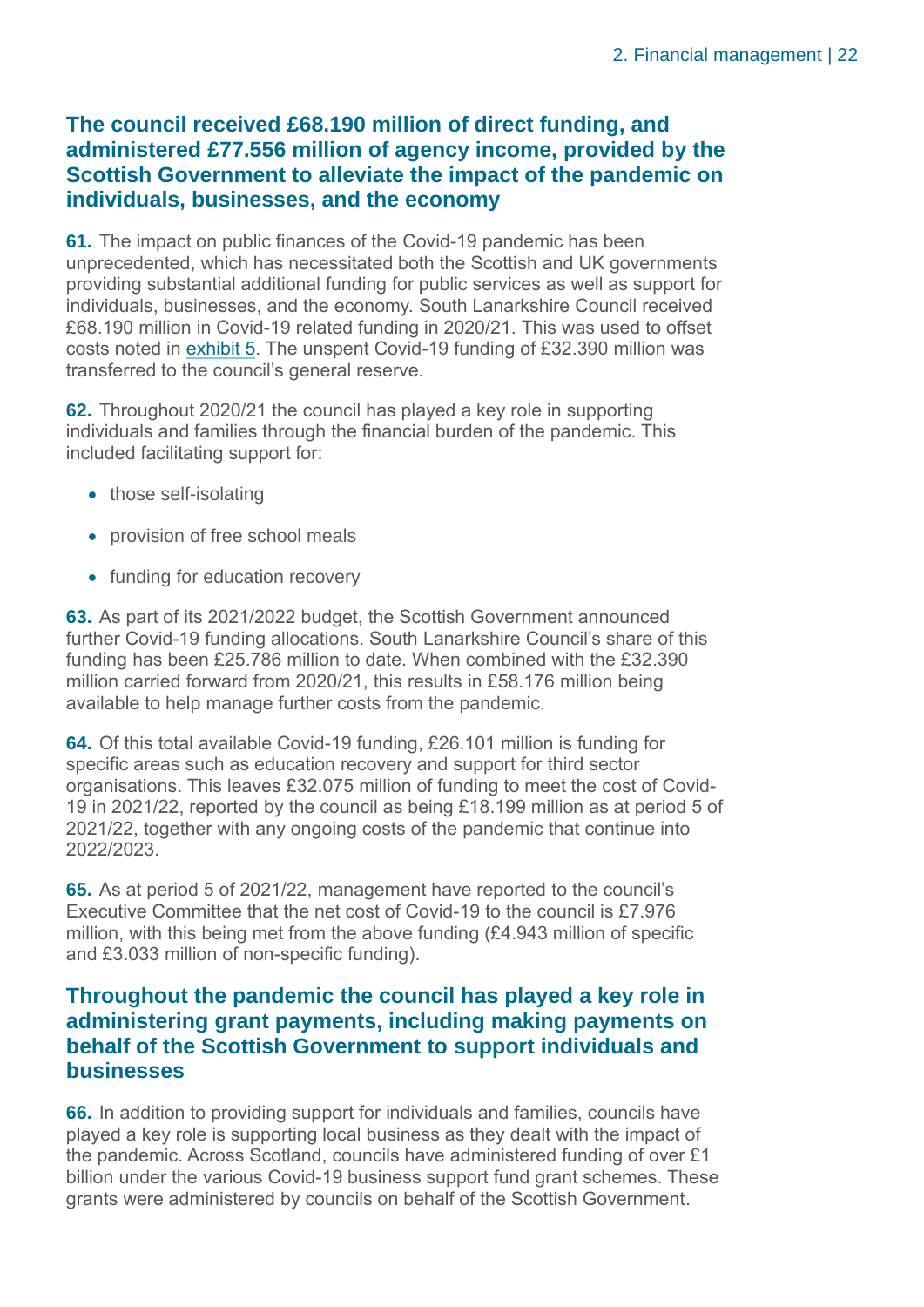**67.** South Lanarkshire Council was responsible for administering £77.556 million to local applicants as part of the various business support grant schemes. Access to the available support was well publicised on the council's website. The website contained details on eligibility criteria as well as the enquiries process in relation to the support.

**68.** Due to the grant conditions these business support funds are considered to represent an agency agreement. Agency payments are those paid out by the council on behalf of another organisation, in this case the Scottish Government. As such, the £77.556 million does not appear in the council's annual accounts, except for being appropriately disclosed in its management commentary.

**69.** While the provision of additional Scottish Government financial support was essential to alleviate the impact of the pandemic, we recognise that managing the volume and complexity of the various Covid-19 support schemes placed additional pressure on council staff during the year.

**70.** We reviewed the council's accounting treatment for each of the grants against the applicable guidance. Other than issues 4 and 5 of [exhibit 2,](#page-9-0) we concluded that the council had classified, and where required, correctly accounted for the grants in its 2020/21 annual accounts.

#### **An underspend of £2.569 million was reported against the annual Housing Revenue Account (HRA)**

**71.** The council reported a £2.569 million underspend against the annual HRA budget for 2020/21. The underspend was primarily due to lower than anticipated repairs and maintenance costs which varied throughout the year due to Covid-19. This was partially offset by the under recovery of rental income, with the availability of new build properties delayed due to the pandemic.

**72.** The £2.569 million underspend was transferred to the Housing Revenue Reserve. In addition to this, there was income received of £0.501 million in council tax from owners of second homes. Taken together, this has increased the reserve from £9.011 million in 2019/20 to £12.784 million in 2020/21.

**73.** As reported to the Executive Committee in September 2021, as at period 5 of 2021/22, the council is reporting a breakeven position on its HRA.

#### **The pandemic impacted upon the delivery of the 2020/21 capital programme**

**74.** The council approved its 2020/21 general services capital programme of £91.192 million in March 2020 and its housing capital programme of £97.303 million in February 2020. As these budgets were approved prior to the Covid-19 outbreak, they did not factor in the impact that the lockdown restrictions would have on capital works during the year.

**75.** A subsequent review of both programmes was undertaken by management to compile a more realistic estimate of what projects could be achieved given the Covid-19 restrictions. The revised budgets for the year were £80.648 million for general services and £48.172 million for the housing programme.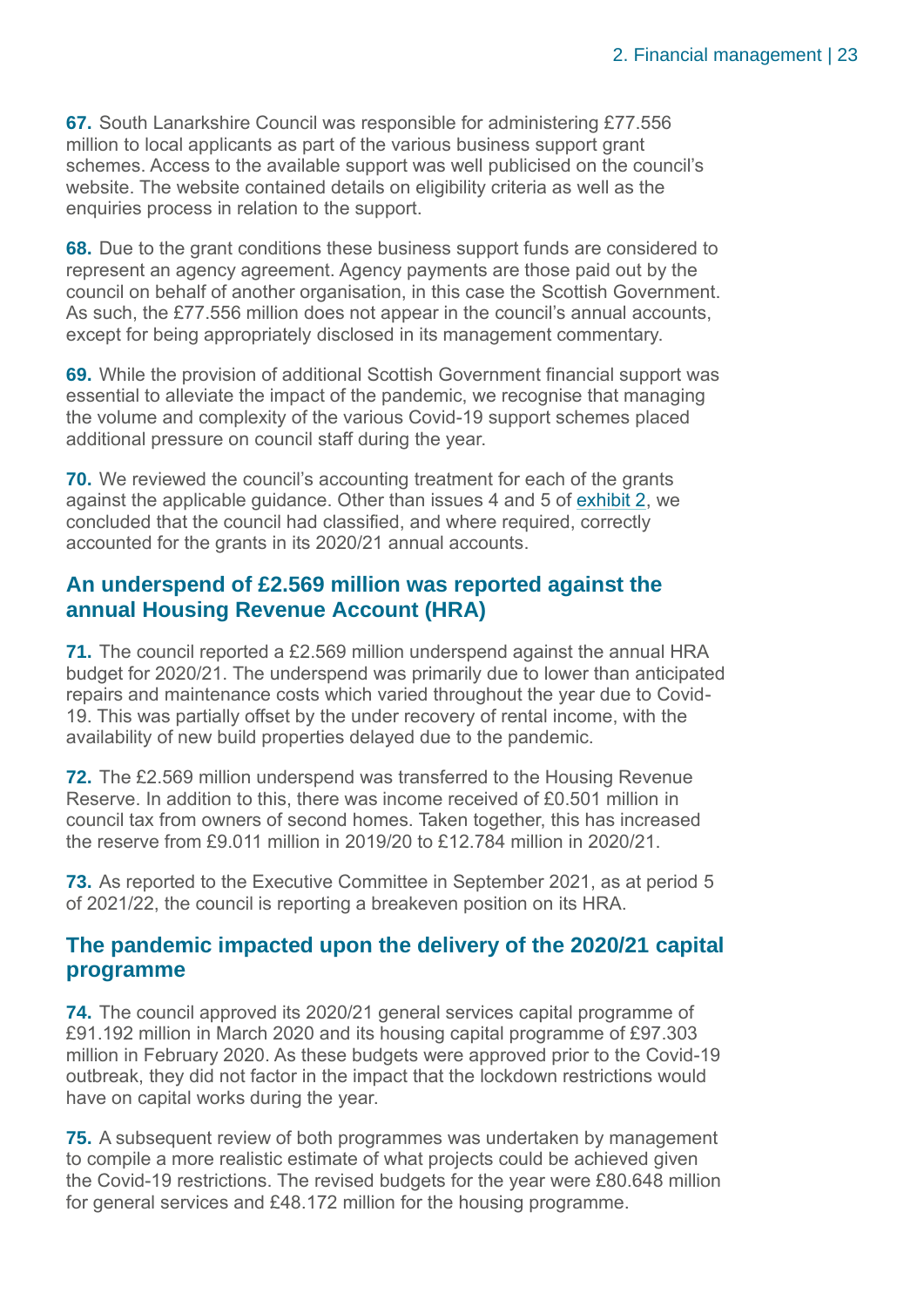**76.** The final outturn report for the year showed general services capital works of £70.522 million being completed during 2020/21. This represents slippage against the revised budget of 13 per cent but this is largely attributable to the impact of Covid-19 in the early part of the year. This unspent committed funding will carry forward into the 2021/22 financial year.

**77.** The housing capital programme spent £49.362 million in 2020/21. This was 2.5% greater than the revised budget for the year. The overspend arose due to accelerated spend on the provision of additional housing supply.

**78.** The Executive Committee approved the 2021/22 capital programmes in June 2021. The general services programme for 2021/2022 totals £85.066 million, with the housing services programme originally amounting to £94.360 million. At the Committee's September 2021 meeting, the housing services budget was subsequently revised down to £79.640 million. This was due to a review of the council's new build housing programme, with proposals approved to move projects totalling £14.720 million into the 2022/23 financial year. These movements reflect revised timescales and estimated completion dates across a number of sites that have been impacted by planning delays.

**79.** As at period 5 of 2021/22, £16.003 million (19%) of the general services budget has been spent, with £26.065 million (33%) of the housing services budget being spent.

**80.** The delivery of both programmes of work in 2021/22, together with any Covid-19 impact, will be subject to regular review and scrutiny by the Executive Committee. We will continue to monitor the delivery of the capital programme as part of our 2021/22 audit.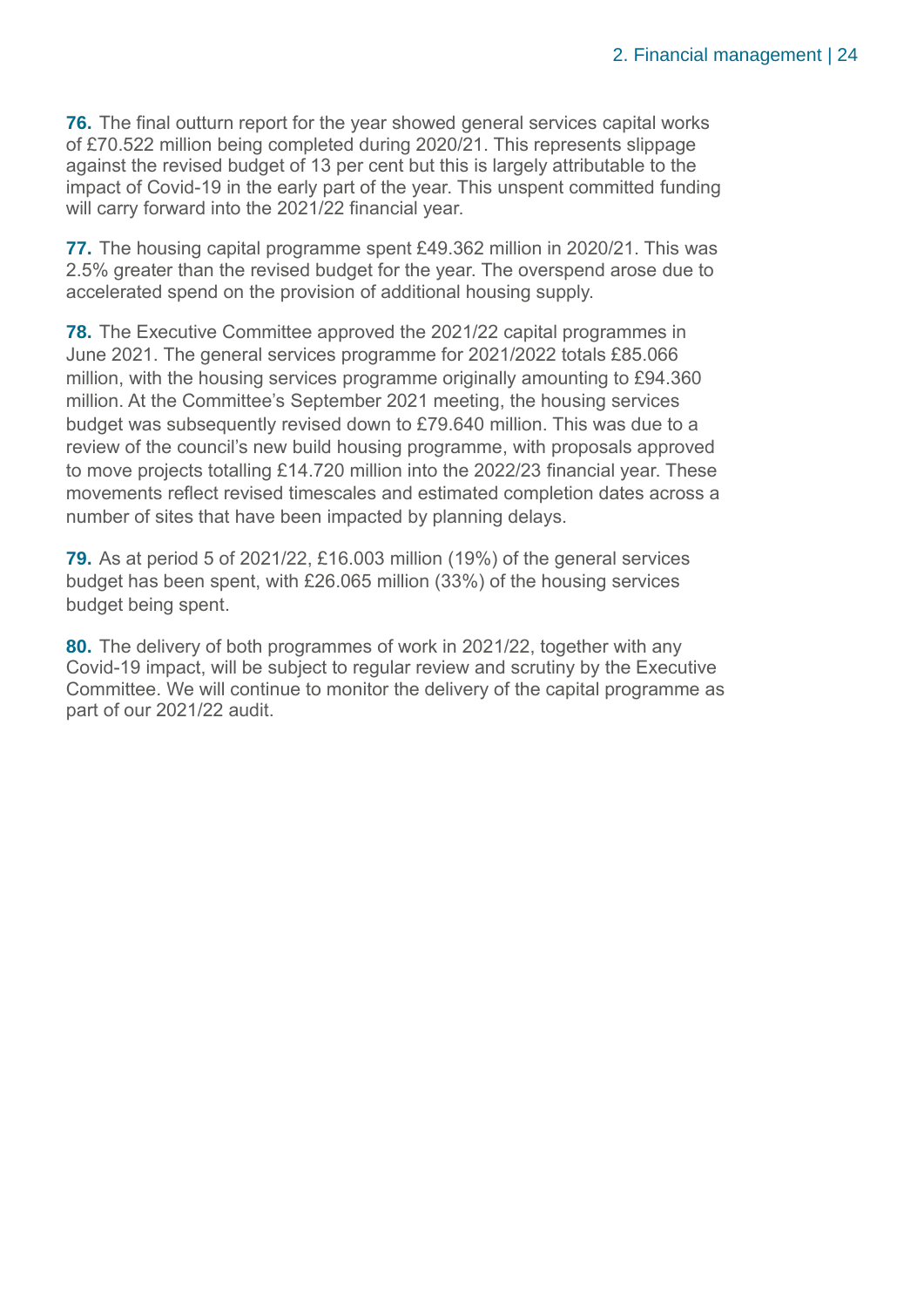# <span id="page-24-0"></span>**3. Financial sustainability**

Financial sustainability looks forward to the medium and long term to consider whether the council is planning effectively to continue to deliver its services or the way in which they should be delivered

#### **Main judgements**

Covid-19 funding increased the council's reserves, but these funds will be required to meet ongoing financial pressures. Recovery from the pandemic is a key element of the council's 2021/22 budget.

Medium and longer-term financial plans are in place but should be updated to reflect the impact of the pandemic. This is the case for all councils.

#### **Recovery from the pandemic is a key element of the council's 2021/22 budget**

**81.** Recovery planning began in many councils early in the pandemic, primarily focusing on recovery and renewal. The priorities that demanded councils' attention before the pandemic have become even more pressing, such as tackling inequalities, improving outcomes for young people, and tackling climate change.

#### **The initial 2021/22 budget gap was £52.741 million**

**82.** The Executive Director of Finance and Corporate Resources presented a report to the council's Executive Committee in June 2020. The report estimated the 2021/22 budget gap at £52.741 million. The report included several options, approved by the Committee, to address the funding gap:

- "Corporate solutions" (this covers carry forward of 2020/21 grant and reduced integration joint board support) £12.948 million.
- Increasing council tax by maximum permitted percentage (4.84%) £6.810 million.
- Use of reserves £16,600 million.
- Loan reprofiling exercise £3.000 million.

**83.** Depending on the members' decision on an increase in council tax, a gap of between £13 and £20 million would have to be addressed through savings from services.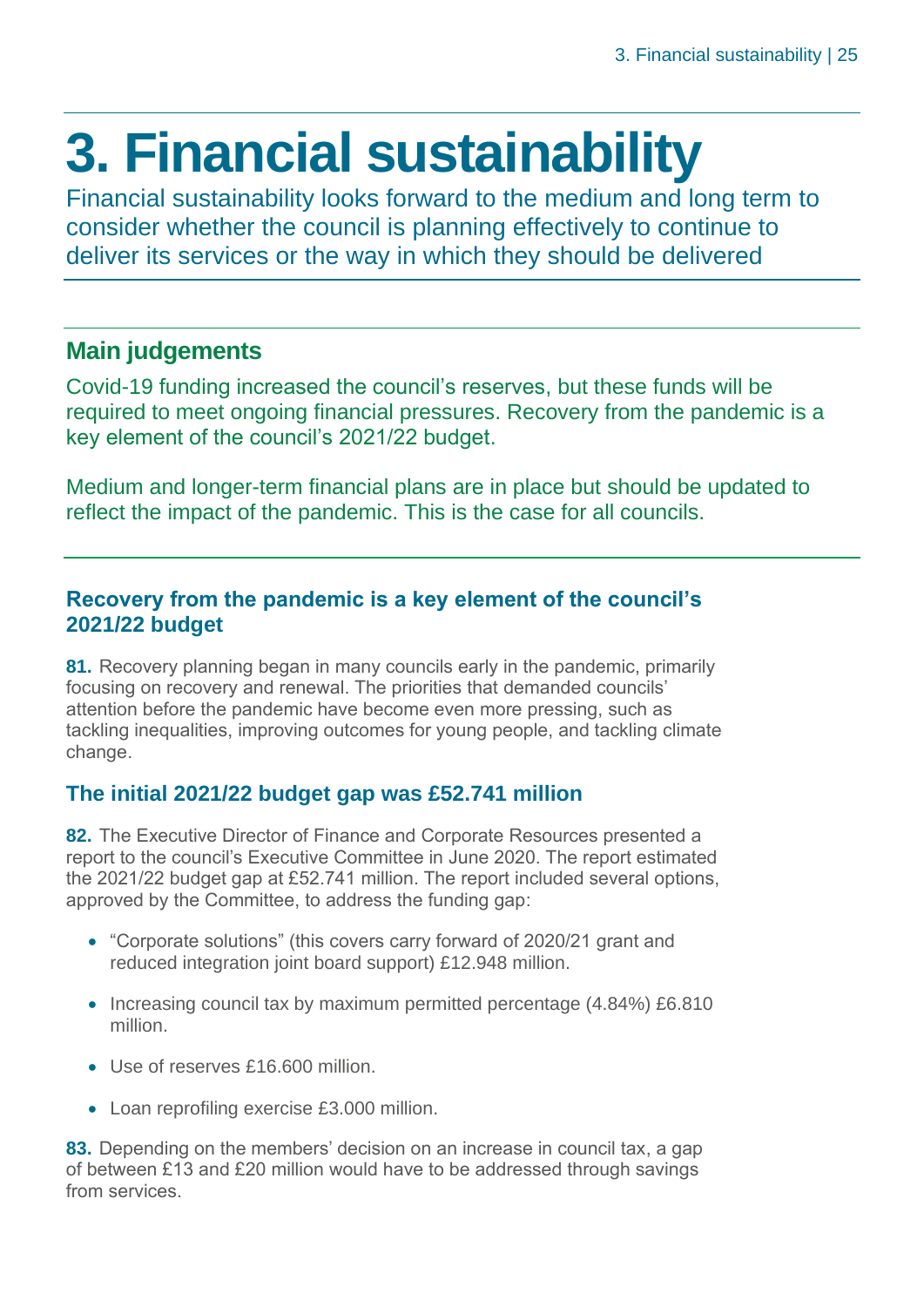**84.** A 2021/22 revenue budget update presented to the Executive Committee in February 2021 noted a revised savings gap of £17.530 million. After taking into consideration management and operational savings of £5.762 million and the potential increase in council tax of £6.810 million, this left a savings requirement of £4.958 million. To address this gap, members were presented with savings options amounting to £15.559 million.

#### **The final grant settlement for 2021/22 reduced the savings required and resulted in funds being available for additional investment**

**85.** Following the final 2021/22 grant settlement figures being confirmed by the Scottish Government, the council's position improved by £12.591 million compared to when the budget strategy update was presented to the Executive Committee in February 2021.

**86.** The council approved its 2021/22 revenue budget of £795.527 million (£751.793 million net of specific grants of £43.734 million) in February 2021. The improvement in the council's financial position allowed further funds to be allocated to its programme of investment to aid with the pandemic recovery. The 2021/22 budget includes investment in areas such as:

- £3 million set aside for "Get South Lanarkshire Council Working" fund to support social enterprises, attract inward investments and develop a new tourism strategy.
- £2.245 million earmarked for the learning and wellbeing of children and young people whose education was impacted by the pandemic.
- £2 million to provide match funding for projects tackling climate change.

**87.** The council considers such investments to be an important aspect of its role in helping its citizens and local businesses recover from the impact of the pandemic, with the provision of these funds also aligning to its recently published Community Wealth Building Strategy (see paragraphs 124 - [128\)](#page-36-0).

#### **Covid-19 costs to date in 2021/22 are £7.976 million**

**88.** Estimating the cost to the council of the Covid-19 disruption is complex and subject to revision as central government directions and funding decisions are made. The Executive Director of Finance and Corporate Resources reported that, as at August 2021, the estimated net expenditure cost to the council of the Covid-19 disruption was £7.976 million. These costs are covered by funding received in 2020/21, together with further funding allocations received in 2021/22 for Covid-19.

**89.** As reported to the Executive Committee in September 2021, the council is projecting a revenue budget overspend of £0.454 million. This includes the break-even position on Covid-19 spend as noted above.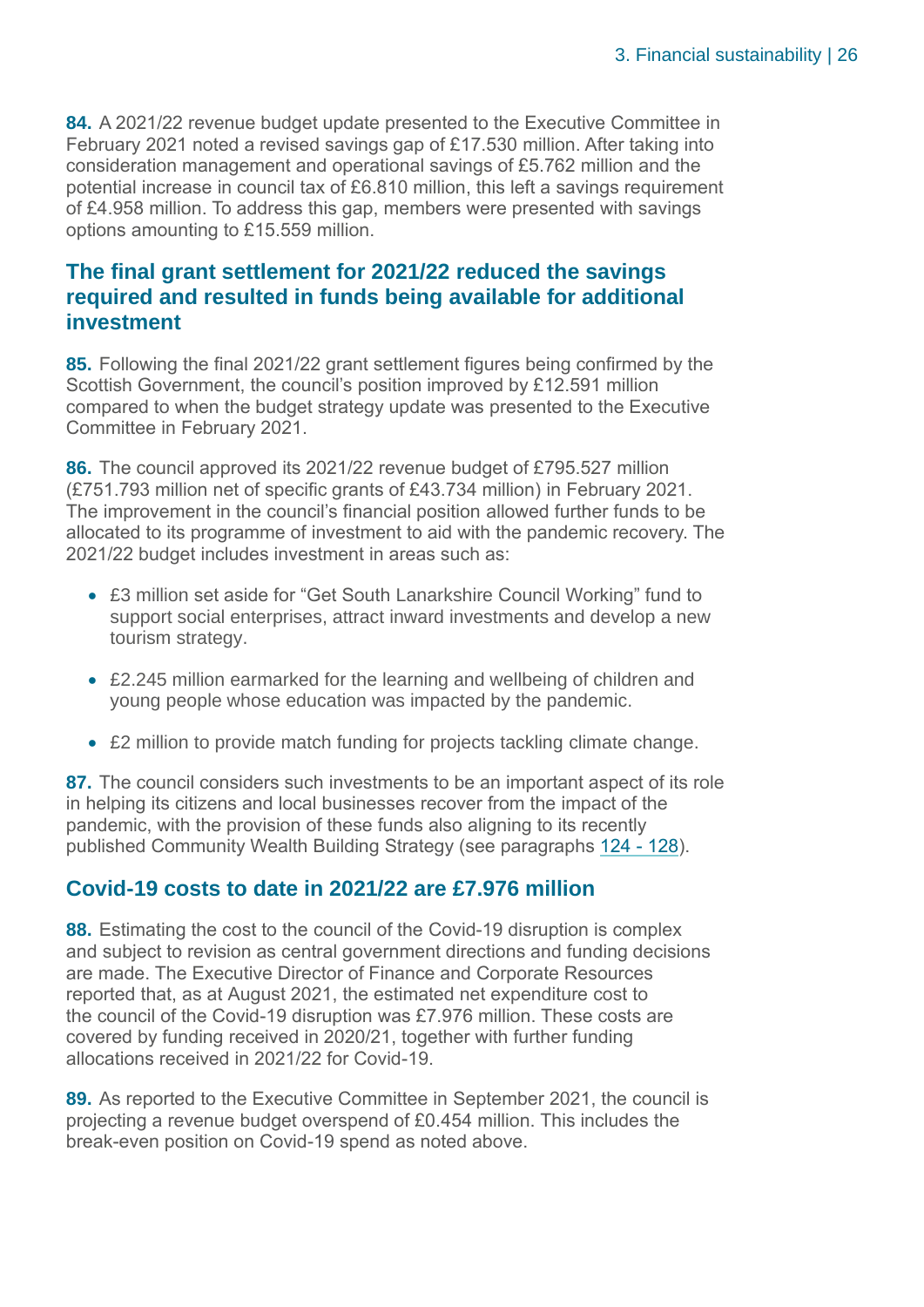#### **Medium and longer-term financial plans are in place but should be updated to reflect the impact of the pandemic**

**90.** In its [Local Government in Scotland Overview 2021](https://www.audit-scotland.gov.uk/uploads/docs/report/2021/nr_210527_local_government_overview.pdf) report the Accounts Commission recognised that even before the pandemic councils were facing financial and service pressures. There is going to be a range of new challenges facing councils, including decisions on what services to reinstate and to what level. There will also be a need for councils to develop new services and strategies to address the long-term harm caused to communities by the pandemic.

**91.** Due to the Covid-19 pandemic, the funding position beyond 2021/22 is particularly uncertain, with all councils working to the one-year grant settlement. Planning for the medium term is difficult, but necessary, to manage the levels of uncertainty and volatility facing councils' budgets.

**92.** At the meeting of the Executive Committee in June 2021, management advised members of a combined savings requirement, after corporate solutions (e.g., use of reserves) and council tax increases, for 2022/23 – 2026/27 of £96.229 million, [exhibit 6.](#page-26-1)

<span id="page-26-2"></span>**93.** Medium and longer-term financial plans will need to be revised by all councils to consider additional financial pressures and updated funding arrangements arising from the pandemic, as well as updated savings requirements and financial assumptions.

**Recommendation 3 [\(appendix 1,](#page-44-0) action plan)** 

#### <span id="page-26-1"></span>**Exhibit 6**

Identified savings required 2022/23 – 2026/27

|                                         | 2022/23 | 2023/24 | 2024/25 | 2025/26 | 2026/27 | <b>Total</b> |
|-----------------------------------------|---------|---------|---------|---------|---------|--------------|
| <b>Savings</b><br>required<br>£'million | £9.417  | £24.747 | £22,396 | £27,866 | £11,806 | £96,232      |

Source: 2022/2023 Revenue Budget Strategy and Savings Requirement report

#### <span id="page-26-0"></span>**Covid-19 funding has increased the council's reserves**

**94.** The Financial Management Code from CIPFA applies from 2021/22 and is designed to support good practice in financial management, with compliance against the principles helping local authorities demonstrate financial sustainability. The council undertook a self-assessment against the Code during the shadow implementation year, 2020/21. The governance statement discloses the following actions from this review: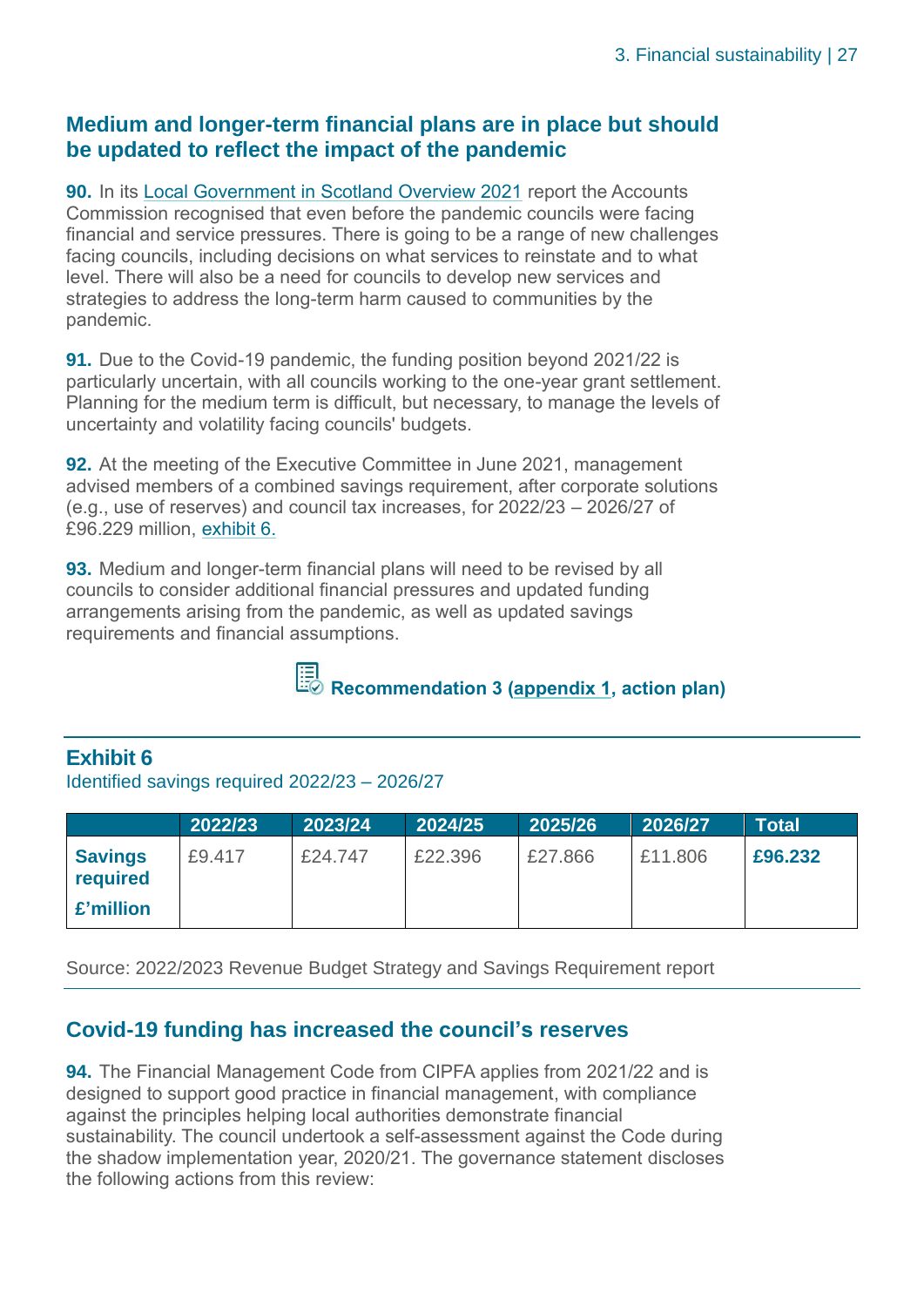- a detailed financial resilience assessment will be carried out.
- alongside the usual consultation process, key stakeholders will be included in the development of medium and long-term financial plans.
- the council's Options Appraisal guidance and template will be re-issued to encourage its use in demonstrating value for money in decision-making.
- the council's reserves policy does not currently prescribe a minimum level of reserves that should be maintained, a statement on the adequacy of the council's reserves will be included in the 2022/23 budget strategy paper.

**95.** Prior to the Covid-19 pandemic, in 2019/20 the level of usable reserves had decreased. This year the usable reserves increased by £42.230 million to £145.820 million at 31 March 2021, [exhibit 7.](#page-27-0) Within the general fund reserve, the most significant increase was due to Covid-19 funding of £32.390 million.

#### <span id="page-27-0"></span>**Exhibit 7**

South Lanarkshire Council usable reserves

| <b>Reserve</b>               | 31 March 2019<br>£'million | 31 March 2020<br>£'million | 31 March 2021<br>£'million |
|------------------------------|----------------------------|----------------------------|----------------------------|
| General fund                 | £82.785                    | £75,579                    | £116.980                   |
| Housing revenue account      | £9.011                     | £9.713                     | £12.784                    |
| Repair and renewal fund      | £6,929                     | £5,918                     | £7.484                     |
| Capital fund                 | £15.905                    | £10.327                    | £6.268                     |
| Insurance fund               | £3,278                     | £2.053                     | £2,304                     |
| <b>Total usable reserves</b> | £117.908                   | £103.590                   | £145.820                   |

Source: South Lanarkshire Council annual accounts

**96.** The council's general fund reserve includes an unearmarked balance of £33.078 million, with £20.035 million of this being approved for future budget strategies and £13.043 million uncommitted. Against an expenditure budget of £795.527 million for 2021/2022, this unearmarked element represents a 4.16% reserve. Management considers that this level of reserve reflects a suitable cushion to contribute towards any unanticipated pressures. The remainder of the general fund reserve, £83.902 million, is earmarked for specific purposes such as Early Year's, the Pupil Equity Fund, Covid-19 as well as being used to manage the savings requirements across specific future budget years.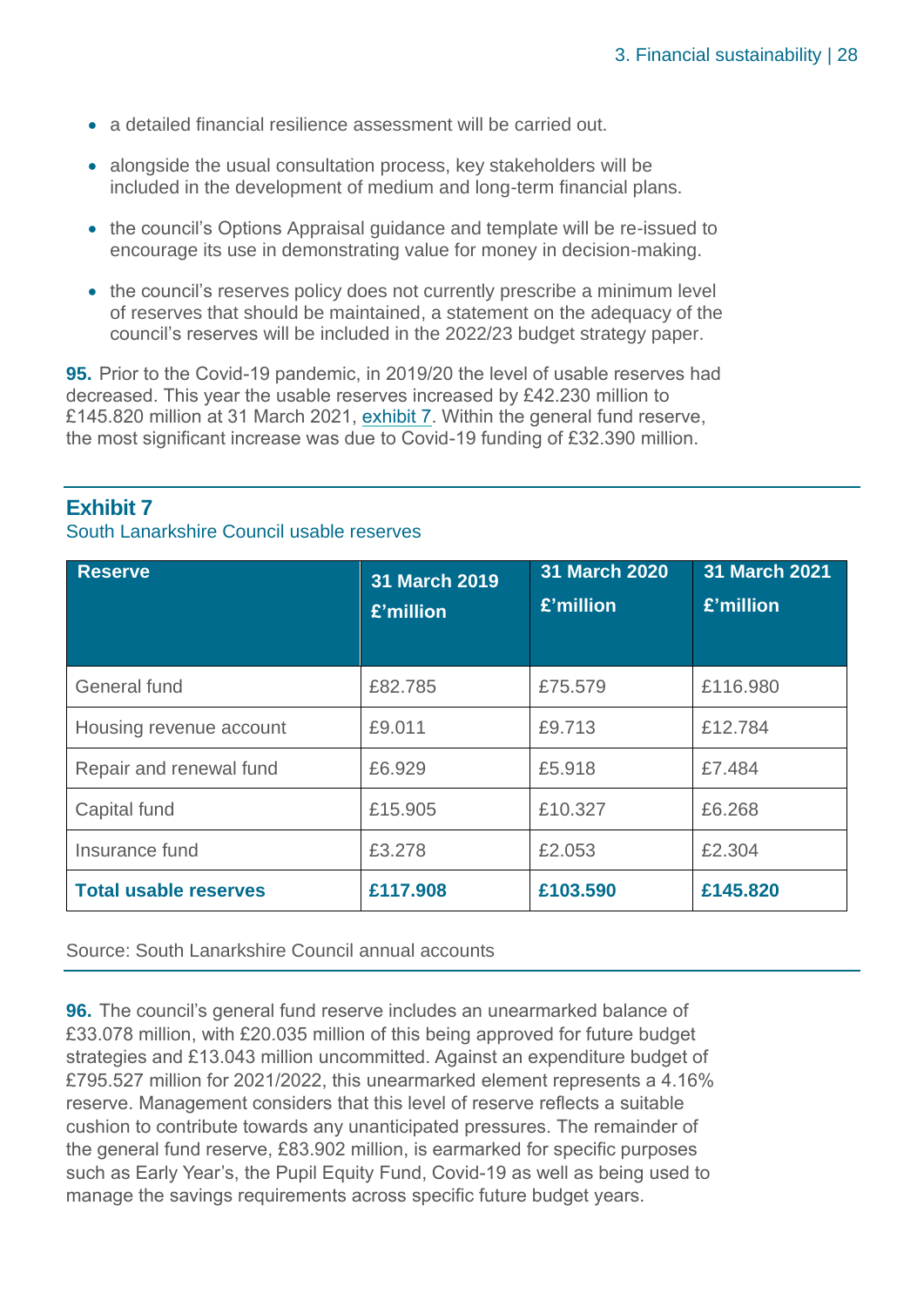**97.** The Accounts Commission's [Local Government in Scotland Overview 2021](https://www.audit-scotland.gov.uk/uploads/docs/report/2021/nr_210527_local_government_overview.pdf) report highlighted that the increase in revenue reserves, as a result of Covid-19, would provide some additional flexibility for councils. However, it noted that councils should continue to recognise the ongoing sustainability challenges of using reserves to fund recurring expenditure, particularly as the impact and challenges of Covid-19 continue to develop. In this regard, members will need to take difficult decisions in the future, recognising that reserves can only be spent once.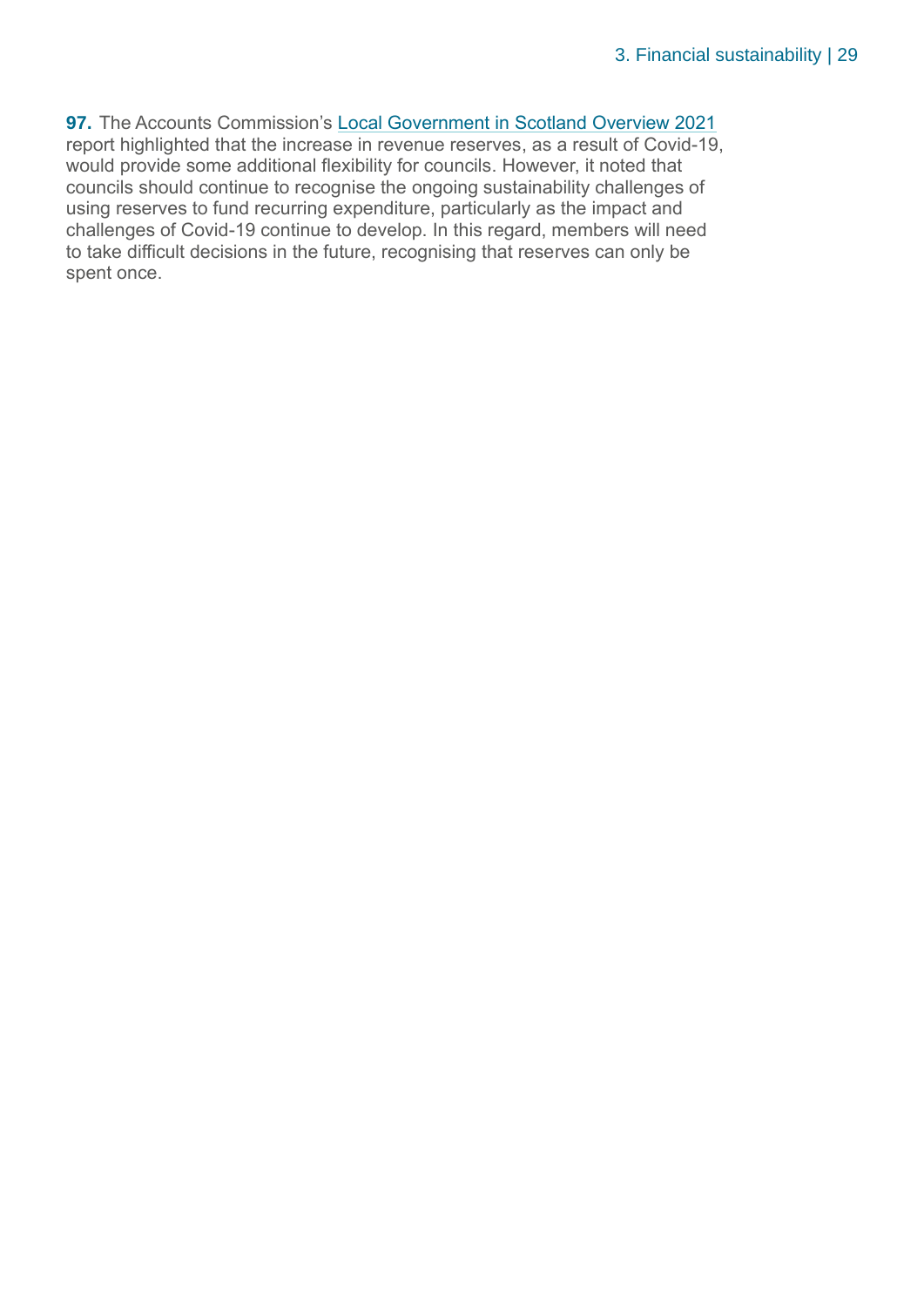# <span id="page-29-0"></span>**4. Governance and**

### **transparency**

The effectiveness of scrutiny and oversight and transparent reporting of information

#### **Main Judgements**

Effective governance and decision making-arrangements were in place during 2020/21, with appropriate adjustments made to these to reflect the ongoing disruption caused by the pandemic.

Internal controls operated effectively during 2020/21.

The council has in place appropriate arrangements for prevention and detection of fraud and corruption, with work undertaken in the year to counter potential fraud risks from Covid-19.

#### **Effective governance and decision-making arrangements were in place during 2020/21**

**98.** Members and management of the council are responsible for establishing arrangements to ensure that its business is conducted in accordance with the law and proper standards, that public money is safeguarded together with the monitoring of the adequacy and effectiveness of these arrangements.

**99.** As noted at paragraph [39,](#page-13-0) the council was proactive in revising some of its governance arrangements in response to the pandemic. We commented on council's governance arrangements in our 2019/20 annual audit report and our previous year's conclusion is still relevant, that "the council's arrangements…are appropriate and they support good governance and accountability".

#### **The council conducts its business in an open and transparent manner**

**100.** As we reported in 2019/20, there is evidence from several sources which demonstrate the council's commitment to openness and transparency:

• The agendas, papers and minutes of committee meetings are published on the council's website on a timely basis.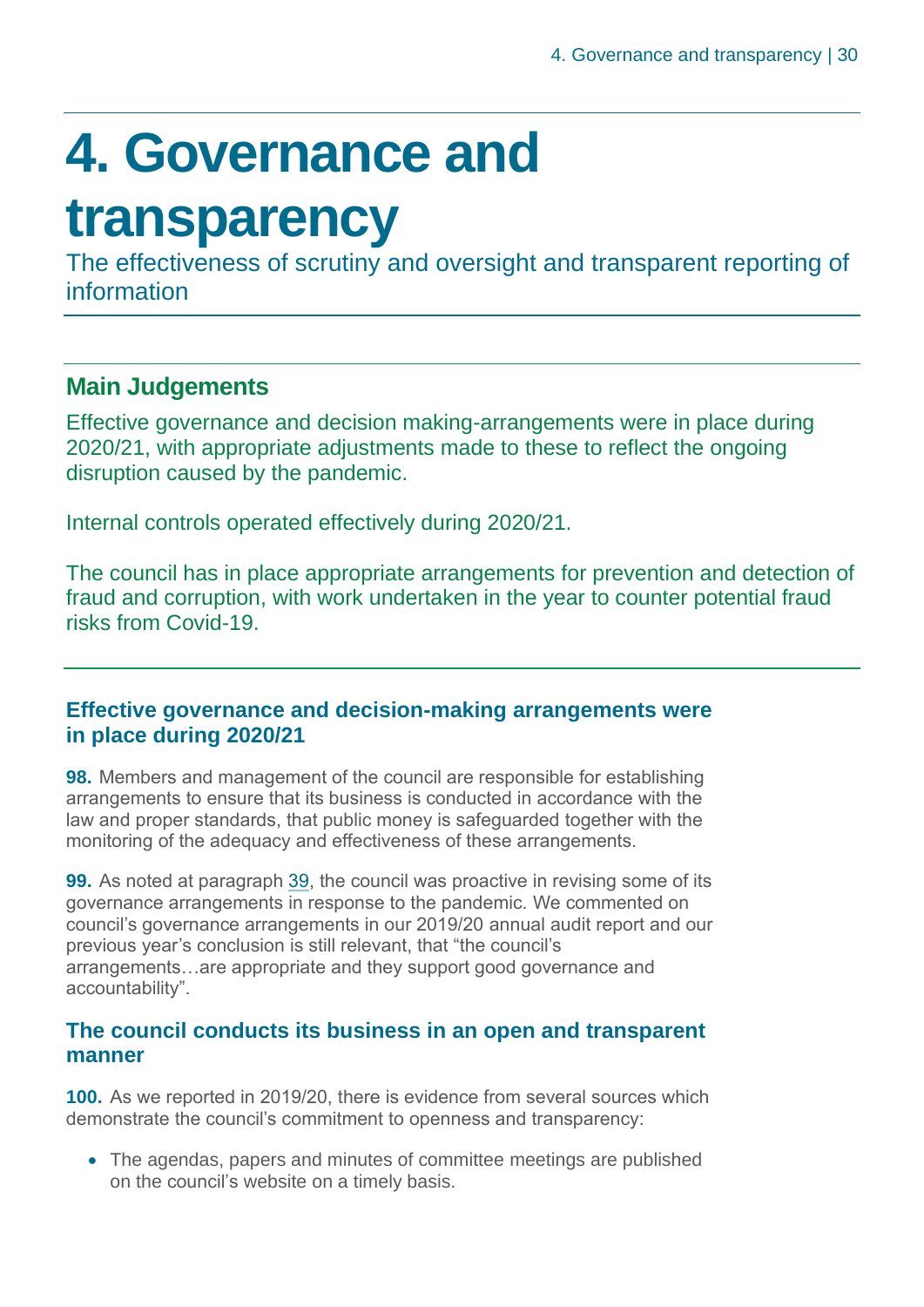- The council makes its annual accounts available on its website. These include a management commentary which adequately explains the council's financial performance for the year.
- Its website also provides the public with access to a wide range of corporate information including details of the council's corporate plan, performance information, and equality and diversity reporting.

**101.** During 2020/21 the council held committee meetings virtually using Microsoft Teams. The council has made recordings of meetings available on its YouTube page. As of April 2021, livestreaming of these meetings was being offered by the council which helps to maintain public accessibility to council committee business.

**102.** Overall, we remain of the view that the council conducts its business in an open and transparent manner.

#### **Internal controls operated effectively during 2020/21**

**103.** As part of our 2020/21 audit, we tested key controls operating over the main accounting systems. Our objective was to gain assurance that systems for processing and recording transactions provide a sound basis for the preparation of the annual accounts. Our findings, which were reported to the Risk and Audit Scrutiny Committee in June 2021, included recommendations to enhance the existing control system.

**104.** Our controls work did not identify any significant risks of material misstatement, with the internal controls providing a sound basis for the preparation of the annual accounts.

#### **Internal audit provided a reasonable level of assurance over the council's risk management, control, and governance arrangements in place during 2020/21**

**105.** The internal audit service, in any organisation, is an important element of internal control. It provides members and management with independent assurance on risk management, internal control and corporate governance processes as well as providing a deterrent effect to potential fraud.

**106.** We found the council's internal audit to be operating effectively, and in line with the Public Sector Internal Audit Standards (PSIAS) requirements.

**107.** PSIAS require the provision of an annual internal audit opinion, to inform the council's annual governance statement. The Audit and Compliance Manager issued her Annual Assurance Report to the Risk and Audit Scrutiny Committee in June 2021 which included the opinion that: reasonable assurance can be placed on the adequacy and effectiveness of the council's framework of governance, risk management and control arrangements for the year ending 31 March 2021.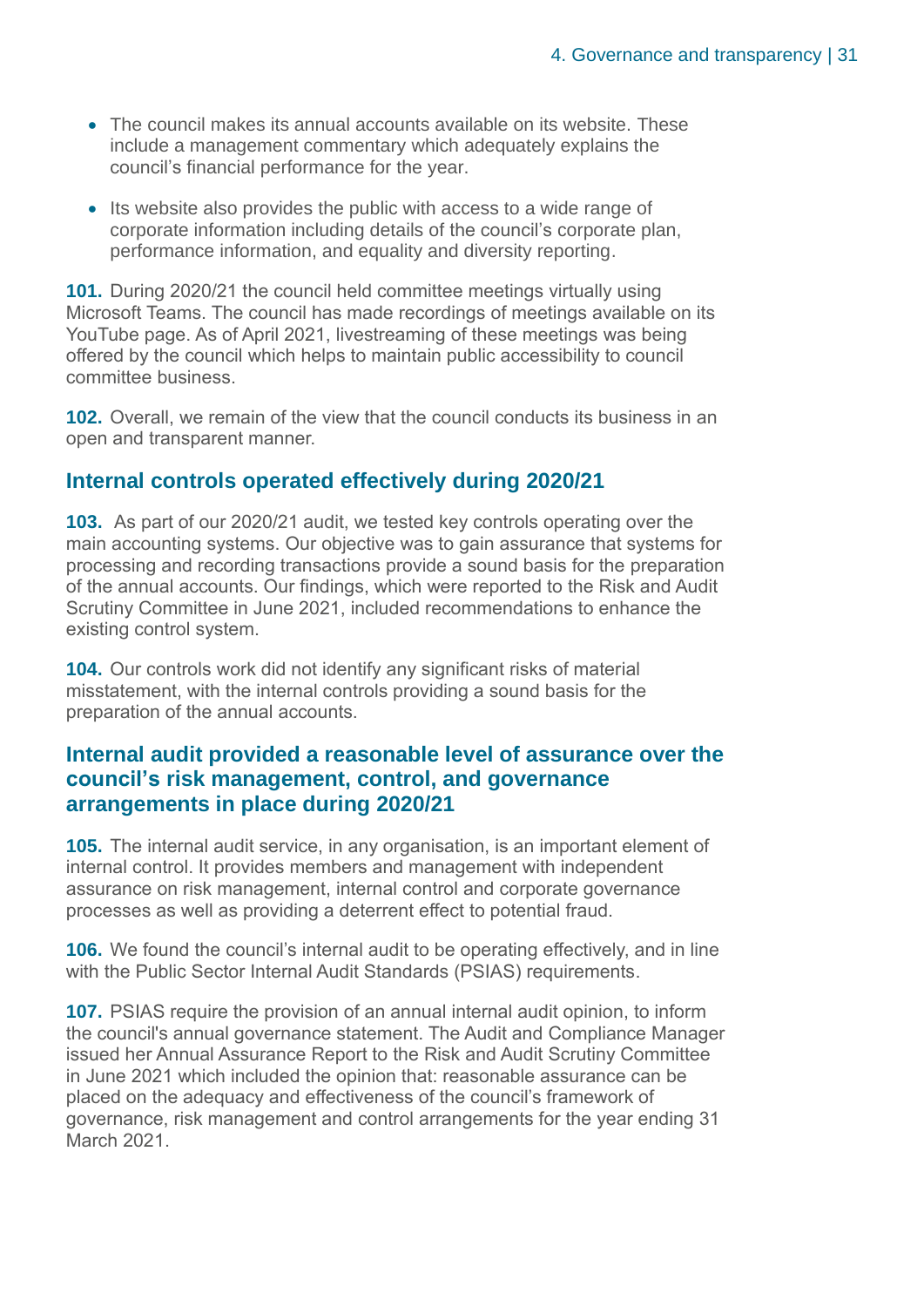#### **The council has in place appropriate arrangements for the prevention and detection of fraud and corruption, with work undertaken in 2020/21 to counter potential fraud risks from Covid-19**

**108.** The council has a range of established procedures for preventing and detecting fraud and irregularity including a whistleblowing policy, anti-fraud strategy and codes of conduct for members and officers.

**109.** In June 2020 Audit Scotland published a report on [Covid-19: Emerging](https://www.audit-scotland.gov.uk/uploads/docs/report/2020/briefing_200723_covid.pdf)  [fraud risks.](https://www.audit-scotland.gov.uk/uploads/docs/report/2020/briefing_200723_covid.pdf) This briefing set out a range of fraud risks emerging from the Covid-19 disruption and what public bodies might do to help reduce these risks. Councils had to quickly establish new processes to administer support funding to business during the pandemic. This, combined with the working from home arrangements for staff, heightened the risk of fraud. Internal audit used this report as the basis for a review of the council's risk management arrangements in 2020/21.

**110.** The review confirmed the findings of the Audit Scotland report, that inherent fraud risks had heightened, with key financial processes such as procurement and payroll particularly vulnerable. To help mitigate against potential issues, the council provided guidance to employees reminding them of safeguarding duties, for both council assets and data, and good practice steps that should be taken when working remotely. It was also established that the council's IT Security Team continued to monitor emerging cyber threats during the pandemic and, where required, introduced additional controls in response to these threats.

#### **Good practice**

Internal audit re-aligned its 2020/21 workplan to take account of emerging risks arising from Covid-19. This included undertaking a review of revised working arrangements together with consideration of the heightened fraud risk created by the pandemic.

**111.** New processes such as the payment of business support grants were implemented by the council. The council's internal audit function provided assurance over these new expenditure streams through a high-level review of the controls in place. From our own review of the council's controls over its administering of business support grants, we found that these were operating effectively.

**112.** The council continues to participate in the National Fraud Initiative (NFI). This is a counter-fraud exercise across the UK public sector which aims to prevent and detect fraud. The 2020/21 NFI exercise will include data on Covid-19 grant funding. Internal audit is currently reviewing the higher risk matches, with the council on target to complete this by the deadline of 31 March 2022.

**113.** We have concluded that the council has appropriate arrangements in place for the prevention and detection of fraud and corruption. We are not aware of any specific issues we require to bring to your attention.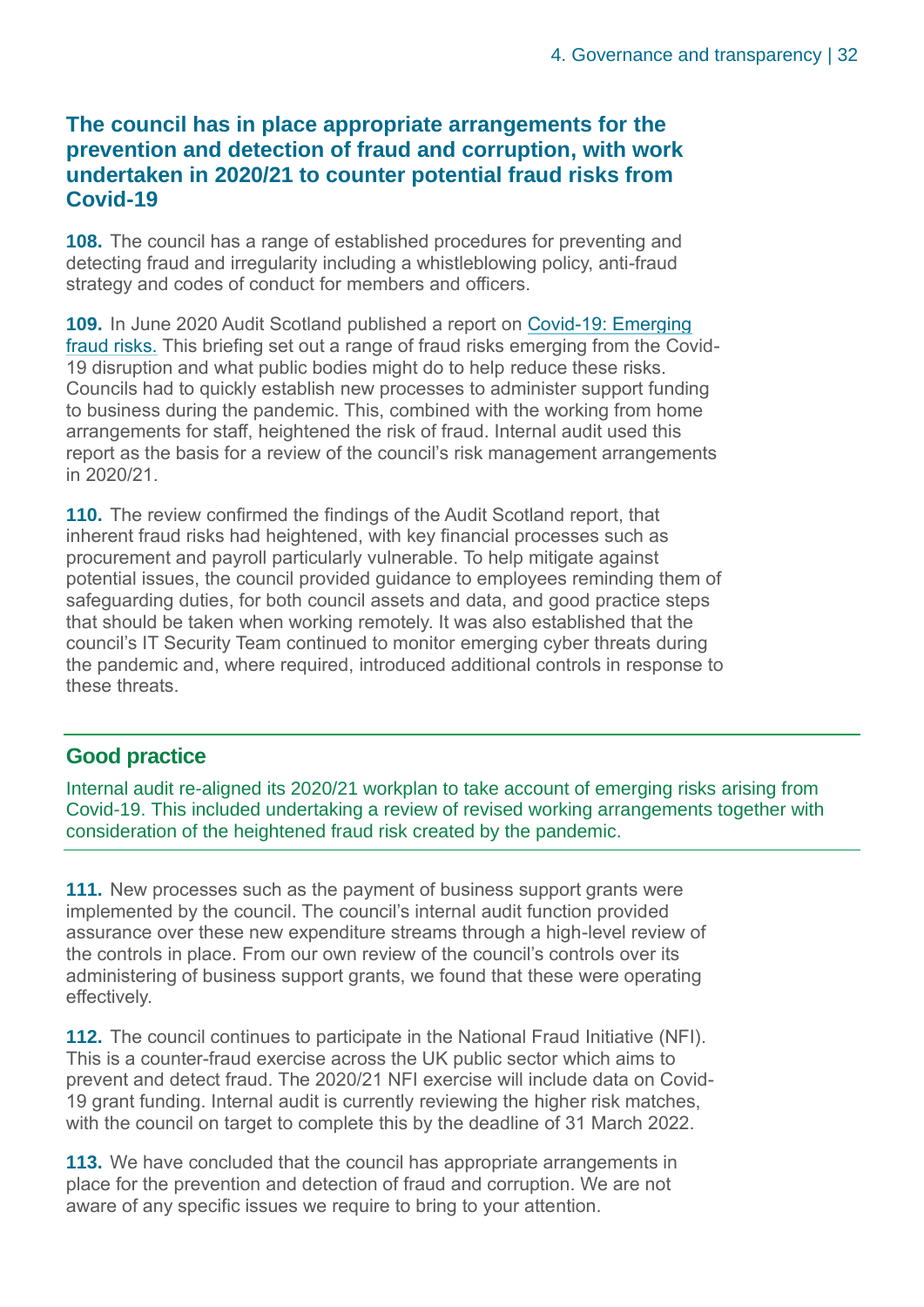### <span id="page-32-0"></span>**5. Best Value**

Using resources effectively and continually improving services.

#### **Main judgements**

Good progress has been made in addressing the recommendations from the Best Value Assurance Report (March 2019).

The council demonstrates a clear focus on delivering Best Value, with its rate of performance improvement remaining consistent over recent years. The way that some services have been delivered changed to reflect the needs of communities during the pandemic.

**Good progress has been made in addressing the recommendations from the Best Value Assurance Report (March 2019). We will continue to monitor the longer-term impact of the improvements made**

**114.** The [Best Value Assurance Report](https://www.audit-scotland.gov.uk/uploads/docs/report/2019/bv_190328_south_lanarkshire.pdf) (March 2019) (BVAR) for South Lanarkshire Council reported that the council has strong leadership, clear direction, a strong culture of continuous improvement and concluded that it is a well performing council. "We are pleased to note the council continues to demonstrate all of these elements and is making significant progress in fulfilling its duty of Best Value, and outcomes are improving for citizens."

**115.** The BVAR contained ten improvement recommendations, in areas including how community engagement is used to shape services, the role of the Community Planning Partnership Board and the need for elected members to review their training needs. Our work in 2019/20 concluded that the council had achieved two of these, with progress having been made on the other eight recommendations, albeit this had been impacted by the pandemic.

**116.** Our work in 2020/21 has established that the council continues to make positive progress in implementing the recommendations from the 2018/19 BVAR, [exhibit 8.](#page-33-0) Best Value is a continuous process. This is recognised by the council, with some of the recommendations being progressed further into longer-term improvements. We will continue to monitor the impact of the improvements made.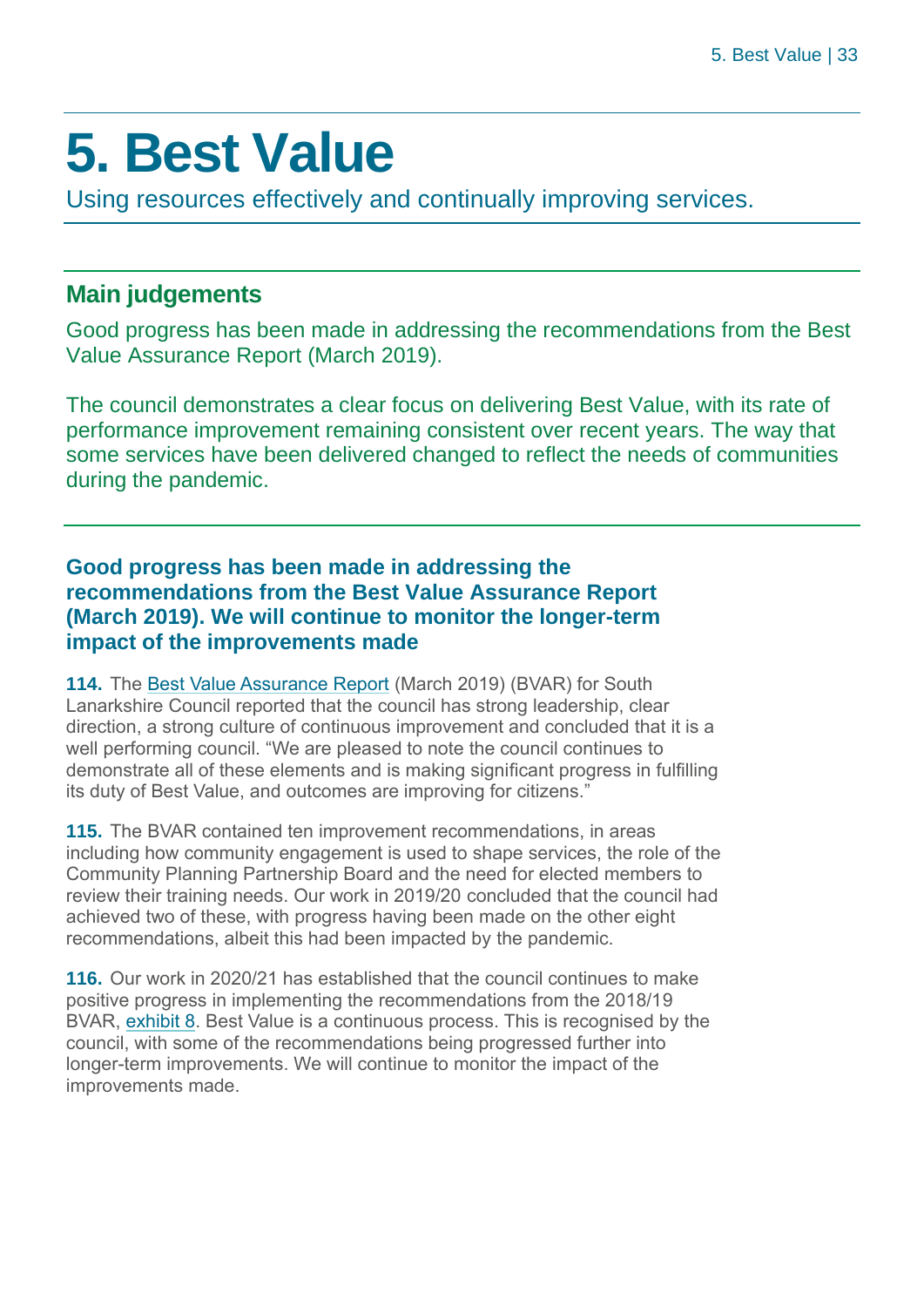#### <span id="page-33-0"></span>**Exhibit 8**

#### Progress against BVAR recommendations

| <b>BVAR recommendation</b>                                                                                                                                                                                                                 | <b>Audit Scotland view on progress to date</b>                                                                                                                                                                                                                                                                                                                                                                        |  |
|--------------------------------------------------------------------------------------------------------------------------------------------------------------------------------------------------------------------------------------------|-----------------------------------------------------------------------------------------------------------------------------------------------------------------------------------------------------------------------------------------------------------------------------------------------------------------------------------------------------------------------------------------------------------------------|--|
| 1. To increase the impact of the council's efforts                                                                                                                                                                                         | <b>Well progressed</b>                                                                                                                                                                                                                                                                                                                                                                                                |  |
| in achieving its strategic objectives, links<br>between the council plan (Connect Plan) and<br>the LOIP (Community Plan) should be made<br>clearer with a sharper focus on the key areas of<br>activity. Locality plans should be prepared | A refresh of the Connect Plan and Community<br>Plan is currently underway, with the council<br>working with communities to identify what their<br>priorities are for the new plans.                                                                                                                                                                                                                                   |  |
| without further delay.                                                                                                                                                                                                                     | An interim review of the current Community<br>Plan was undertaken, with a revised interim<br>plan published prior to the new Community<br>Plan being available in 2022.                                                                                                                                                                                                                                               |  |
|                                                                                                                                                                                                                                            | To date, six neighbourhood plans have been<br>developed. A further four are progressing with<br>the aim of publishing these by March 2022.                                                                                                                                                                                                                                                                            |  |
| 2. Management should carry out the staff                                                                                                                                                                                                   | <b>Complete</b>                                                                                                                                                                                                                                                                                                                                                                                                       |  |
| survey and use the results to drive<br>improvement and share existing good practice.                                                                                                                                                       | See paragraphs 117 - 123 below for further<br>details of staff surveys carried out in year.                                                                                                                                                                                                                                                                                                                           |  |
| 3. Elected members need to improve the public                                                                                                                                                                                              | <b>Ongoing</b>                                                                                                                                                                                                                                                                                                                                                                                                        |  |
| scrutiny of key decisions, performance, and<br>financial reports.                                                                                                                                                                          | Management have advised that member<br>engagement and scrutiny has improved<br>through training, with more debate evident.<br>Work is ongoing to provide members of the<br>Risk and Audit Scrutiny Committee with training<br>to assist them in their scrutiny and challenge<br>role. This had previously been delayed due to<br>Covid-19.                                                                            |  |
| 4. Members should, with the assistance of the                                                                                                                                                                                              | <b>Well progressed</b>                                                                                                                                                                                                                                                                                                                                                                                                |  |
| personnel service, review their personal training<br>and development needs and agree a plan to<br>ensure that they have the skills required to<br>effectively fulfil their scrutiny and challenge<br>roles.                                | Training has been undertaken by all members.<br>There have been 30 sessions held between<br>January 2020 and March 2021. Training<br>sessions have covered a wide range of areas.<br>This training will support members in effectively<br>carrying out their roles.                                                                                                                                                   |  |
| 5. Management should review arrangements                                                                                                                                                                                                   | <b>Well progressed</b>                                                                                                                                                                                                                                                                                                                                                                                                |  |
| for assessing resident satisfaction, to ensure<br>these are providing meaningful data to help<br>shape future services.                                                                                                                    | Engagement has been undertaken with<br>communities throughout South Lanarkshire to<br>identify what the main priorities are for<br>neighbourhoods, as part of the development of<br>the new Connect and Community Plans.<br>Residents answered a short open survey on<br>their priorities, with over 3,100 responses<br>received. These responses will be the basis of<br>the new plans which are being developed and |  |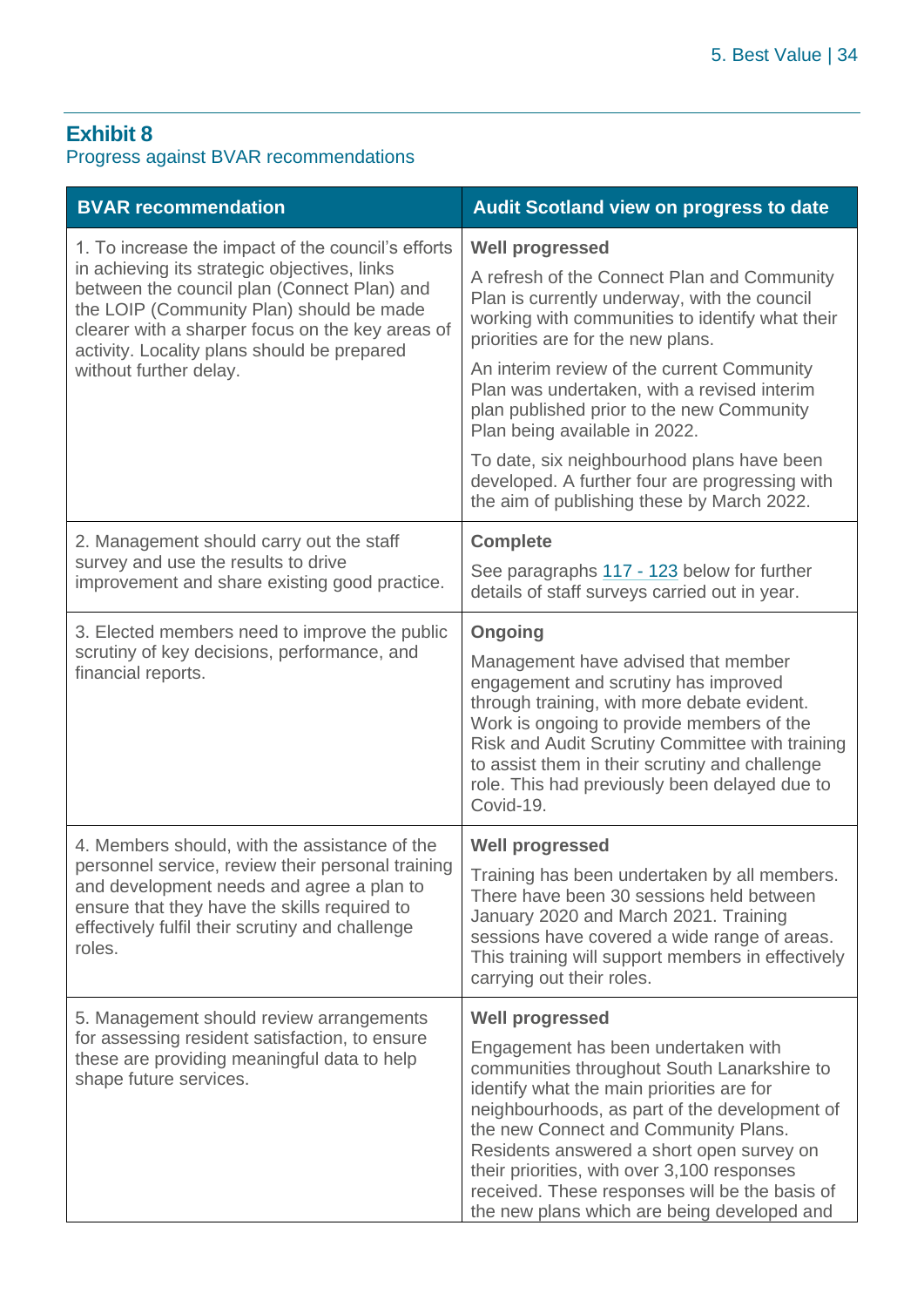|                                                                                                                                                                                  | will shape the direction of service delivery in<br>South Lanarkshire over the next 5 to 10 years.                                                                                                                                                                                                                                                                                                                         |
|----------------------------------------------------------------------------------------------------------------------------------------------------------------------------------|---------------------------------------------------------------------------------------------------------------------------------------------------------------------------------------------------------------------------------------------------------------------------------------------------------------------------------------------------------------------------------------------------------------------------|
| 6. The Community Planning Partnership Board                                                                                                                                      | <b>Well progressed</b>                                                                                                                                                                                                                                                                                                                                                                                                    |
| should take a more active role in driving<br>partnership working, monitoring outcomes, and<br>feeding back to thematic subgroups.                                                | As highlighted in the prior year, the CPP Board<br>is becoming a more strategic Board, providing<br>oversight of partnership activity. From a review<br>of Board papers, each meeting has a full<br>agenda with regular updates on a wide range of<br>areas reported to members.                                                                                                                                          |
|                                                                                                                                                                                  | Development sessions continue to be held, with<br>outcomes of these sessions reported to the<br>CPP Board.                                                                                                                                                                                                                                                                                                                |
|                                                                                                                                                                                  | Thematic groups are involved in decisions<br>taken by the Board and have been recently<br>involved in the proposed CPP structure and<br>governance arrangements.                                                                                                                                                                                                                                                          |
| 7. The council should review existing                                                                                                                                            | <b>Complete</b>                                                                                                                                                                                                                                                                                                                                                                                                           |
| governance structures to ensure that they<br>support community-based activity.                                                                                                   | At a special meeting of the council in February<br>2020, members approved revised Terms of<br>Reference for the council's Area Committees,<br>which set out the powers and responsibilities of<br>the committees.                                                                                                                                                                                                         |
|                                                                                                                                                                                  | All four area committees are meeting online,<br>and it is evident that the updated terms of<br>reference are being implemented.                                                                                                                                                                                                                                                                                           |
| 8. Management should implement revised                                                                                                                                           | <b>Well progressed</b>                                                                                                                                                                                                                                                                                                                                                                                                    |
| arrangements for community engagement to<br>improve how it is used to shape services.<br>Consistent and high-quality consultation across<br>all services should be part of this. | The Partnership Community Participation and<br>Engagement Group has been established and<br>meets monthly. The group is co-chaired by the<br><b>Chief Executive of Voluntary Action South</b><br>Lanarkshire (VASL) and South Lanarkshire<br><b>Council's Community Engagement Manager.</b><br>The group has taken a key role in overseeing<br>the promotion of the engagement activity<br>around the new Community Plan. |
|                                                                                                                                                                                  | The council published its first Community<br>Wealth Building (CWB) Strategy in March 2021.<br>Further detail is included at paragraphs 124 -<br>125.                                                                                                                                                                                                                                                                      |

Source: Audit Scotland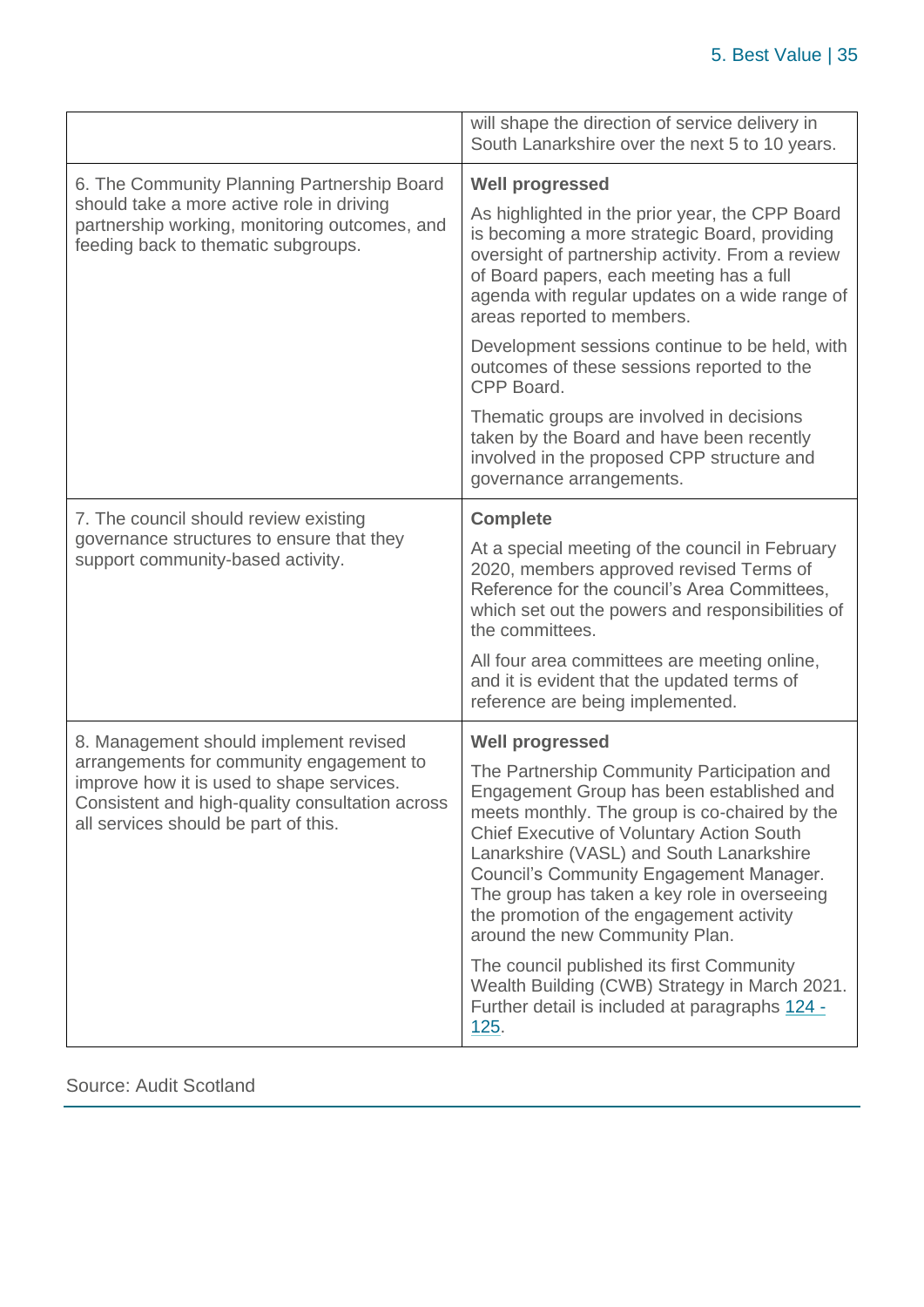#### <span id="page-35-0"></span>**The council has consulted with employees throughout the pandemic, with this feedback being used to help shape future service delivery**

**117.** One of the Best Value recommendations referred to the council's plans to undertake a staff survey, with the results used to drive improvement and share existing good practice.

**118.** Building on from the survey undertaken by the council in 2019, a working from home staff survey was carried out in June 2020, with a follow-up in December 2020. On both occasions, 87% of those who responded said that they felt working from home was a positive experience. The findings of these surveys were reported to the council's Corporate Management Team. The council is using the feedback from these surveys to help inform any decisions on its future agile working arrangements.

**119.** In 2020/21, the Public Sector Improvement Framework (PSIF) developed a number of checklists to capture the learning an innovation that council services had put in place in response to the pandemic, with the hope that these new ways of working are permanently embedded into services for communities.

**120.** South Lanarkshire Council's community engagement team agreed to pilot the newly developed checklist at service level, to capture learning from the team's experience of working with the community during the pandemic. The case study was published on the PSIF [website](https://www.improvementservice.org.uk/case-studies/south-lanarkshire-council/new-ways-of-working-in-response-to-covid-19) in August 2020.

**121.** The checklist was issued to all members of the community engagement team for completion. The responses were analysed to identify where staff felt their team's response to Covid-19 has been strong, and areas that could have been improved. This aimed to identify new ways of working that the team could take forward.

**122.** An online session with the staff from the community engagement team was held to present the checklist findings back to them and with this helping to facilitate group sessions on how the team planned to implement these new ways of working.

**123.** As a result, a "New Ways of Working" plan was developed, covering areas such as:

- maintaining the benefits of using technology to engage with the community
- maintaining the new networks established in each of the localities for future projects
- maintaining the many volunteers to support future projects and to recognise their contribution during this period
- embed the benefits gained in agile working for staff
- maintain the benefits of joint working between partner organisations around sharing of information and consistent and timely messaging.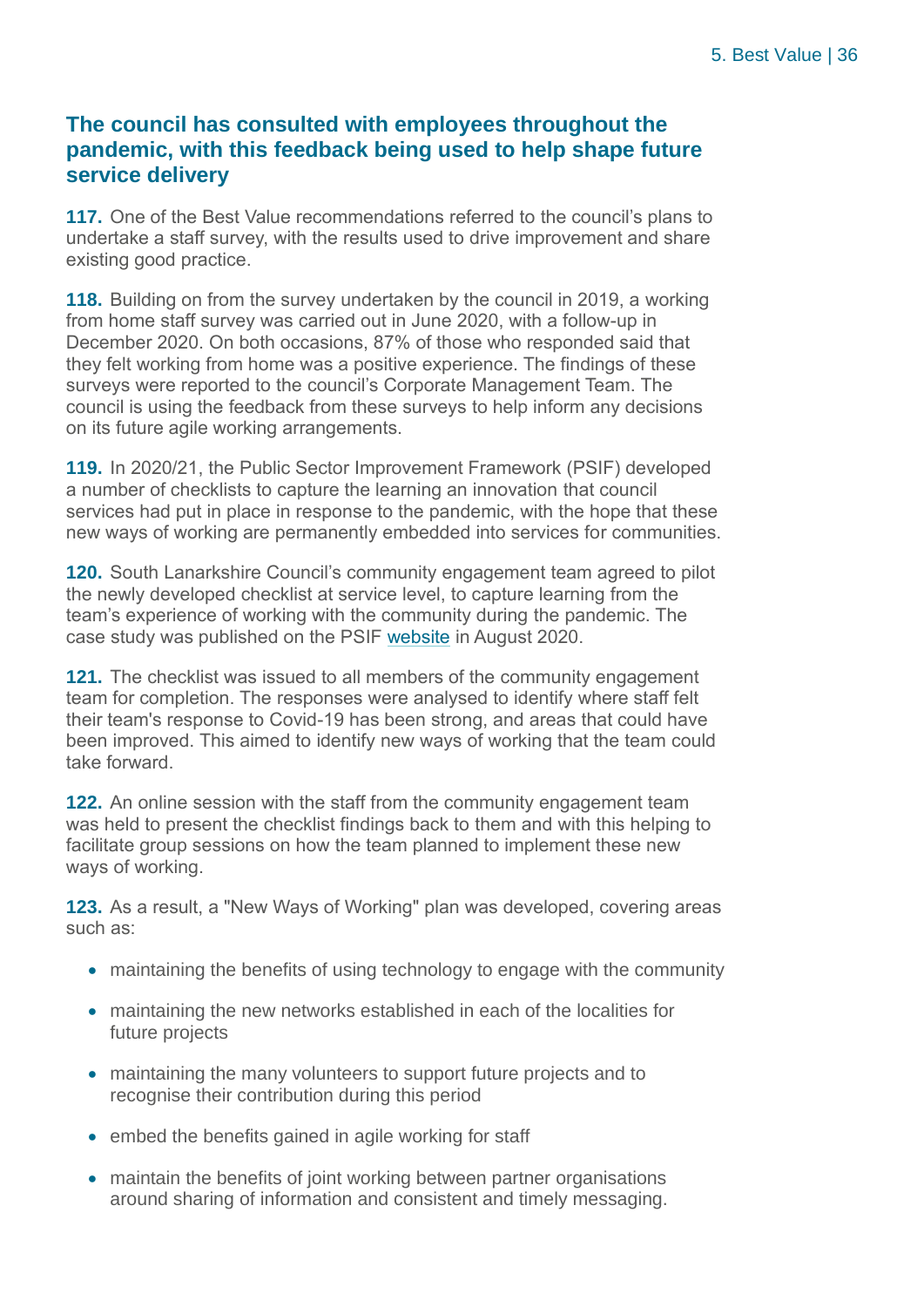#### **Good practice**

The council has proactively engaged with its employees around working arrangements during the pandemic and used this feedback to help drive improvement to support staff and the communities they work in.

#### <span id="page-36-0"></span>**The development of a Community Wealth Building Strategy aims to create stronger local economies in communities across South Lanarkshire**

**124.** In March 2021, the council published its first Community Wealth Building (CWB) Strategy. The Scottish Government describes CWB as a people-centred approach to local economic development, with the aim of redirecting wealth back into local communities.

**125.** The strategy aims to build on the council's current work in its local communities by setting out its ambitions across five key areas:

- Spending
- Workforce
- Land and property
- Finance and building
- Generative economy

**126.** The strategy is aligned to the council's Community Plan. It is hoped the strategy will help contribute to the council's overarching objective to tackle poverty, deprivation and reduce inequalities, all of which have been heightened nationally by the Covid-19 pandemic.

**127.** In addition to annual reporting on strategy progress indicators, the council has established a CWB commission to advance the strategy and raise awareness of it more widely. The commission is chaired by the Council Leader and includes representation from senior elected members, council services, the Health and Social Care Integration Joint Board and Community Planning Partners.

**128.** We will monitor the progress and impact of the strategy through consideration of this annual reporting.

#### **Several new services were provided in response to Covid-19**

**129.** There were additional service pressures, including the delivery of new services, faced by all council's during 2020/21 as they responded to the pandemic. As part of the annual performance spotlights 2020/21 report considered by the Performance Review and Scrutiny Forum in August 2021, it was reported that the council provided an array of support during the pandemic. examples include: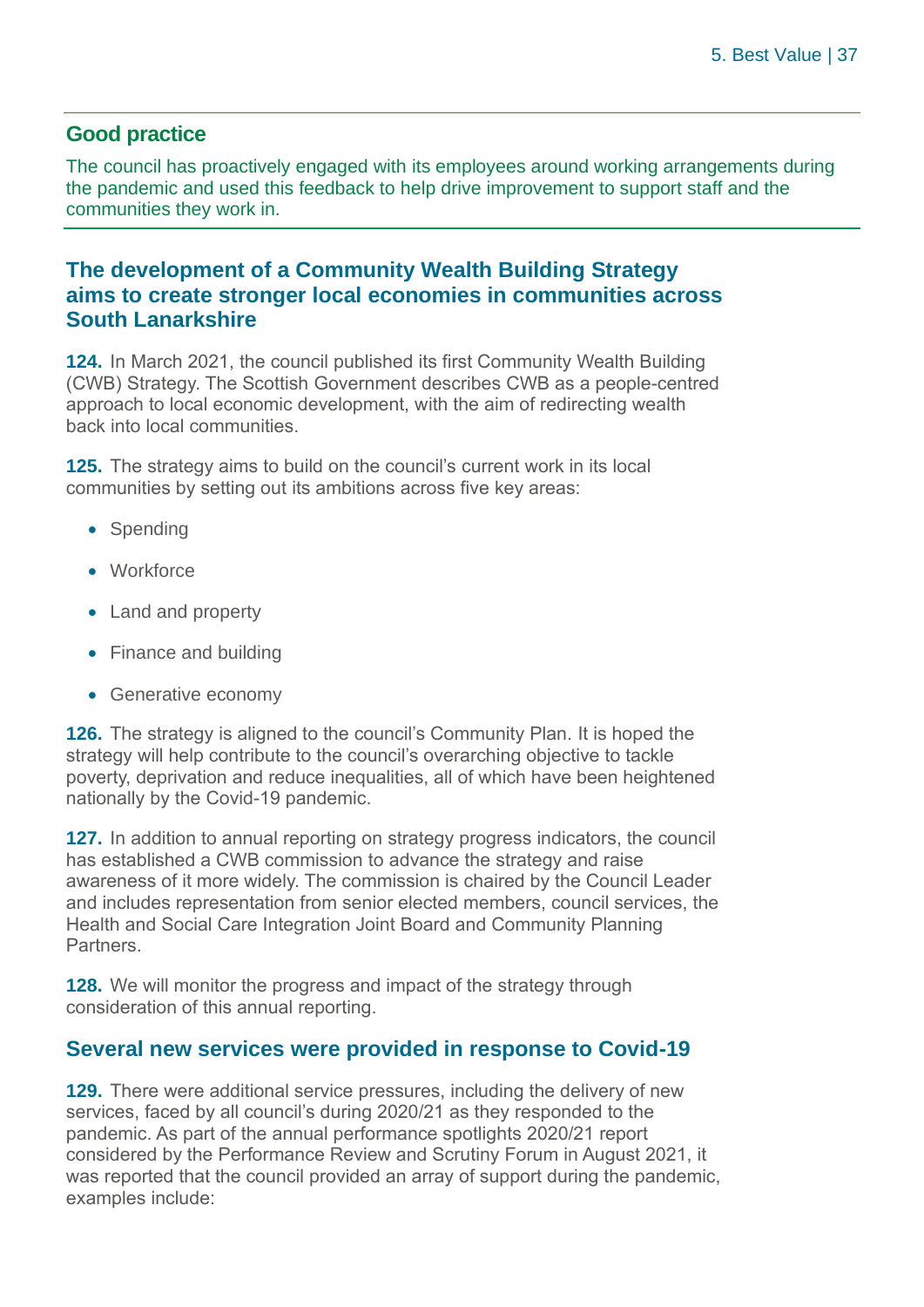- Over 500 children each day over the school holidays attended the childcare support hubs set up for vulnerable children and those of key workers.
- There were over 50,000 calls to/from the council's Covid-19 wellbeing phoneline.
- Over 400,000 meals were distributed directly to individuals and families in the community.

**130.** The extent of this support cannot be overestimated. 2020/21 was a year like no other in terms of activity and service delivery. As a result of the pandemic, the council was forced to suspend or reduce several services that could not be continued in full due to government advice, including adhering to physical distancing requirements for residents and staff. Going forward, this may make it difficult to make meaningfully comparisons on the council's performance year on year as the resultant changes will have inevitably impacted performance outcomes in certain areas.

#### **Service performance is reported in line with the expectations of the statutory performance indicators (SPIs)**

**131.** The Accounts Commission has a statutory responsibility to define the performance information that councils must publish. In turn, councils have their own responsibility, under their Best Value duty, to report performance to the public. The commission does not prescribe how councils should report this information but expects them to provide the public with fair, balanced, and engaging performance information.

**132.** The Accounts Commission issued a revised 2018 Statutory Performance Information Direction in December 2018 which requires a council to report:

- its performance in improving local public services provided by the council (on its own and with its partners and communities), and progress against agreed desired outcomes
- its own assessment and independent audit assessments of how it is performing against its duty of Best Value, and how it plans to improve these assessments and how it (with its partners where appropriate) has engaged with and responded to its diverse communities.

**133.** The council's performance against resource measures is reported to the appropriate resource committee and performance against corporate measures is reported to the Performance and Review Scrutiny Forum. Progress reports submitted to the Performance and Review Scrutiny Forum include a summary of performance against measures for each of the council's strategic plan (Connect 2017-22) objectives, along with details of the main achievements for that objective.

**134.** The Connect quarter four progress report for 2020/21 reports that of the council's 98 performance measures, 76 (78%) had been achieved. Of the remaining measures, one experienced significant issues. This was in relation to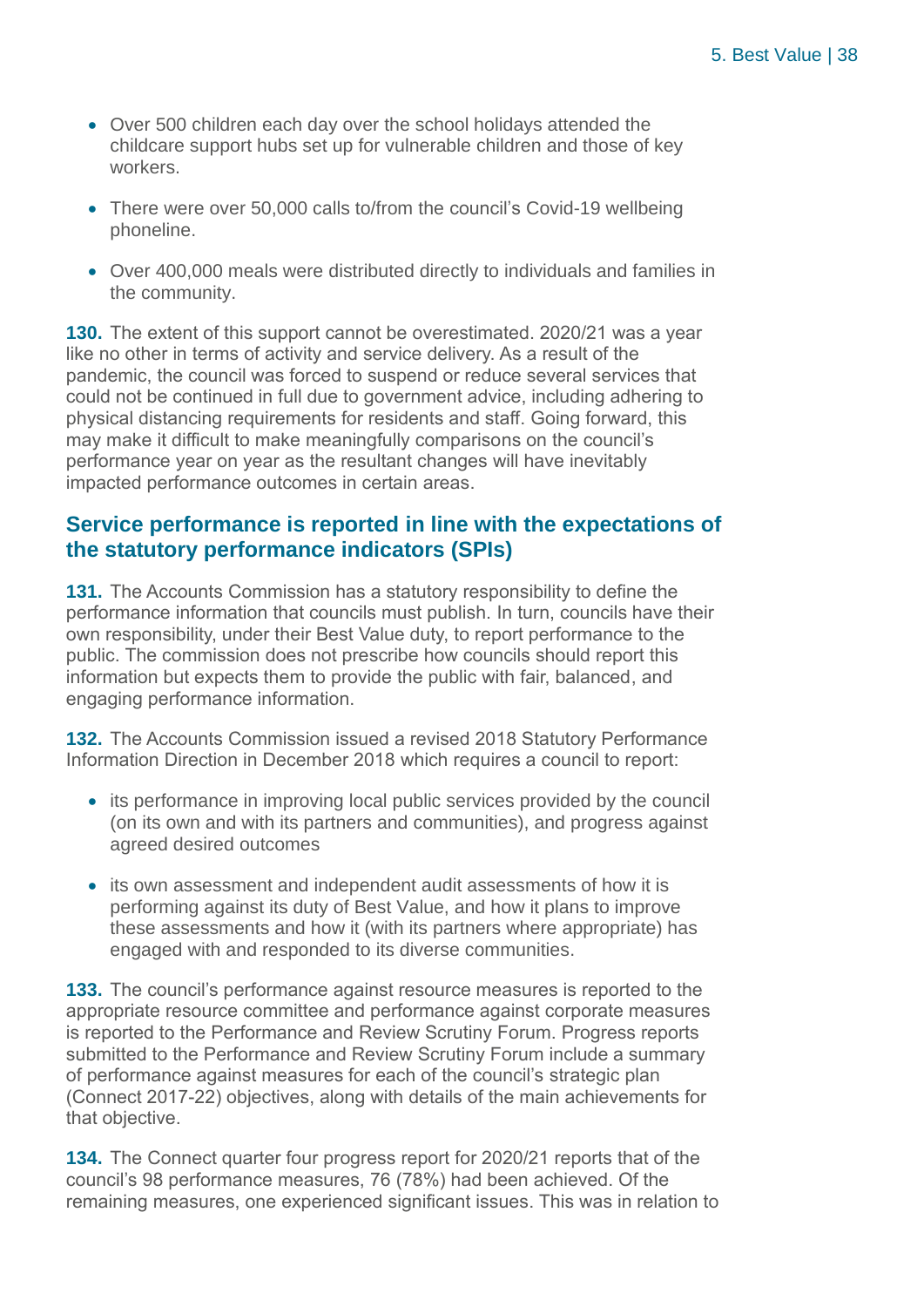the percentage of standard adaptations carried out to council properties within an agreed appointment time. Of all standard adaptations carried out, 92.4% met the agreed appointment times, against a target of 97%. This drop in performance is attributed to households self-isolating during the Covid-19 pandemic, meaning that access could not be granted for the works to be undertaken.

**135.** Our work in 2020/21 has confirmed that, despite the impact of Covid-19, the council performance reporting arrangements remained in place, with the council's website covering all the requirements set out in the SPI direction issued by the Accounts Commission.

#### **The council's overall performance per national benchmarking declined slightly when compared to prior years**

**136.** The council participates in the [Local Government Benchmarking](https://www.improvementservice.org.uk/products-and-services/performance-management-and-benchmarking/local-government-benchmarking-framework)  [Framework](https://www.improvementservice.org.uk/products-and-services/performance-management-and-benchmarking/local-government-benchmarking-framework) (LGBF). The framework brings together a wide range of information about how all Scottish councils perform in delivering services, including the cost of services and how satisfied citizens are with them. The council says that the use of the LGBF allows it to self-assess its performance across years, and to compare performance with peers against an agreed suite of performance indicators, which will assist in achieving best practice and efficiencies.

**137.** The most recent [National Benchmarking Overview Report 2019/20](https://www.improvementservice.org.uk/benchmarking/reports) by the Improvement Service was submitted to the council's Performance and Review Scrutiny Forum in May 2021 along with a council specific action plan. The council's overall performance declined slightly when compared with the prior years. Details of the council's trend over the past three years against these performance indicators can be seen at [exhibit 9.](#page-39-0)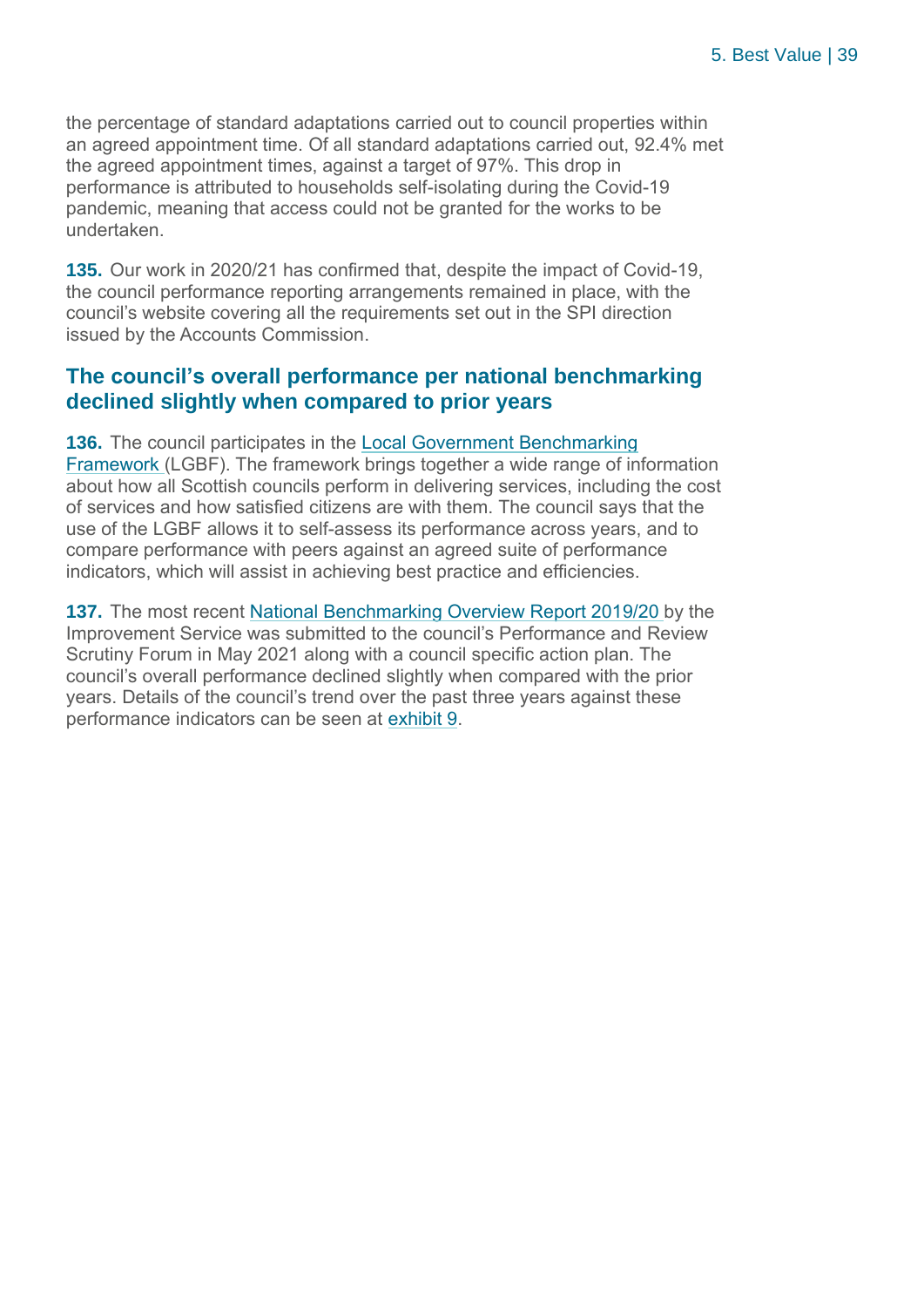#### <span id="page-39-0"></span>**Exhibit 9**

South Lanarkshire Council analysis of LGBF results

|                                                    | <b>Number of</b><br>indicators (%)<br>2017/18 | <b>Number of</b><br>indicators (%)<br>2018/19 | <b>Number of</b><br>indicators (%)<br>2019/20 |
|----------------------------------------------------|-----------------------------------------------|-----------------------------------------------|-----------------------------------------------|
| <b>South Lanarkshire Council</b><br>performance    |                                               |                                               |                                               |
| Improving performance in SLC                       | 32 (40%)                                      | 34 (38%)                                      | 35 (38%)                                      |
| Declining performance in SLC                       | 35 (44%)                                      | 34 (38%)                                      | 45 (50%)                                      |
| No change in performance in SLC                    | 2(2%)                                         | 3(3%)                                         | $1(1\%)$                                      |
| Information not available                          | 11 (14%)                                      | 18 (21%)                                      | 10 (11%)                                      |
| <b>Comparison with Scottish</b><br><b>Average</b>  |                                               |                                               |                                               |
| <b>SLC results better than Scottish</b><br>average | 39 (49%)                                      | 44 (49%)                                      | 41 (45%)                                      |
| <b>SLC results worse than Scottish</b><br>average  | 28 (35%)                                      | 28 (32%)                                      | 40 (44%)                                      |
| SLC results the same as Scottish<br>average        | 2(2%)                                         | 3(3%)                                         | $0(0\%)$                                      |
| Information not available                          | 11 (14%)                                      | 14 (16%)                                      | 10 (11%)                                      |

Source: Performance and Review Scrutiny Forum (May 2021) and LGBF 2020/21

**138.** For 2019/20, there has been an increase in the number of council indictors that are worse that the Scottish average. Many of the reasons identified are specific to the indicator. The council has an improvement action plan for all the indicators, including those reported as being below the national average.

**139.** The Improvement Service continues to review and develop the suite of indicators. For example, there are five new measures relating to financial sustainability, that consider the level of reserves and borrowing, included in the 2019/20 results. The council showed a declining performance in four of these, with three also being lower than the Scottish average. The nature of these indicators means that the council's high level of planned investment in key budget areas such as schools and roads can have an adverse effect on these ratios. Therefore, these indicators should be considered in the line with the council's local policy decisions.

**140.** The LGBF data includes indicators that assess residents' satisfaction with local services provided by the council and South Lanarkshire Leisure and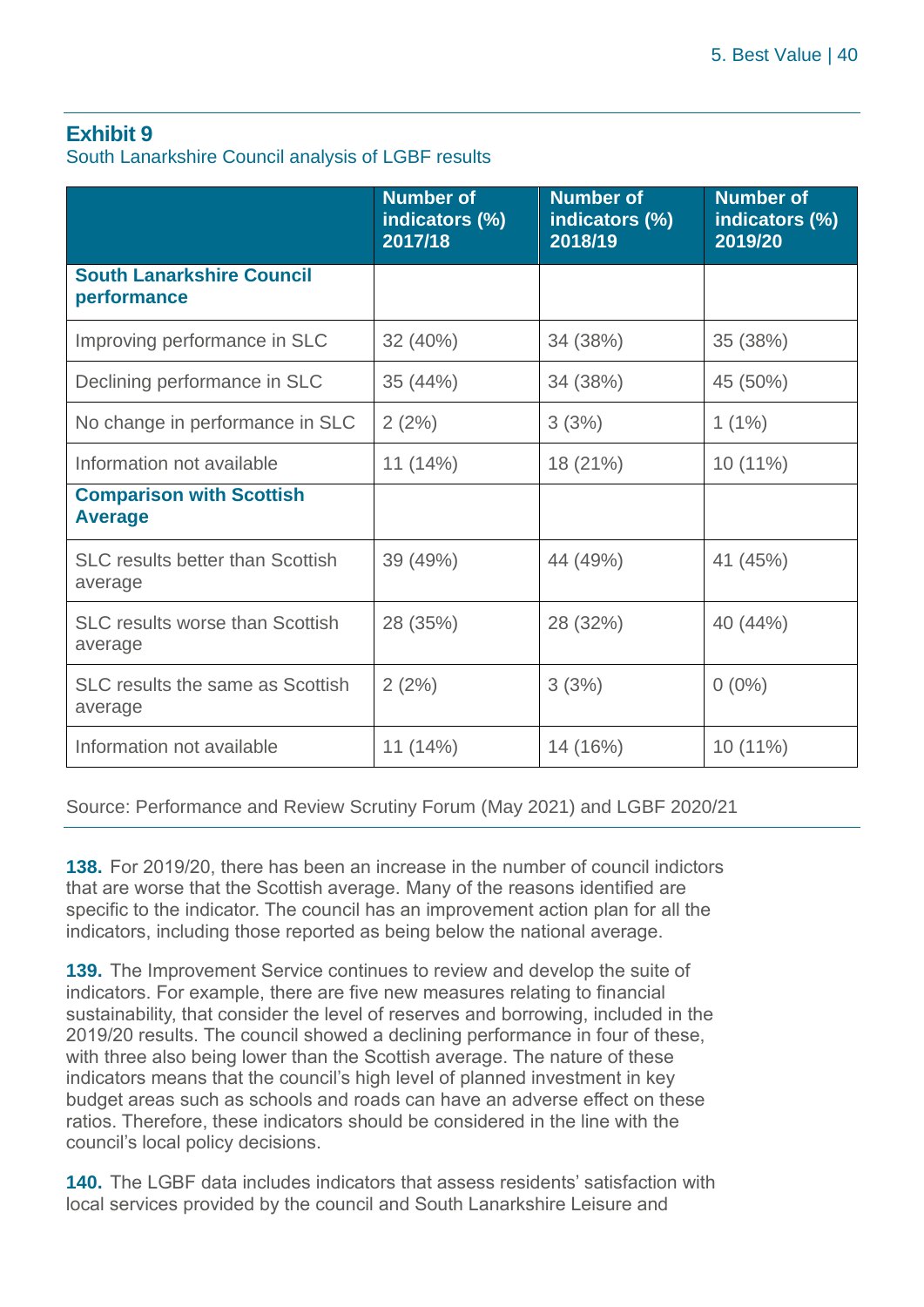Culture. These are based on results from national Scottish Household Surveys (SHS). The latest LGBF data shows that the council's performance was worse than the national average for four out of the seven satisfaction indicators.

**141.** Where the council conducts its own local satisfaction surveys, the local results are better than the SHS result. Management notes this is likely due to the local surveys targeting people that have used and experienced the service in question. These local results help demonstrate the council's engagement and communication with residents and local communities. From our review of the council surveys, residents are understanding of the challenges faced by the council and are generally satisfied with how services are being delivered. However, a wider focus, beyond service users, that considers views from other residents who may not currently be using those services should be maintained. This will provide well rounded meaningful data to help shape future services.

**142.** The council is engaging with the Improvement Service to look at how it uses and reports on the LGBF, with a view to refining the selection of indicators which are used to better reflect the council's priorities and support scrutiny of progress in its identified improvement areas.

#### **The rate of improvement of South Lanarkshire Council's performance has been consistent over recent years.**

**143.** The analysis in [exhibit 10](#page-41-0) focusses on indicators that have been consistently reported across 2015/16 - 2019/20. It looks at South Lanarkshire Council's relative performance compared to other councils. Relative performance against other councils is divided into four equal quartiles. The first quartile contains the best-performing councils for that indicator and the fourth quartile contains the poorest-performing councils. This does not indicate that the overall performance of an individual council is improving but can indicate if relative performance is improving or deteriorating as well as the pace of improvement in a council.

**144.** This analysis is based on 40 (out of a total of 90), mainly outcomes-based, indicators which were reported on every year within the five-year period. The analysis excludes satisfaction and most cost-based indicators, as 'high' or 'low' cannot be as easily determined as 'positive' or 'negative,' as these may be influenced by a council's priorities and local circumstances. Due to comparability issues arising from Covid-19, indicators related to education attainment have also been excluded.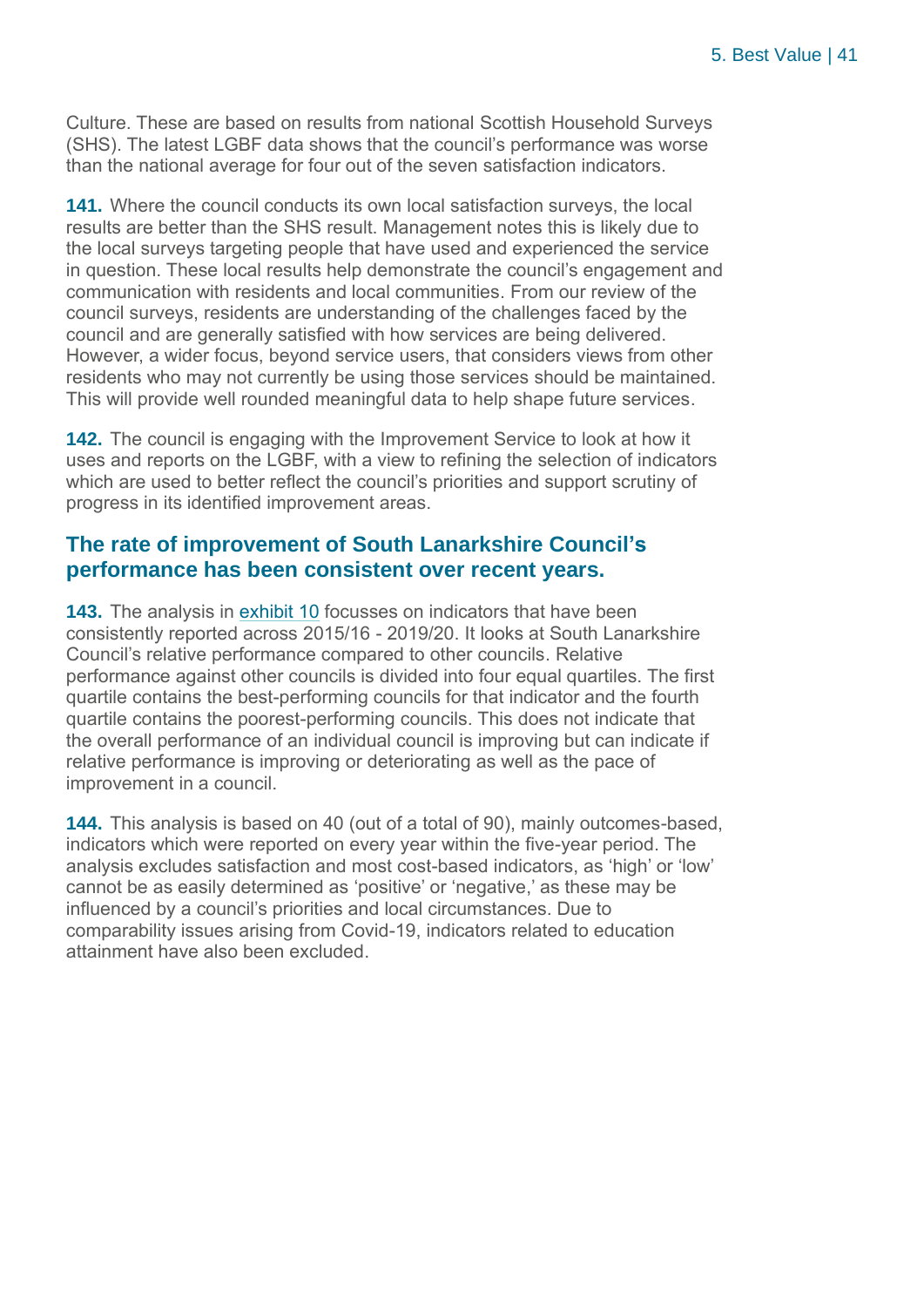#### <span id="page-41-0"></span>**Exhibit 10**



Quartile analysis of selected LGBF indicators

Source: Audit Scotland, Local Government Benchmarking Framework, and the Improvement Service

**145.** The rate of improvement of South Lanarkshire Council's performance has been consistent over recent years but there has been a dip in 2019/20 with an increase in indicators in the bottom two quartiles. However, the comparability of indicators is impacted by Covid-19 in 2019/20 particularly as some education attainment indicators are not included this year. There are a couple of indicators that we feel are of particular note this year.

Pupils entering positive destination has improved from quartile 2 to quartile 1

**146.** With improvements year-on year, the council has performed consistently well in this area over recent years. As reported in our 2018/19 [Best Value](https://www.audit-scotland.gov.uk/uploads/docs/report/2019/bv_190328_south_lanarkshire.pdf)  [Assurance Report,](https://www.audit-scotland.gov.uk/uploads/docs/report/2019/bv_190328_south_lanarkshire.pdf) education indicators have been an area where the council has performed well in.

**147.** The trend of year-on-year improvements in the council's education performance indicators is supported by the findings in the Audit Scotland report on [Improving outcomes for young people](https://www.audit-scotland.gov.uk/report/improving-outcomes-for-young-people-through-school-education) through school education published in March 2021. This reports an improved position from 2013/14.

**148.** The pandemic will likely impact on this indicator, with a higher level of negative destinations from young people than in previous years. This is due to a combination of factors, including limited labour market opportunities together with difficulties some young people experience engaging remotely with further and higher education and training. In response to this, the council is working closely with partners including Skills Development Scotland to identify and track young people and make appropriate offers of support. Funding has been secured from the Scottish Government that will help create additional opportunities for young people to engage in work experience and employability focused groupwork activities to progress to and sustain employment.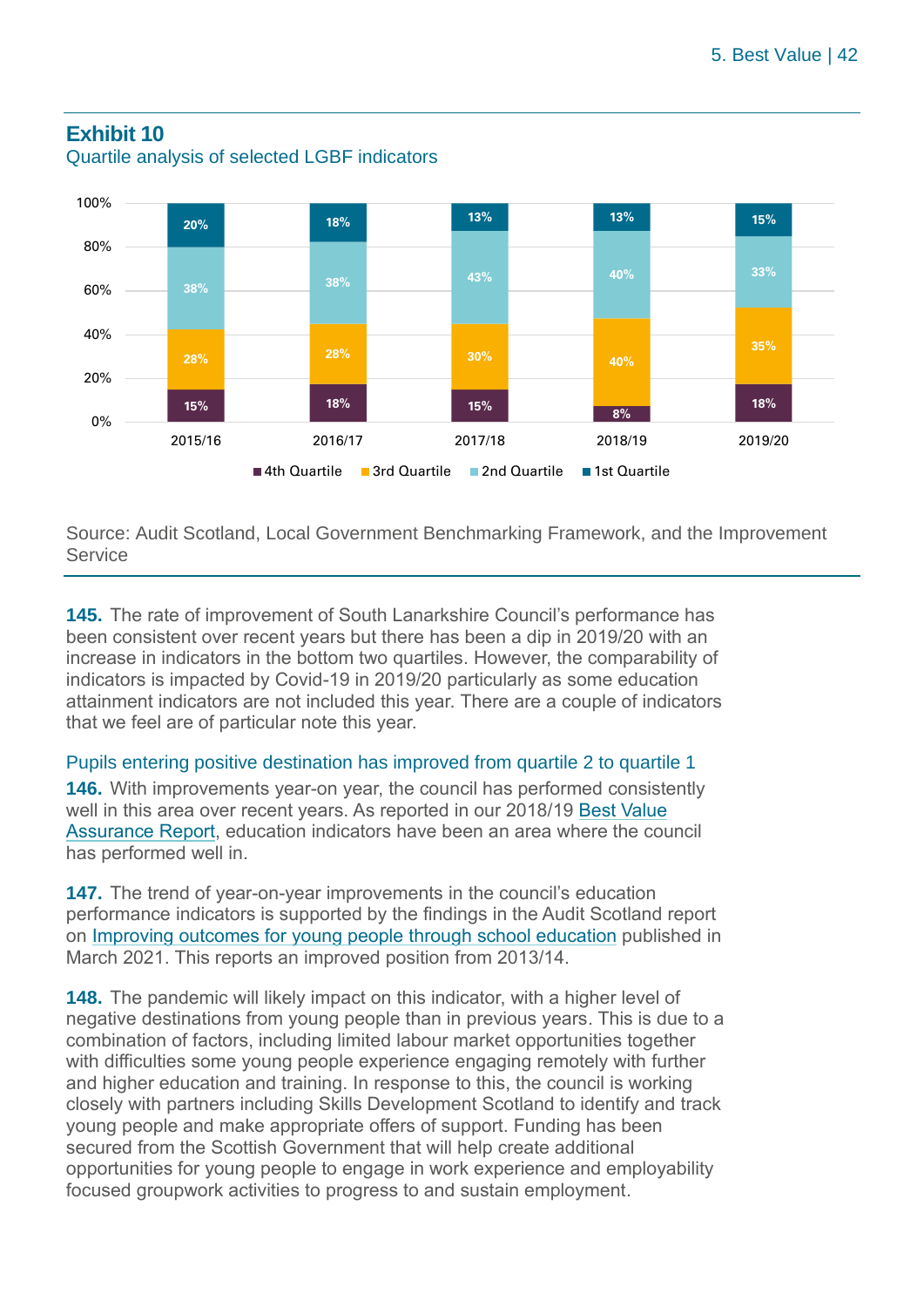**149.** The council recognises the need for continuous improvement in this area and has set a target of 95% of pupils entering positive destinations (94.8% achieved in 2019/20).

#### The number of Business Gateway start-ups has declined dropping from quartile 3 to quartile 4 but action is being taken to address this

**150.** The number of Business Gateway start-ups has been consistent over several years but has not increased. A new Business Gateway contract became operational from 1 March 2021 with a new contractor. Management is anticipating that the new contractor will implement a more innovative approach that includes a localised marketing camping to help publicise the services offered by Business Gateway. It is hoped this will lead to an increase in the number of start-ups. The initial targets and performance for the contract are subject to review after six months, this will allow for any amendment to the approach to be made if necessary.

**151.** An effective Business Getaway contract will play an important role in ensuring the council achieves its objectives set out in the Community Wealth Building Strategy e.g., helping to develop and grow smaller, locally owned enterprise.

#### **The council contributed to a review into South Lanarkshire Leisure and Culture's (SLLC) governance arrangements and structure. The revised arrangements should ensure that SLLC continues to represent best value to the council**

**152.** Local authorities have a statutory responsibility to comply with the Accounts Commission and COSLA Code of Guidance on funding external bodies and following the public pound.

**153.** South Lanarkshire Leisure and Culture Ltd. (SLLC) is a registered charity set up by the council to deliver leisure and cultural services to the citizens of South Lanarkshire. The council pays a management fee to SLLC for the delivery of these services, with this being £20.055 million in 2020/21. The financial results of SLLC are consolidated on a subsidiary basis within the group statements in council's annual accounts.

**154.** The council recognises the continued important role SLLC plays in the lives of its citizens. In 2019/20, the council provided financial support of £0.365 million to cover SLLC's in-year loss of income due to Covid-19 restrictions. This support was extended into 2020/21, with the council committing up to £1.269 million. In the end, only £0.139 million of this available funding was needed by SLLC in 2020/21.

**155.** As reported in the council's BVAR the council identified a need to review the terms of its service level agreement with SLLC to clarify its expectations of how SLLC should prioritise leisure and cultural services. This was prompted by the increasing pressure on budgets and the year-on-year reductions in the funding available to SLLC. These pressures have been further highlighted by the current Covid-19 environment.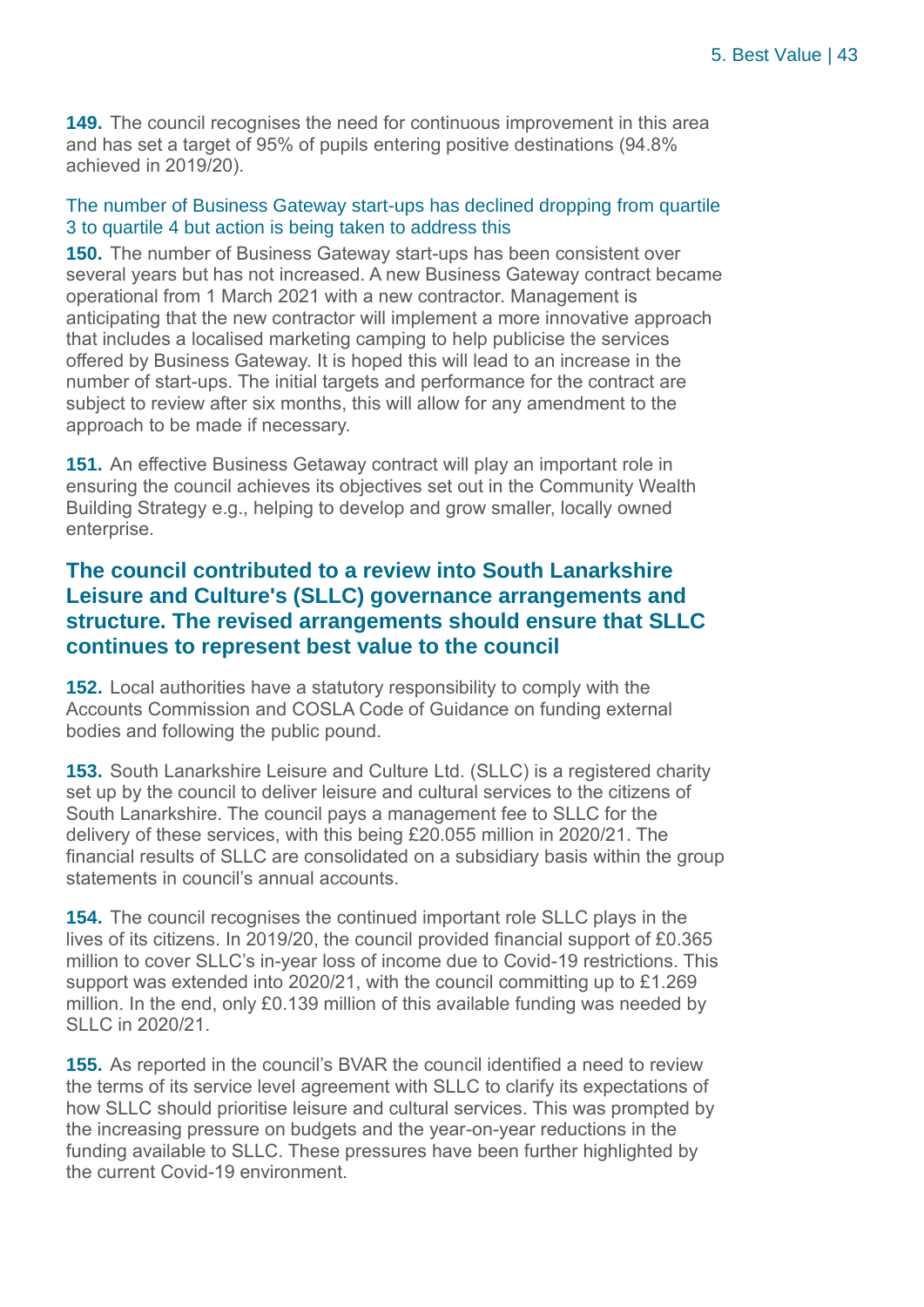**156.** A review of the leisure and culture provision was undertaken by an independent firm of solicitors, with their findings reported to the council's Executive Committee in June 2021. A number of changes, to be implemented over the coming year, were identified. Principally, these include the modernisation of the current governance arrangements in place between SLLC and the council. A new constitution will be developed, reflecting a modernised governance model. This will involve a review of various service level agreements that exist for the provision of shared services between the council and SLLC, with the aim of strengthening the current partnership as well as helping to generate efficiencies.

**157.** Effective governance is a key aspect of 'following the public pound.' The council must ensure that that funds and resources provided to arms-length organisations are used for the purpose intended. Effective monitoring is therefore essential. The new modernised governance arrangements should help ensure that SLLC continues to provide Best Value to the council.

#### **Relevant national performance audit reports are considered by the council**

**158.** Audit Scotland carries out a national performance audit programme on behalf of the Accounts Commission and the Auditor General for Scotland. During 2020/21, Audit Scotland published several reports which are of direct interest to the council. These are outlined in [appendix 3.](#page-53-0)

**159.** During 2020/21 we noted that relevant national reports, including the [Local](https://www.audit-scotland.gov.uk/uploads/docs/report/2020/nr_200623_local_government_overview.pdf)  [government in Scotland: Overview 2020](https://www.audit-scotland.gov.uk/uploads/docs/report/2020/nr_200623_local_government_overview.pdf) report, were taken to the Risk and Audit Scrutiny Committee for consideration. These were accompanied by the completed self-assessment checklists, and other supplementary information explaining how the findings and recommendations relate to the specific circumstances of South Lanarkshire Council. We welcome this positive response to the national reports.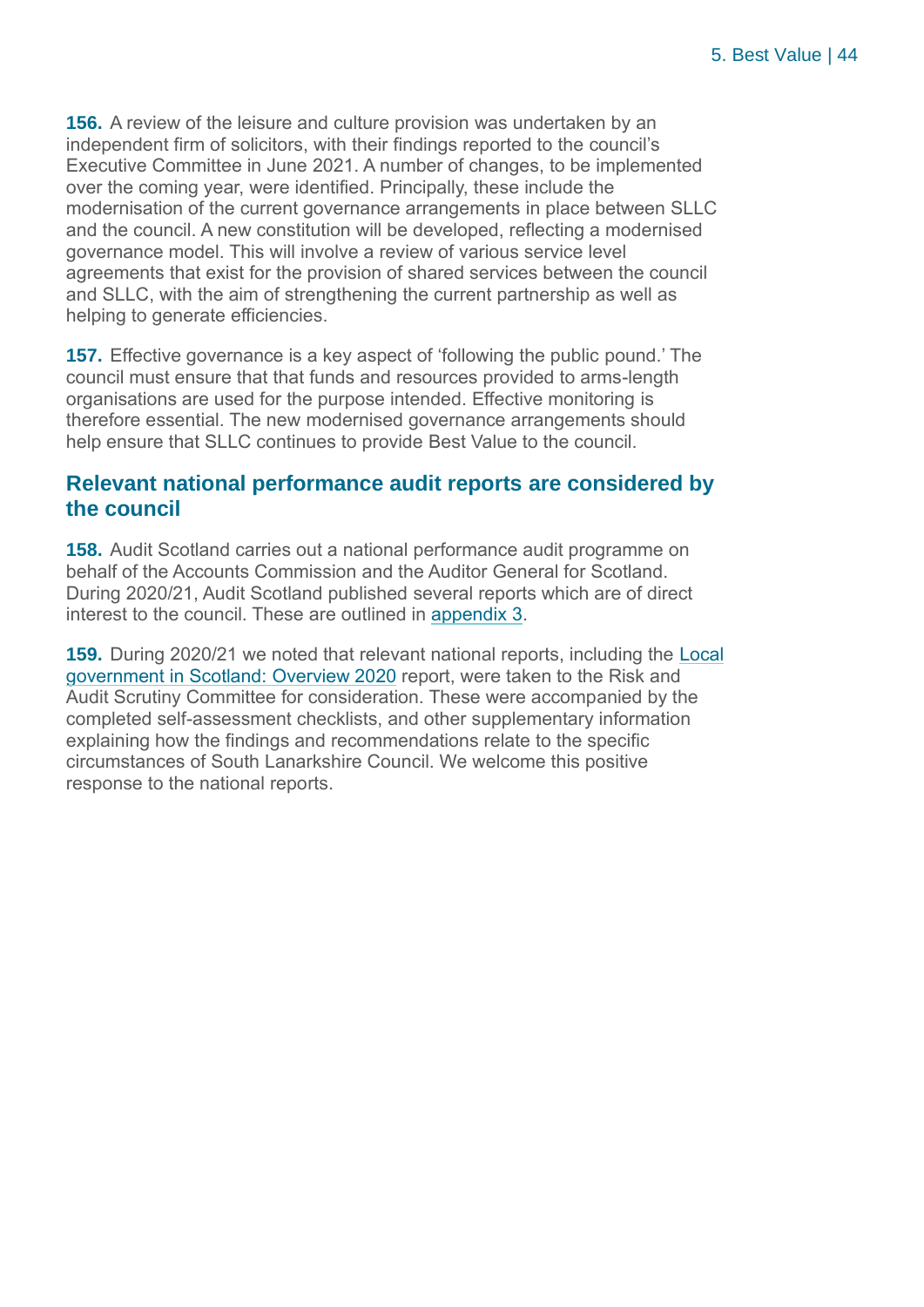### <span id="page-44-0"></span>**Appendix 1** Action plan 2020/21

#### **2020/21 recommendations**

| <b>Issue/risk</b>                                                                                                                                                                                                                                                                                                                                                                                                                                        | <b>Recommendation</b>                                                                                                                                                                                                    | <b>Agreed management</b><br>action/timing                                                                                                                                                                                                                                                                                                                                                                                                                                                                                                                                                                                                                                                                                         |
|----------------------------------------------------------------------------------------------------------------------------------------------------------------------------------------------------------------------------------------------------------------------------------------------------------------------------------------------------------------------------------------------------------------------------------------------------------|--------------------------------------------------------------------------------------------------------------------------------------------------------------------------------------------------------------------------|-----------------------------------------------------------------------------------------------------------------------------------------------------------------------------------------------------------------------------------------------------------------------------------------------------------------------------------------------------------------------------------------------------------------------------------------------------------------------------------------------------------------------------------------------------------------------------------------------------------------------------------------------------------------------------------------------------------------------------------|
| 1. Accounting for non-<br>current assets<br>Our testing of the council's<br>non-current assets identified<br>several issues impacting on<br>the accuracy of the asset<br>register covering areas such<br>as disposals and additions.<br>Changes have been made to<br>the 2020/21 audited accounts<br>to correct these errors.<br><b>Risk:</b> If the asset register is<br>not complete and accurate<br>future accounts could be<br>materially misstated. | Clear year-end<br>communication between<br><b>Property Services and</b><br>Corporate Finance is required<br>to ensure accounting records<br>are complete and accurate<br>for the annual accounts.<br>Exhibit 2 – Issue 2 | An Asset Valuation Working<br>Group comprising of<br>members of staff from<br><b>Finance Strategy and</b><br><b>Property Services has been</b><br>established. The group will<br>meet quarterly to review<br>capital transactions, including<br>the capital programmes,<br>acquisitions, disposals,<br>revaluations, and transfers<br>between Resources. This is<br>intended to improve<br>communications between<br><b>Finance Strategy and</b><br><b>Property Services and to</b><br>review asset transactions<br>before they are processed on<br>Oracle Assets, therefore<br>reducing the likelihood of<br>errors. The group will also<br>carry out a review of assets<br>held for sale prior to the<br>financial year end and |

#### **2. Assets Held for Sale**

Our testing of assets held for sale identified one asset held for sale since 2018/19 which

Management should implement a robust review process to ensure that any assets held for sale for longer Action as above

**Agreed date** 31 March 2022

consider whether they are held at the appropriate value

Finance Manager (Strategy) / Property Services (Assets and Estates Services)

**Responsible officer**

#### **Responsible officer**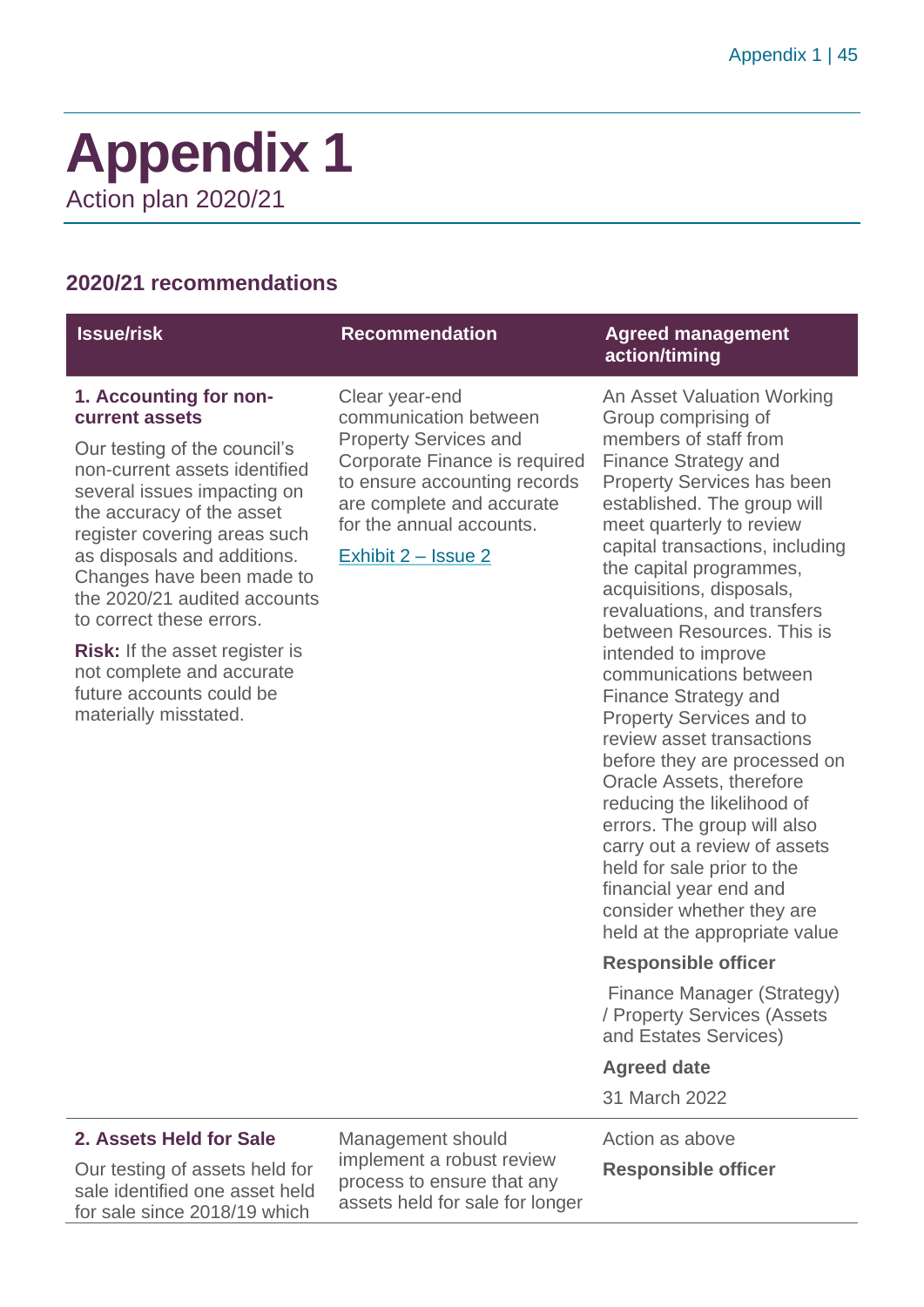#### Appendix 1 | 46

| <b>Issue/risk</b>                                                                                           | <b>Recommendation</b>                                                                             | <b>Agreed management</b><br>action/timing                        |
|-------------------------------------------------------------------------------------------------------------|---------------------------------------------------------------------------------------------------|------------------------------------------------------------------|
| has not been revalued since<br>2016/17.                                                                     | than one year are identified<br>and considered for                                                | Finance Manager (Strategy) /<br><b>Property Services (Assets</b> |
| We would expect that assets<br>held for sale for longer than<br>one year are considered for<br>revaluation. | revaluation to ensure that<br>assets are held at the<br>appropriate value.<br>Exhibit 2 – Issue 3 | and Estates Services)<br><b>Agreed date</b><br>31 March 2022     |
| <b>Risk:</b> The values for assets<br>held for sale within the asset<br>register are misstated.             |                                                                                                   |                                                                  |

#### **3. Revised financial plans to reflect Covid-19**

The council's medium and longer-term financial strategy was developed prior to the Covid-19 pandemic.

**Risk:** The assumptions made in the council's financial strategy are out of date as they do not consider the financial impact of Covid-19.

The council should review its long-term financial strategy to reflect the impact of Covid-19 on the council's finances going forward, including scenario planning of key financial assumptions.

#### [Paragraph 93](#page-26-2)

As part of the refresh of the budget strategy in June 2021, the medium-term strategy was updated and presented to members. The council will continue to reflect known impact of covid in future strategies going forward and highlight any new risks

The budget strategy for 2023/24 would be presented to members during 2023/24

#### **Responsible officer**

Executive Director, Finance and Corporate resources

#### **Agreed date**

June 2023

#### **Follow-up of prior year recommendations**

| <b>Issue/risk</b>                                                                                                                                                                  | <b>Recommendation</b>                                                                                                               | <b>Agreed management</b><br>action/timing                                                                                                                   |
|------------------------------------------------------------------------------------------------------------------------------------------------------------------------------------|-------------------------------------------------------------------------------------------------------------------------------------|-------------------------------------------------------------------------------------------------------------------------------------------------------------|
| <b>PY1. Credit balances</b><br>Credit balances totalling<br>£0.412 million were included<br>in the year end sundry<br>debtor's balance. Some credit<br>balances appeared to relate | Management should<br>undertake a frequent review<br>and clear out of credit<br>balances, and where<br>appropriate apply the balance | <b>Complete</b><br>The council has made<br>considerable progress in<br>removing the credit balances,<br>with those balances<br>remaining trivial in nature. |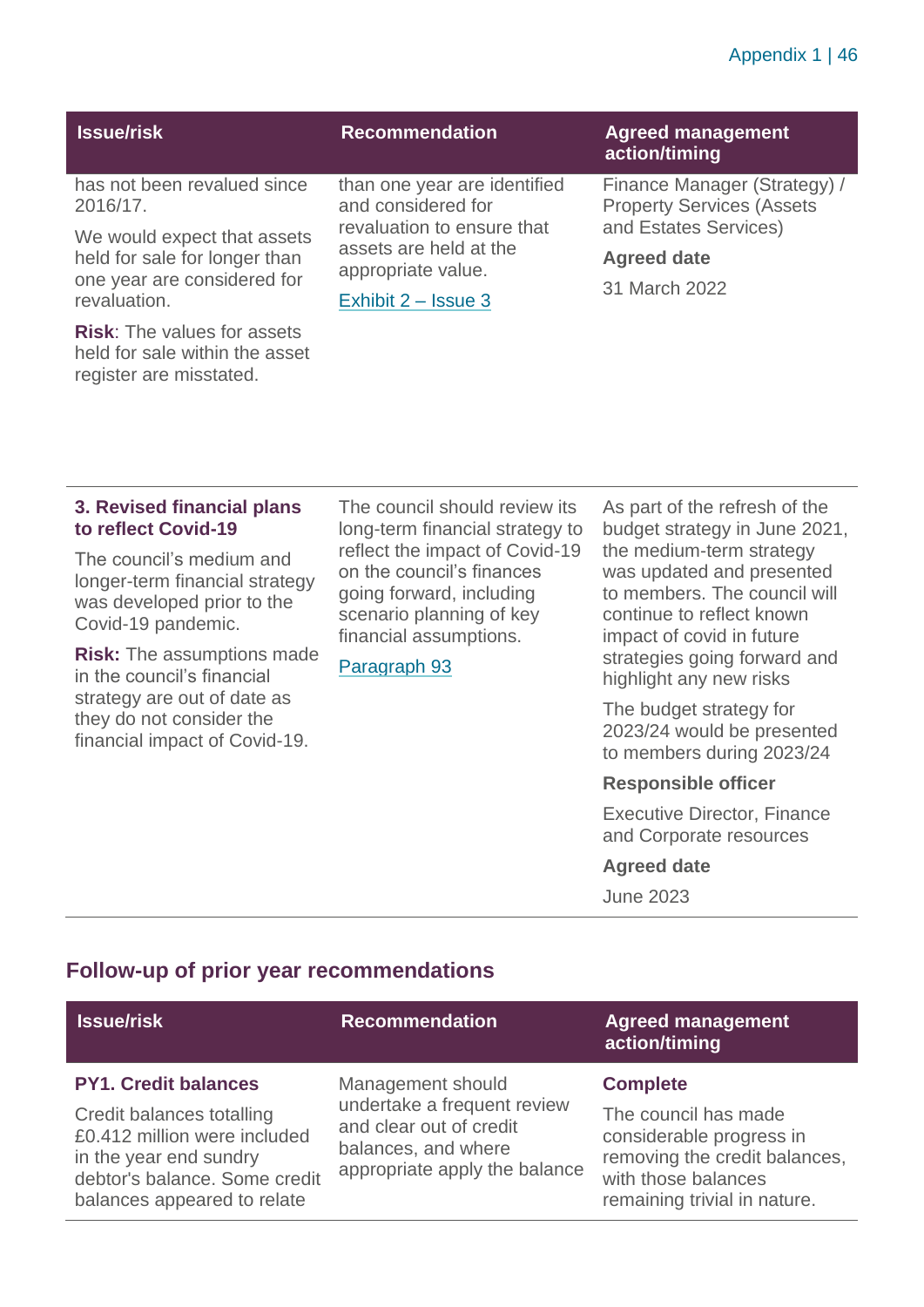#### Appendix 1 | 47

#### **Issue/risk Recommendation Agreed management**

sundry debtors.

life.

to the relevant outstanding

Where fully depreciated assets are still in use they should be revalued and depreciated over their remaining useful economic

Management should undertake a review of the processes in place for maintenance of the asset register and accounting for non-current assets. The review should also consider what training is needed for both finance staff and relevant staff in resource

**action/timing**

to a corresponding sundry debtor.

**Risk:** Income is not being correctly matched to invoices.

#### **PY2. Asset register – fully depreciated assets**

Where assets are no longer in use they should be formally scrapped or sold. Assets continuing in use should be revalued and depreciated over the remaining useful economic life.

**Risk:** Depreciation charges are not being correctly made to user services.

#### **PY3. Accounting for noncurrent assets**

Over the course of our audit engagement, we have encountered errors in the council's processes for accounting for non-current assets.

**Risk:** The asset register is not accurate.

Appropriate charges are not being made to user services.

#### **PY4. Council tax collection**

Only expected collection for current and previous financial years are included in the annual collection estimate. No allowance is made for collections for previous years.

**Risk:** Inaccurate estimates of council tax collection reduce members' options when considering the setting of the annual budget.

directorates. Management should ensure that a reasonable estimate of council tax collection for prior years is included in the preparation of annual

budgets.

#### **Complete**

A review of all assets with a nil book value was carried out in year to identify those still in use. These have been revalued and depreciated over their remaining useful economic life.

#### **Ongoing**

Our testing of various asset categories did not identify any material misstatement. However, as noted in [exhibit](#page-9-0)  [2,](#page-9-0) several issues were noted from our testing.

See also recommendations 1 and 2 above.

#### **Complete**

The arrears collection budget was revised down from £3.500 million in 2019/20 to £2.500 million in 2020/21. Management did not consider it would be appropriate to increase this estimate given the anticipated challenges arising from the pandemic. The budget for 2021/22 has been set at £3.200 million.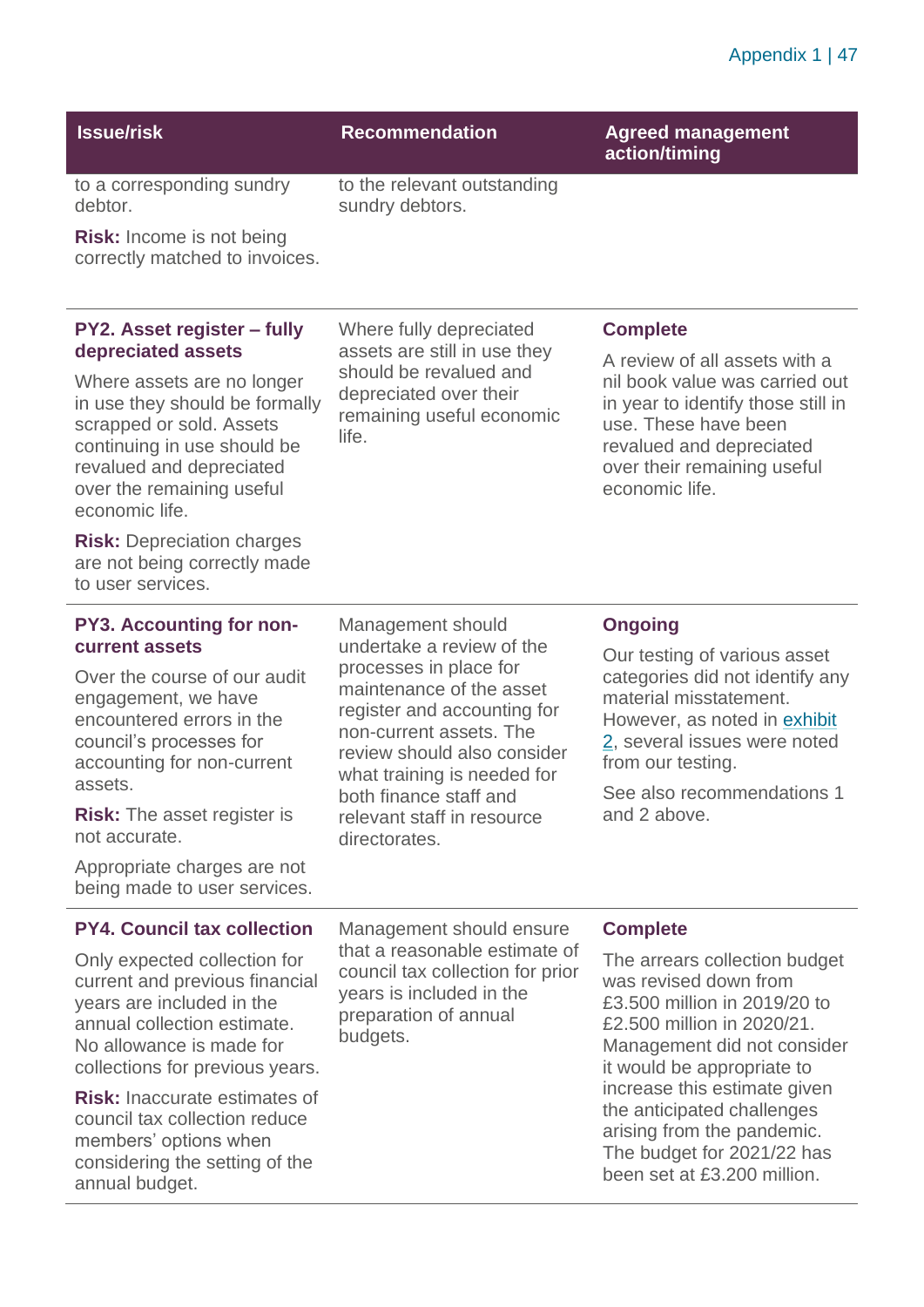#### Appendix 1 | 48

| <b>Issue/risk</b> | <b>Recommendation</b> | <b>Agreed management</b>                                                                                                                                                                                                                                                                     |
|-------------------|-----------------------|----------------------------------------------------------------------------------------------------------------------------------------------------------------------------------------------------------------------------------------------------------------------------------------------|
|                   |                       | action/timing<br>Our work last year identified<br>that the budgeted council tax<br>income was 3.2% lower than<br>the actual income received.<br>The income was £4.261<br>million more than had been<br>budgeted for. For 2020/21 the<br>over recovery is lower at<br>£2.876 million (1.15%). |
|                   |                       | The 2020/21 budget<br>assumed a collection rate of<br>97.125% for 2020/21. Given<br>that not all the 2020/21 debt<br>will be collected in year, it<br>follows that the collection<br>assumption includes debts<br>due from prior periods to<br>make up to the budgeted<br>collection level.  |

#### **PY5. Arrears of rent and other housing charges**

These charges amount to some £20.137 million in total.

There are a number of individual arrears balances for substantial amounts.

Members receive little information on the arrears position.

**Risk:** Arrears are not being pursued in accordance with agreed policy and procedures.

The collection of high and escalating arrears balances become increasingly unlikely.

Members are unaware of the nature and scale of underlying balances.

Management should review the policy and procedures for pursuing arrears to ensure that appropriate and timeous interventions are being made.

Management should investigate large arrears balances and ensure that everything is being done to collect amounts due.

Members should be provided with sufficient information on arrears at each committee cycle to allow them to exercise appropriate oversight.

#### **Ongoing**

There has been a notable reduction in the highest value arrears, both in in the number of cases and the outstanding charges.

However, as noted in our prior year risk, the collection of higher value arrears becomes increasingly unlikely.

The primary reason for the reduction in higher value cases in 2020/21 is due to the approved write-off of these rather than the collection of the arrears. There were 60 cases over £0.010 million, totalling £0.779 million, written-off in 2020/21.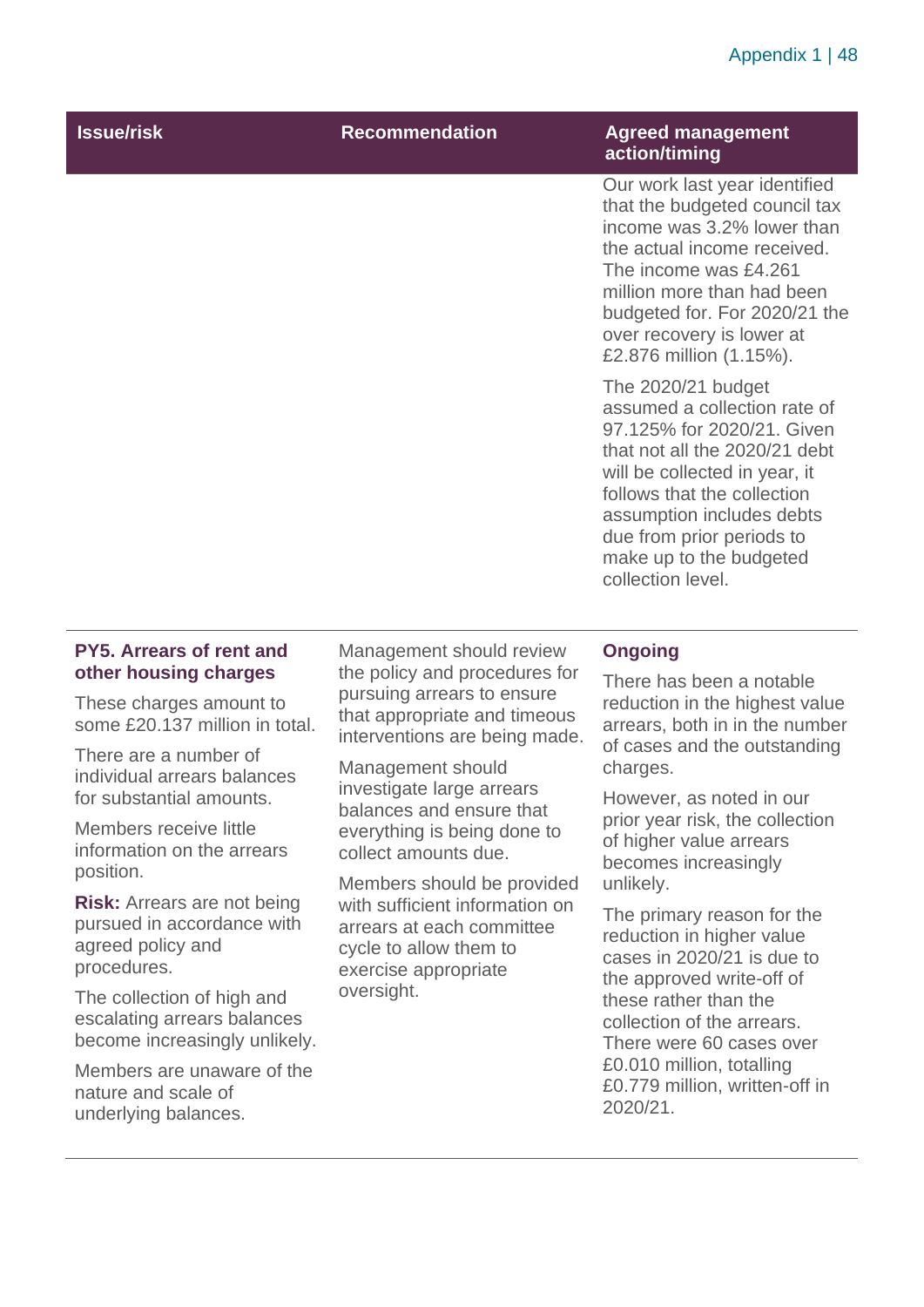## <span id="page-48-0"></span>**Appendix 2**

Significant audit risks identified during planning

The table below sets out the audit risks we identified during our planning of the audit and how we addressed each risk in arriving at our conclusion. The risks are categorised between those where there is a risk of material misstatement in the annual accounts and those relating our wider responsibility under the [Code](http://www.audit-scotland.gov.uk/report/code-of-audit-practice-2016)  [of Audit Practice 2016.](http://www.audit-scotland.gov.uk/report/code-of-audit-practice-2016)

| <b>Audit risk</b>                                                                                                                                                                                                                                                                                                                                                                | <b>Assurance procedure</b>                                                                                                                                                                                                                                                                                                       | <b>Results and conclusions</b>                                                                                                                                                                                                                                                                                                                                                                         |
|----------------------------------------------------------------------------------------------------------------------------------------------------------------------------------------------------------------------------------------------------------------------------------------------------------------------------------------------------------------------------------|----------------------------------------------------------------------------------------------------------------------------------------------------------------------------------------------------------------------------------------------------------------------------------------------------------------------------------|--------------------------------------------------------------------------------------------------------------------------------------------------------------------------------------------------------------------------------------------------------------------------------------------------------------------------------------------------------------------------------------------------------|
| 1. Risk of management<br>override of controls                                                                                                                                                                                                                                                                                                                                    | Detailed testing of journal<br>entries.                                                                                                                                                                                                                                                                                          | <b>Results: Journal adjustments</b><br>were tested, and no                                                                                                                                                                                                                                                                                                                                             |
| Auditing standards require<br>that audit work is planned to                                                                                                                                                                                                                                                                                                                      | Review of accounting<br>estimates.                                                                                                                                                                                                                                                                                               | indications of management<br>override of controls were<br>found.                                                                                                                                                                                                                                                                                                                                       |
| consider the risk of<br>misstatement arising from the<br>management override of                                                                                                                                                                                                                                                                                                  | Focused testing of accruals<br>and prepayments.                                                                                                                                                                                                                                                                                  | Judgements and estimations<br>applied were tested to                                                                                                                                                                                                                                                                                                                                                   |
| controls.                                                                                                                                                                                                                                                                                                                                                                        | Evaluation of significant<br>transactions that are outside<br>the normal course of<br>business.                                                                                                                                                                                                                                  | confirm they were appropriate<br>and reasonable.                                                                                                                                                                                                                                                                                                                                                       |
|                                                                                                                                                                                                                                                                                                                                                                                  |                                                                                                                                                                                                                                                                                                                                  | We tested accruals and<br>prepayments and confirmed<br>that income and expenditure<br>was properly accounted for in<br>the financial year.                                                                                                                                                                                                                                                             |
|                                                                                                                                                                                                                                                                                                                                                                                  |                                                                                                                                                                                                                                                                                                                                  | We reviewed transactions<br>during the year $-$ no issues<br>highlighted of significant<br>transactions outside the<br>normal course of business.                                                                                                                                                                                                                                                      |
|                                                                                                                                                                                                                                                                                                                                                                                  |                                                                                                                                                                                                                                                                                                                                  | <b>Conclusion: Satisfactory</b>                                                                                                                                                                                                                                                                                                                                                                        |
| 2. Risk of fraud over<br>income<br>Auditing standards assert that<br>fraud over income should be<br>presumed to be a significant<br>risk in any audit. Residual<br>income arises from diverse<br>fees and charges. Taking<br>account of controls in place,<br>the nature of the council's<br>income and the limited scope<br>for the manipulation and<br>extraction of income we | Most council funding is from<br>central government, local<br>taxation and rent receipts<br>received via direct bank<br>payment. These income<br>streams are readily<br>reconciled to underlying<br>documentation and systems.<br>The risk of material<br>misstatement is not<br>significant, and our testing<br>will be limited. | <b>Results and conclusion: On</b><br>completion of our interim<br>audit work for 2020/21 we<br>reconsidered this risk<br>considering the results of our<br>interim audit work and the<br>requirements laid out in<br>auditing standards. As a<br>result, we have now rebutted<br>the presumption that a<br>significant material risk exists<br>from fraud over income<br>recognition. This is based on |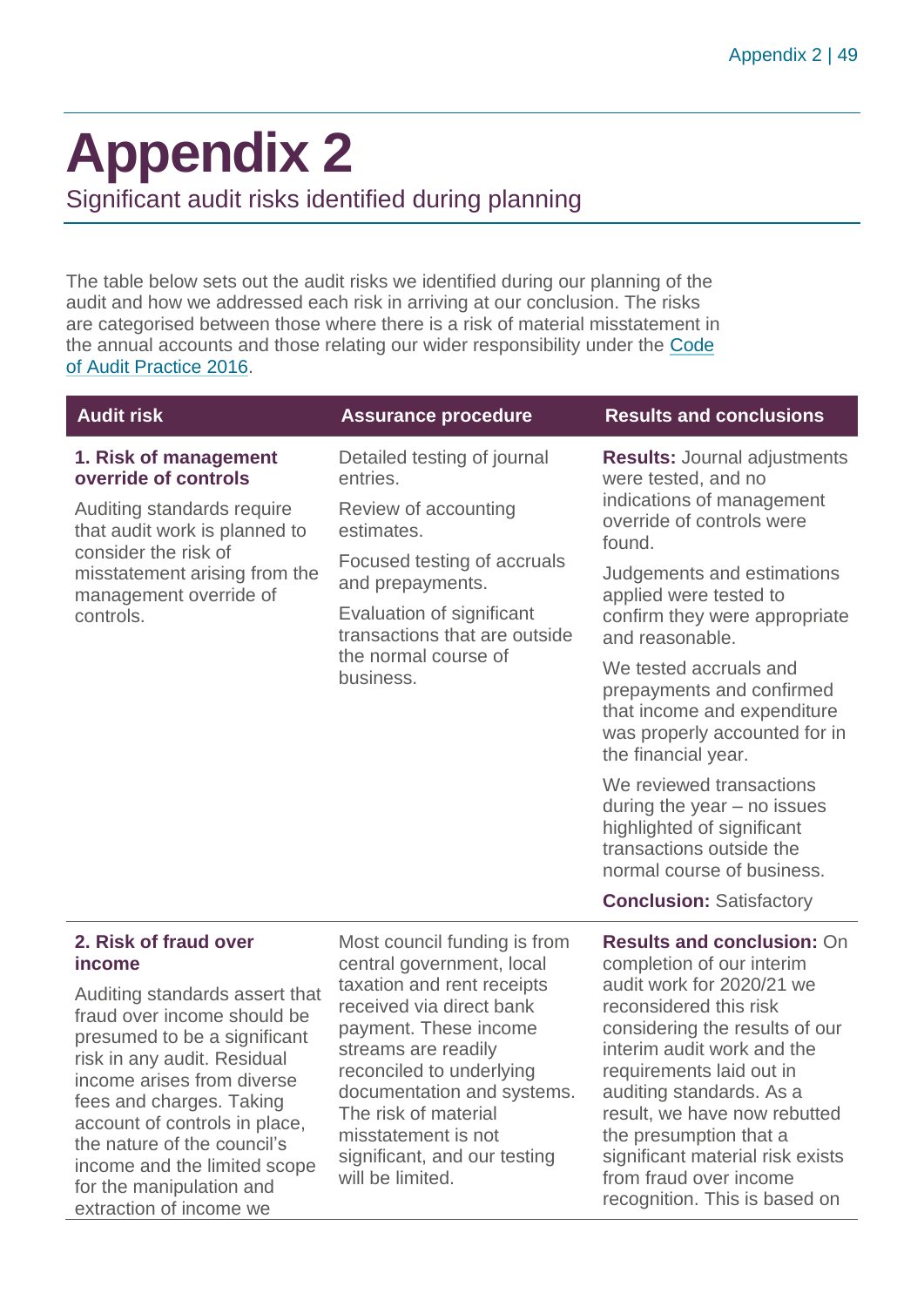| <b>Audit risk</b>                                                                                                                                                                                                                                                                                                                                                                   | <b>Assurance procedure</b>                                                                                                                                                                                                                                                                                             | <b>Results and conclusions</b>                                                                                                                                                                                                                                                                                                                                                                                                                                                                                                                                                                                                                                                                                                                                                                                                                                     |
|-------------------------------------------------------------------------------------------------------------------------------------------------------------------------------------------------------------------------------------------------------------------------------------------------------------------------------------------------------------------------------------|------------------------------------------------------------------------------------------------------------------------------------------------------------------------------------------------------------------------------------------------------------------------------------------------------------------------|--------------------------------------------------------------------------------------------------------------------------------------------------------------------------------------------------------------------------------------------------------------------------------------------------------------------------------------------------------------------------------------------------------------------------------------------------------------------------------------------------------------------------------------------------------------------------------------------------------------------------------------------------------------------------------------------------------------------------------------------------------------------------------------------------------------------------------------------------------------------|
| assess that the risk of<br>material misstatement arising<br>from fraud over income is<br>limited.                                                                                                                                                                                                                                                                                   | For other income streams we<br>will test a sample of<br>transactions.                                                                                                                                                                                                                                                  | the extent of income which is<br>received from other parts of<br>the public sector, including<br><b>Scottish Government</b><br>Funding.                                                                                                                                                                                                                                                                                                                                                                                                                                                                                                                                                                                                                                                                                                                            |
| 3. Risk of fraud over<br>expenditure<br>Audit Scotland's Code of<br><b>Audit Practice requires that</b><br>auditors should plan to<br>address the risk that the<br>financial statements may be<br>materially misstated as a<br>result of fraud over<br>expenditure.                                                                                                                 | Payroll expenditure is well<br>forecast and will be<br>reconciled to the payroll<br>system.<br>For other non-pay<br>expenditure, we will test a<br>sample of transactions.                                                                                                                                             | <b>Results and conclusion: On</b><br>completion of our interim<br>audit work for 2020/21 we<br>reconsidered this risk taking<br>into account the results of our<br>interim audit work and the<br>requirements laid out in<br>auditing standards. As a<br>result, we have now rebutted<br>the presumption that a<br>significant material risk exists<br>from fraud over expenditure.<br>This is based on the extent of<br>expenditure which is issued<br>to other parts of the public<br>sector, including expenditure<br>on the IJBs.<br>For the areas that are subject<br>to some risk, we have<br>considered the incidence of<br>fraud using National Fraud<br><b>Initiative and Counter Fraud</b><br>Service outcomes. We have<br>assessed that the volume of<br>transactions, that would need<br>to be fraudulent to prove a<br>material risk, is implausible. |
| 4. Covid-19 funding and<br><b>financial flexibilities</b><br>Councils are receiving<br>additional funding to cover<br>Covid-19 costs. The council<br>is responsible for approving<br>and distributing various<br>grants relating to the Covid-<br>19 disruption from this<br>funding.<br>In addition, councils have<br>been given the option to<br>annly como financial floyibility | <b>Review of any Scottish</b><br>Government and<br>CIPFA/LASAAC guidance.<br>Discussions with<br>management during the year<br>to consider the accounting<br>treatment.<br>Review of disclosures in<br>annual accounts and ensure<br>that this is consistent with any<br>guidance issued.<br>Review of the controls in | <b>Results: Other than issues 4</b><br>and 5 of exhibit 2, the council<br>complied with relevant<br>guidance when disclosing<br>and accounting for Covid-19<br>related funding in its annual<br>accounts. This included<br>correctly distinguish between<br>principal and agency funding.<br><b>Conclusion: Satisfactory</b>                                                                                                                                                                                                                                                                                                                                                                                                                                                                                                                                       |

place for the payment of

apply some financial flexibility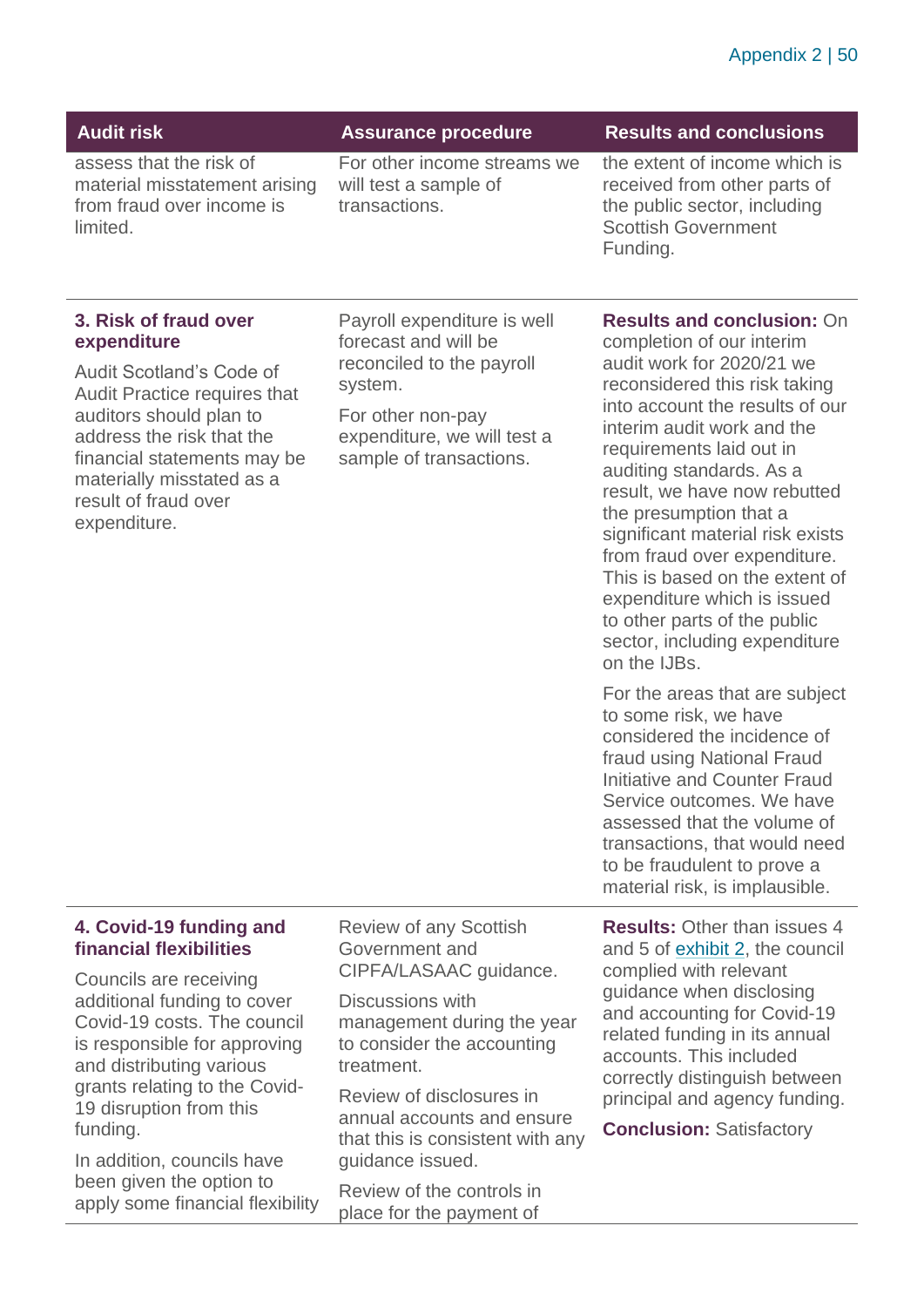| <b>Audit risk</b>                                                                                                                        | <b>Assurance procedure</b>                                                                  | <b>Results and conclusions</b>                                                                         |
|------------------------------------------------------------------------------------------------------------------------------------------|---------------------------------------------------------------------------------------------|--------------------------------------------------------------------------------------------------------|
| options to mitigate some of<br>the impact of Covid-19.                                                                                   | grants, with emphasis on the<br>business support stream.                                    |                                                                                                        |
| As yet, no clear guidance has<br>been issued as to how all of<br>these items should be<br>presented in the council's<br>annual accounts. | Review of the work of internal<br>audit on grant payments and<br>possible reliance thereon. |                                                                                                        |
| <b>Risk:</b> The grant funds are<br>vulnerable to fraud by<br>external parties.                                                          |                                                                                             |                                                                                                        |
| Presentation in the annual<br>accounts is not consistent<br>with (expected) guidance.                                                    |                                                                                             |                                                                                                        |
| <b>5. Estimation and</b><br>judgments                                                                                                    | Review of the work of the<br>valuer and actuary.                                            | <b>Results: Our review of the</b><br>work of the council's                                             |
| There is a significant degree<br>of subjectivity in the<br>measurement and valuation                                                     | Focused substantive testing<br>of classification and valuation<br>of assets.                | valuation team confirmed the<br>appropriateness of the<br>methodology and<br>المصصاد صصصائه مرممان مصا |

Review appropriateness of actuarial assumptions.

Confirm pension valuations in actuarial report are correctly reflected within the 2020/21 accounts.

Review the provision for doubtful debts to assess whether it is reasonable and complete based on the perceived risk that the debt will not be recovered, and in line with historic experience.

Review actual experience of significant estimates made in the prior year.

assumptions used.

We assessed the reliability of the actuary and reviewed their work. No issues were noted.

Pension disclosures agreed in full to information from actuaries, or to financial records where applicable. This included verification of pension entries in the audited accounts to the IAS19 report.

On completion of our interim audit work for 2020/21 we reconsidered the risk of estimation and judgments relating to the council's provision for doubtful debts. As a result, we have now rebutted the presumption that a significant material risk exists in this area. This is based on there being several provisions covering different account areas (e.g., council tax and housing) that individually are immaterial. All such provisions would have

measurement and valuation of some material balance sheet assets/liabilities.

- Valuations on noncurrent assets rely on expert valuations and management assumptions.
- The value of the council's pension liability is an estimate based on information provided by management and actuarial assumptions.
- The council's provision for doubtful debts is based on management assessments of the recoverability of debts.

**Risk:** Valuations of assets /liabilities are materially misstated.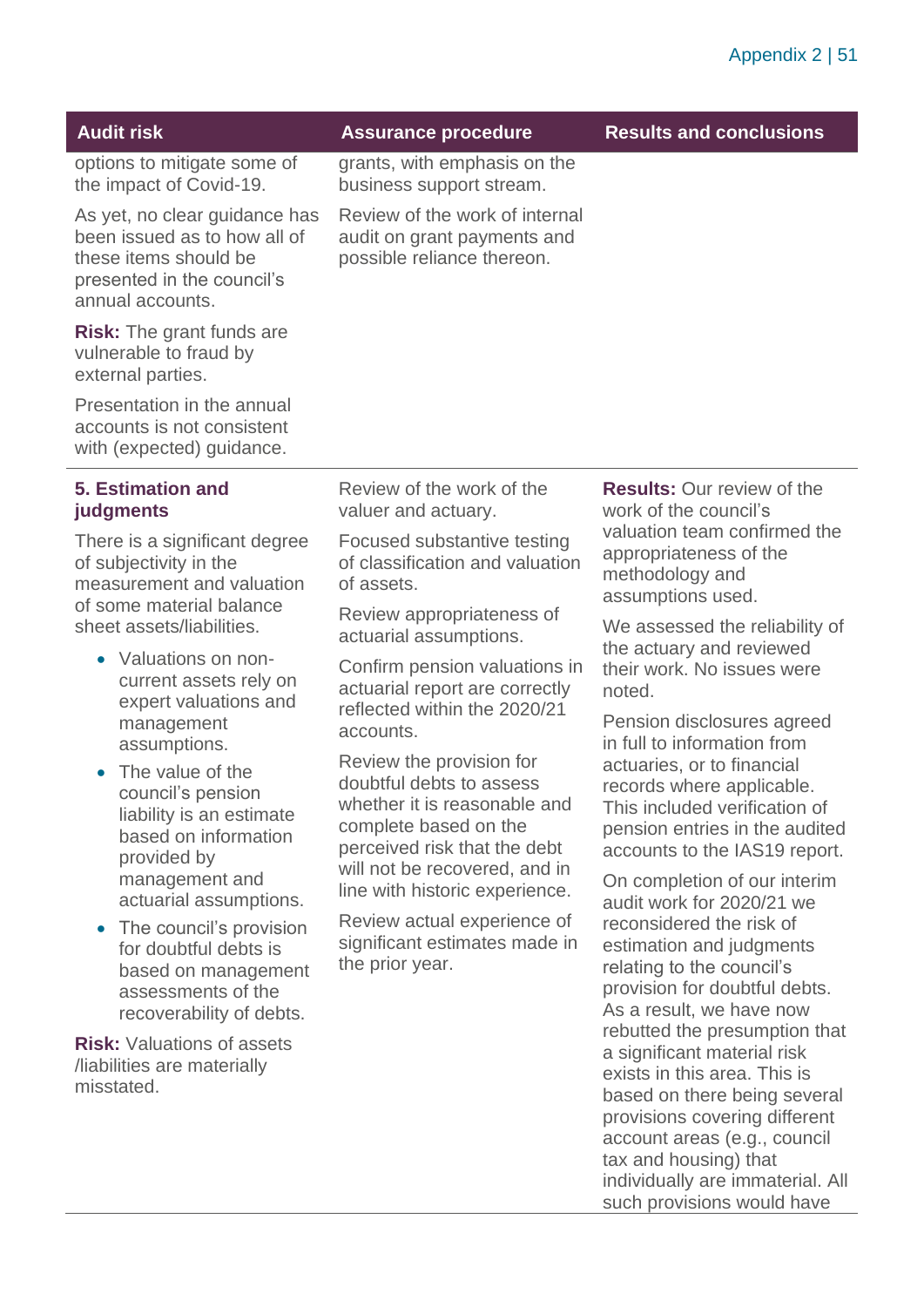| <b>Audit risk</b>                                                                                                                               | <b>Assurance procedure</b>                                                                                          | <b>Results and conclusions</b>                                                                                                                           |
|-------------------------------------------------------------------------------------------------------------------------------------------------|---------------------------------------------------------------------------------------------------------------------|----------------------------------------------------------------------------------------------------------------------------------------------------------|
|                                                                                                                                                 |                                                                                                                     | to be misstated for there to<br>be a material error, given the<br>historical lack of issues with<br>these estimates, this is<br>unlikely.                |
|                                                                                                                                                 |                                                                                                                     | <b>Conclusion: Satisfactory</b>                                                                                                                          |
| 6. Accounting for non-<br>current assets                                                                                                        | Detailed testing of non-<br>current asset balances,                                                                 | <b>Results:</b> We tested asset<br>additions, disposals, and                                                                                             |
| Over the course of our audit<br>appointment, we have<br>identified several issues with<br>the council's accounting<br>treatment for non-current | including testing of additions,<br>disposals, and depreciation to<br>confirm the accuracy of the<br>asset register. | depreciation charges. As<br>noted in exhibit 2, issues 2<br>and 3, we identified several<br>errors with the council's non-<br>current assets accounting. |
| assets.                                                                                                                                         |                                                                                                                     | We undertook additional                                                                                                                                  |
| <b>Risk:</b> The asset register is<br>inaccurate.                                                                                               |                                                                                                                     | testing in response to the<br>issues identified. No further<br>issues were noted.                                                                        |
| Assets are materially<br>misstated in the annual<br>accounts.                                                                                   |                                                                                                                     | See also appendix 1,<br>recommendations 1 and 2.                                                                                                         |
|                                                                                                                                                 |                                                                                                                     | In totality these errors did not<br>breach materiality for the<br>audit.                                                                                 |
|                                                                                                                                                 |                                                                                                                     | <b>Conclusion: Satisfactory</b>                                                                                                                          |

#### **Risks identified from the auditor's wider responsibility under the Code of Audit Practice**

### **7. Financial sustainability**

The Covid-19 disruption has had a fundamental impact on what and how services are delivered by the council and its partners. Inevitably there will be additional cost burdens to the council on top of the immediate response to the Covid-19 crisis. Council priorities may need to change. As the council reinstates services, this is likely to require, expenditure beyond that in the budget

Monitor how the council's budget is affected in 2020/21 and the impact on medium/longer-term financial planning. Comment as appropriate in the annual audit report.

Monitor the council's performance reports to establish the impact of Covid-19 on services.

Monitor the additional funding provided to South Lanarkshire Leisure and

#### **Audit risk Assurance procedure Results and conclusions**

**Results:** The financial outturn and challenges for the medium and longer term are reflected in section 2 and 3 of this report. Service performance is included in section 5.

The council provided £0.139 million of financial support to SLLC in 2020/21.

**Conclusion:** As with most public sector organisations, the council will need to update its medium to longer-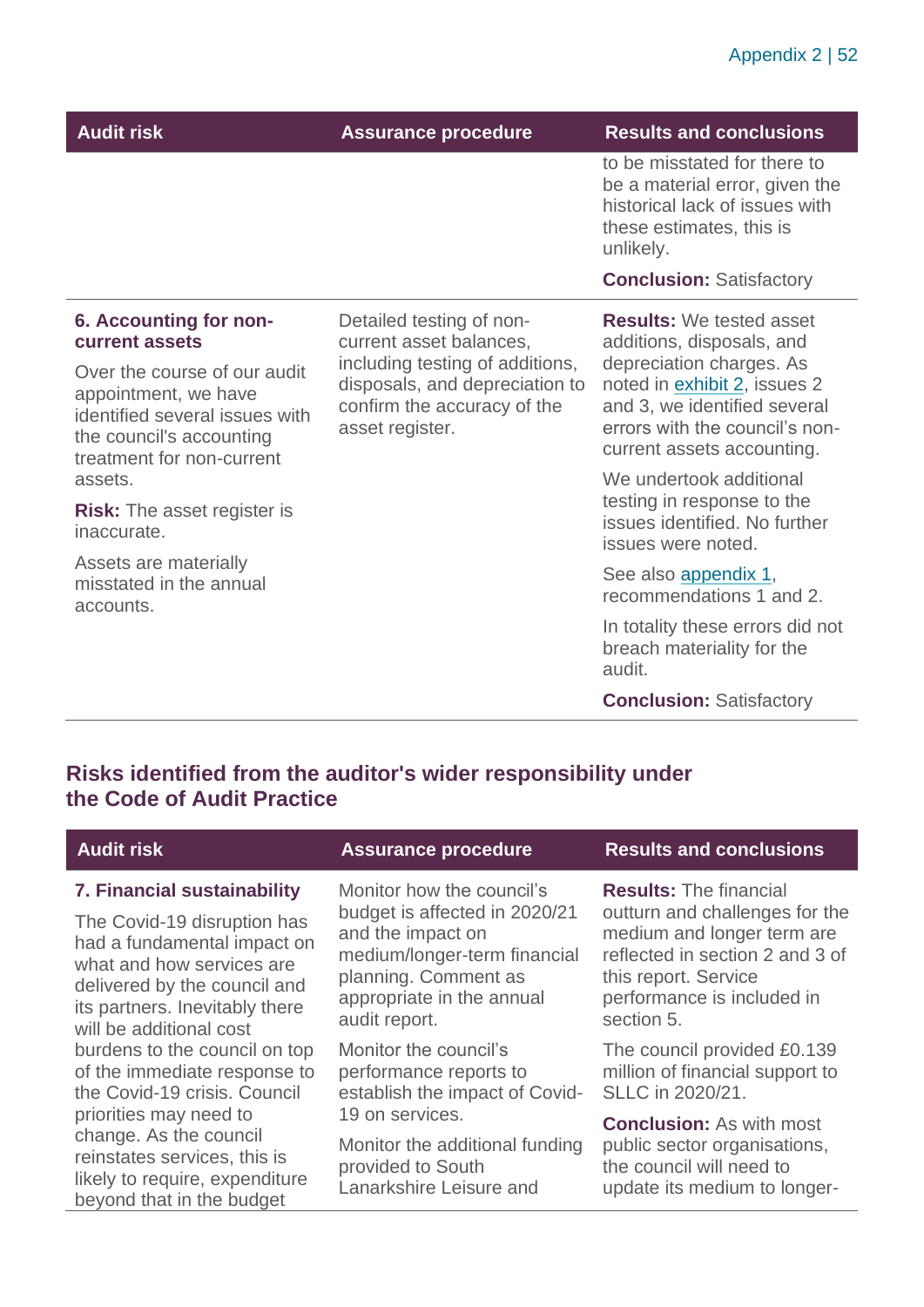| <b>Audit risk</b>                                           | <b>Assurance procedure</b>                  | <b>Results and conclusions</b>                                 |
|-------------------------------------------------------------|---------------------------------------------|----------------------------------------------------------------|
| and financial plans will need<br>to be revised accordingly. | Culture Ltd (SLLC) to secure<br>its future. | term financial plans to reflect<br>the impact of the pandemic. |
|                                                             |                                             | See appendix 1,<br>recommendation 3.                           |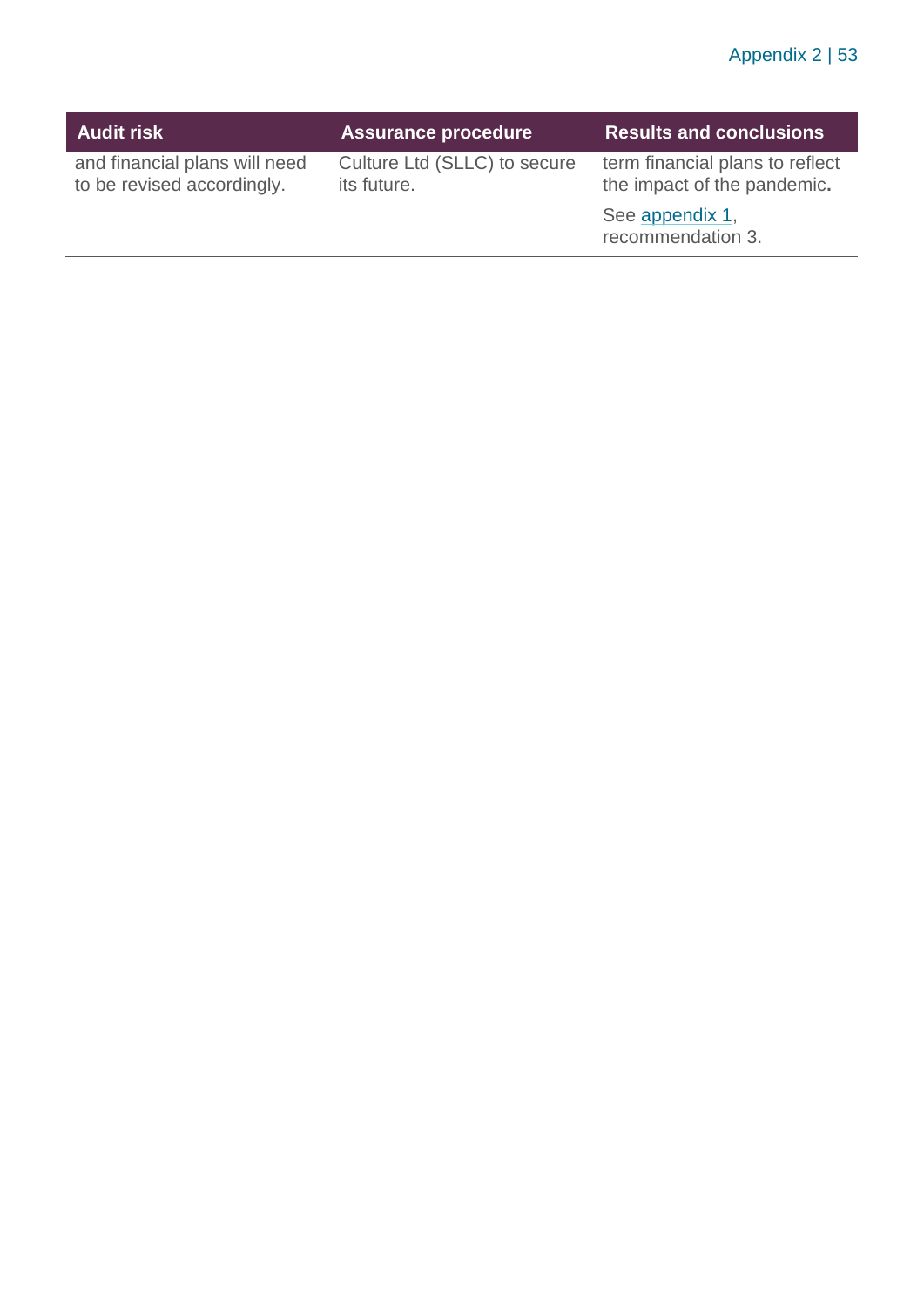### <span id="page-53-0"></span>**Appendix 3** Summary of national performance reports 2020/21

April 2020 [Affordable housing](https://www.audit-scotland.gov.uk/report/affordable-housing)

June 2020 [Highlands and Islands Enterprise: Management of Cairngorm mountain and](https://www.audit-scotland.gov.uk/report/highlands-and-islands-enterprise-management-of-cairngorm-mountain-and-funicular-railway)  [funicular railway](https://www.audit-scotland.gov.uk/report/highlands-and-islands-enterprise-management-of-cairngorm-mountain-and-funicular-railway)

July 2020 [The National Fraud Initiative in Scotland 2018/19](https://www.audit-scotland.gov.uk/report/the-national-fraud-initiative-in-scotland-201819)

January 2021 [Digital progress in local government](https://www.audit-scotland.gov.uk/report/digital-progress-in-local-government)

[Local government in Scotland: Financial overview 2019/20](https://www.audit-scotland.gov.uk/report/local-government-in-scotland-financial-overview-201920)

February 2021 [NHS in Scotland 2020](https://www.audit-scotland.gov.uk/report/nhs-in-scotland-2020)

March 2021 [Improving outcomes for young people through school education](https://www.audit-scotland.gov.uk/report/improving-outcomes-for-young-people-through-school-education)

May 2021 [Local Government in Scotland Overview 2021](https://www.audit-scotland.gov.uk/report/local-government-in-scotland-overview-2021)